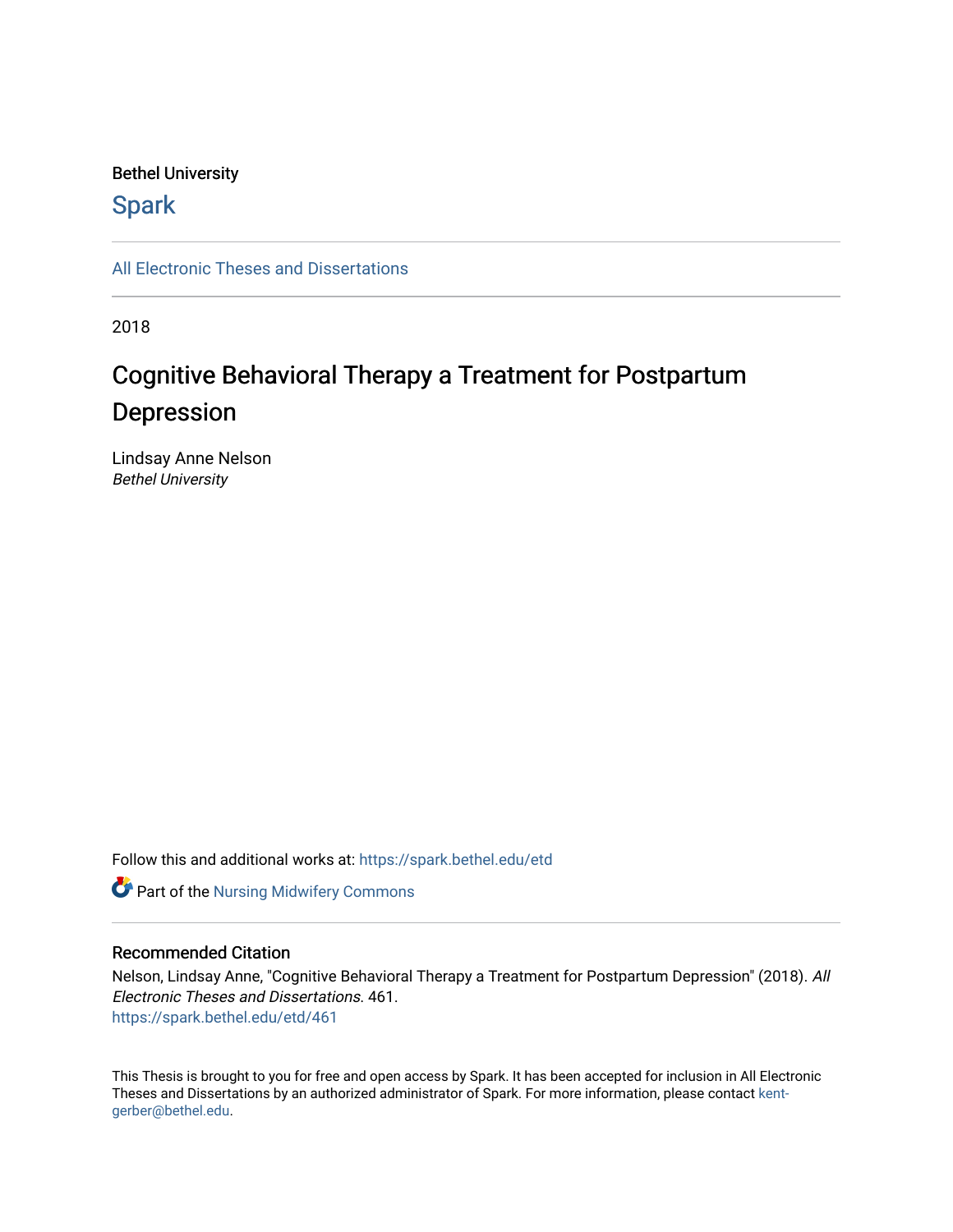# COGNITIVE BEHAVIORAL THERAPY A TREATMENT FOR POSTPARTUM

# DEPRESSION

# A MASTER'S PROJECT

# SUBMITTED TO THE GRADUATE FACULTY

# OF THE GRADUATE SCHOOL

# BETHEL UNIVERSITY

BY

# LINDSAY A. NELSON

# IN PARTIAL FULFILLMENT OF THE REQUIREMENTS

# FOR THE DEGREE OF

# MASTER OF SCIENCE IN NURSE-MIDWIFERY

MAY 2018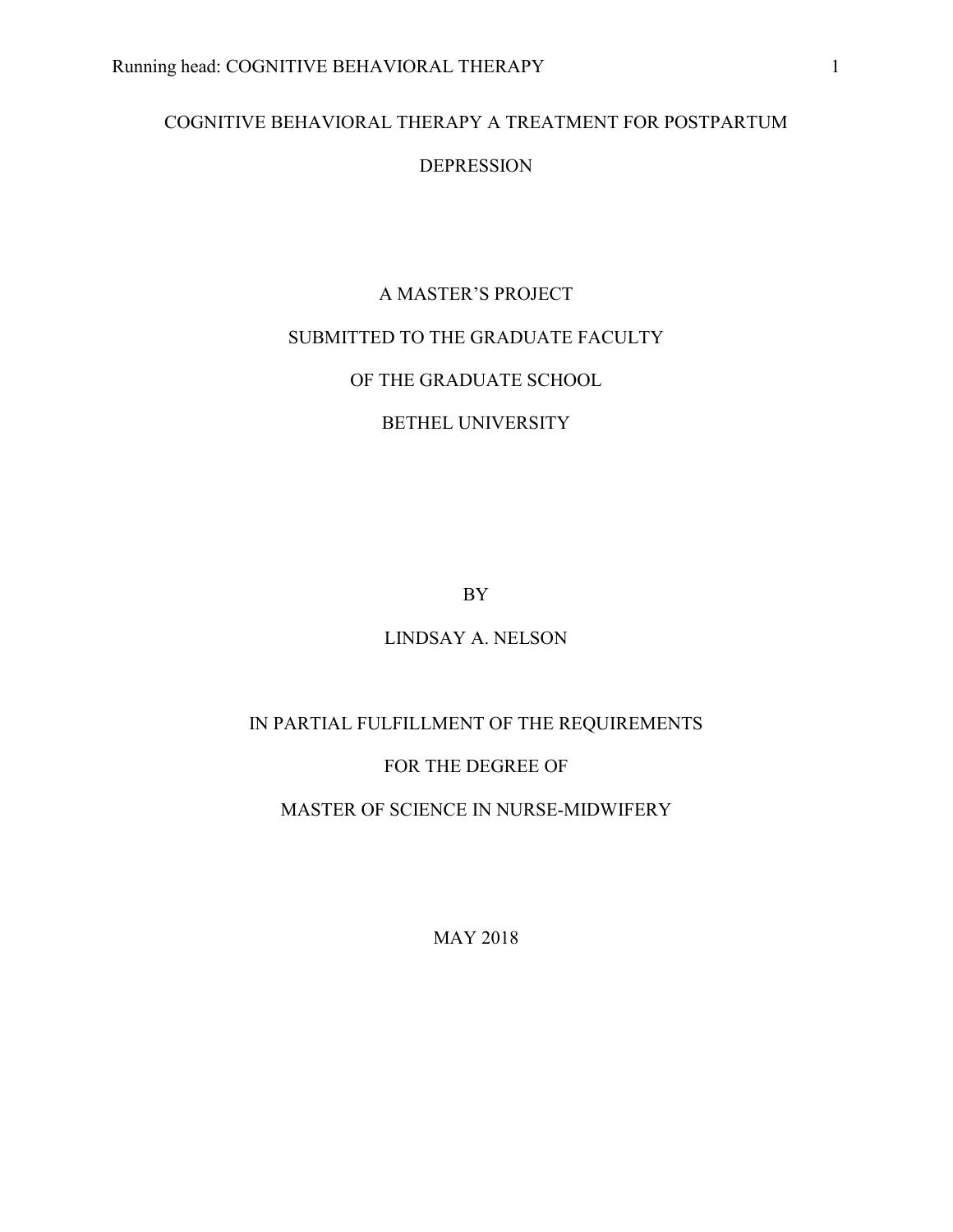# BETHEL UNIVERSITY

Cognitive Behavioral Therapy a Treatment for Postpartum Depression

Lindsay A. Nelson

May 2018

Approvals:

| Project Advisor Name: Katrina Wu, MSN, APRN, CNM                     |
|----------------------------------------------------------------------|
| Project Advisor Signature: 1                                         |
| Second Reader Name: Dr. Jane Wrede, PhD, APRN, CNM                   |
| Lane Wienle<br>Second Reader Signature:                              |
| Director of Graduate Nursing Program: Dr. Jane Wrede, PhD, APRN, CNM |
| Jane Wiede<br>Director of Graduate Nursing Program Signature:        |
|                                                                      |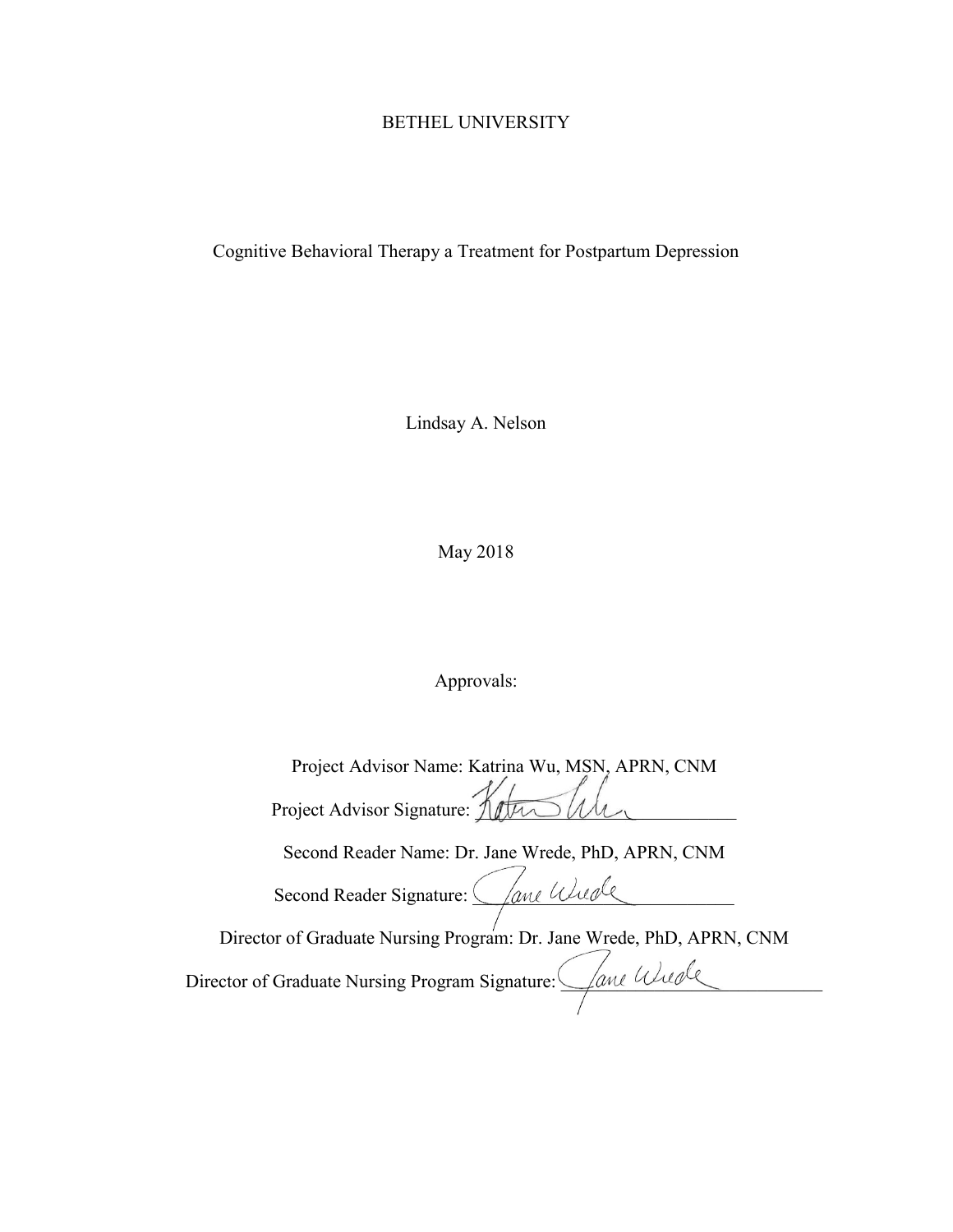#### Acknowledgements

To my family, believe me when I say I could not have done this without all of you. There were a lot challenges these last three years outside of graduate school. Your support, guidance, and patience got me through life and midwifery school. This project is dedicated to my family and every woman I have cared for as a nurse, a student, and a midwife. I lived through postpartum depression after my first pregnancy, and it was the support of my family that got me through it. After surviving postpartum depression, I knew part of my life's mission was to de-stigmatize postpartum depression, education women, and help others overcome this difficult condition.

Mom and Dad, there are no words to express how thankful I am for everything you have done for me. You supported me in every aspect of life and graduate school. Whether it was providing me with encouragement or childcare, I got here because of you two. You taught me the importance of education, hard work, and never giving up. You showed me what it meant to be a student, a daughter, a mother, and a friend. I love you both so much.

I would like to thank all my professors and faculty members of the Bethel University Nurse-Midwife program. Each and every one of you have taught me to be a critical thinker, a compassionate midwife, a humble student, a grateful daughter, a hard working mother, and a caring friend. I will take pieces of each of you into my future midwifery practice.

To my fellow midwife students, we did it! We survived all the required readings, forum posts, tests, papers, clinical hours and our capstone! We have come to the end of a trying three year journey filled with laughter, tears, sweat, and at times blood (I can't seem to keep clean and dry during a delivery!). Even though we only saw each other a few times a year, I think of you all as sisters. The support, laughter, love and prayers from each of you got me through the most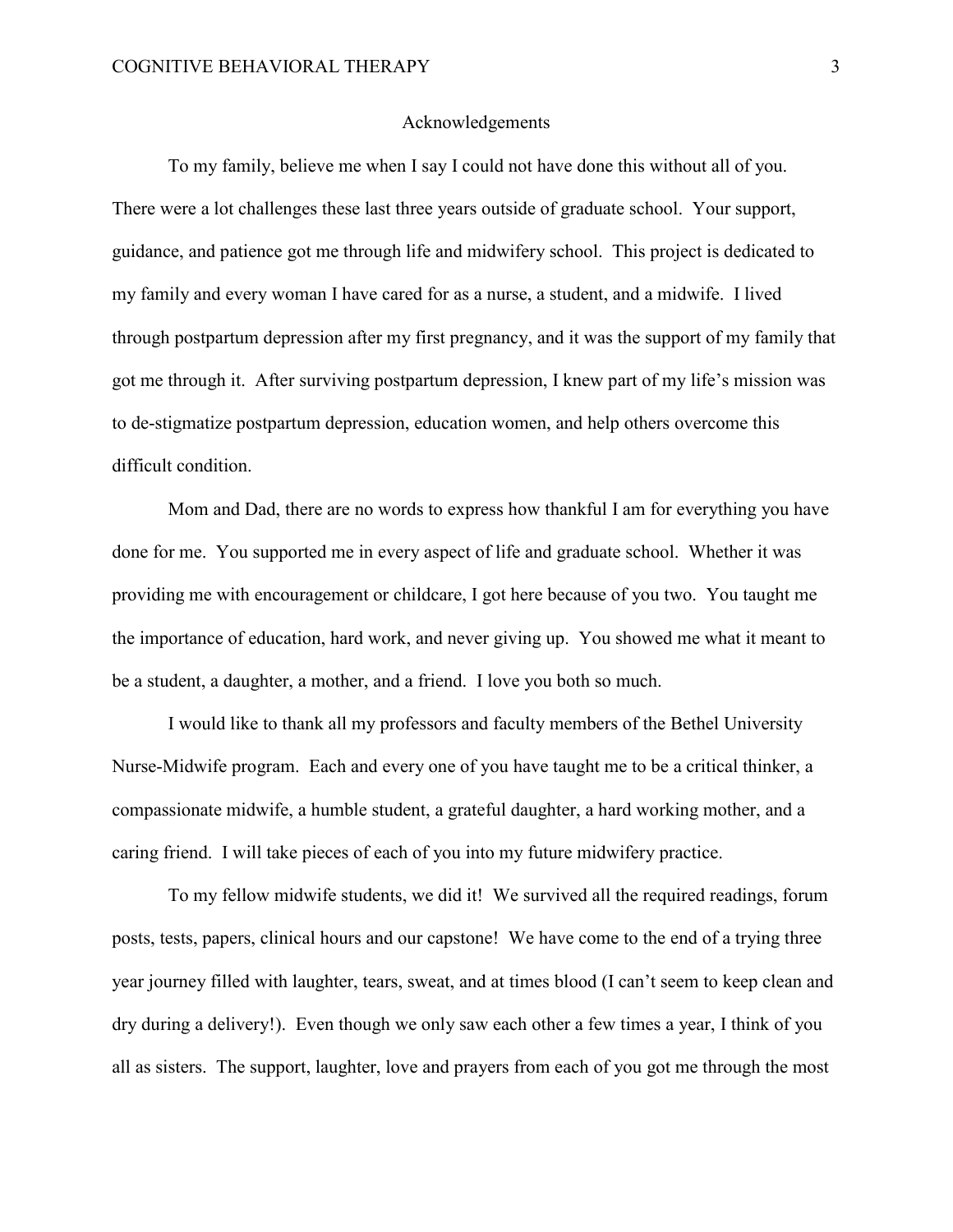difficult times these last three years. I believe we have formed friendships that will last a lifetime.

I would like to thank every preceptor that took me on as a student, I have learned invaluable lessons from each of you. I would like to give a special thanks to Dr. Hartung. As an OBGYN, he taught me how to be a midwife more than the midwives with whom I worked. Dr. Hartung taught me that, "a tincture of time and a little patience is all a patient needs". This is a lesson that I will carry with me every day of my career. Dr. Hartung helped me learn and respect the normal physiological birth process. He also gave me the skills and confidence to complete my transition from labor nurse to provider.

To my children, thank you for your patience. Thank you for understanding that I couldn't make it to every sporting event or school activity, and that when I did there was a good chance I would bring textbooks with me. Thank you for encouraging me when I overwhelmed and exhausted. Thank you for letting me sleep in after being up all night catching babies. Thank you for believing in me and loving me.

Finally, to my best friend Emily, I love you so much! You were my rock, my cheerleader, my sounding board, my guiding light, my shoulder to cry on, and my person to celebrate with. You kept me grounded while lifting me up and giving me the confidence to keep going. You taught me perseverance, humility and compassion. No matter what you always loved and never judged me. You are an amazing wife, mother, daughter, and friend. You are my person, thank you so much.

Lindsay Nelson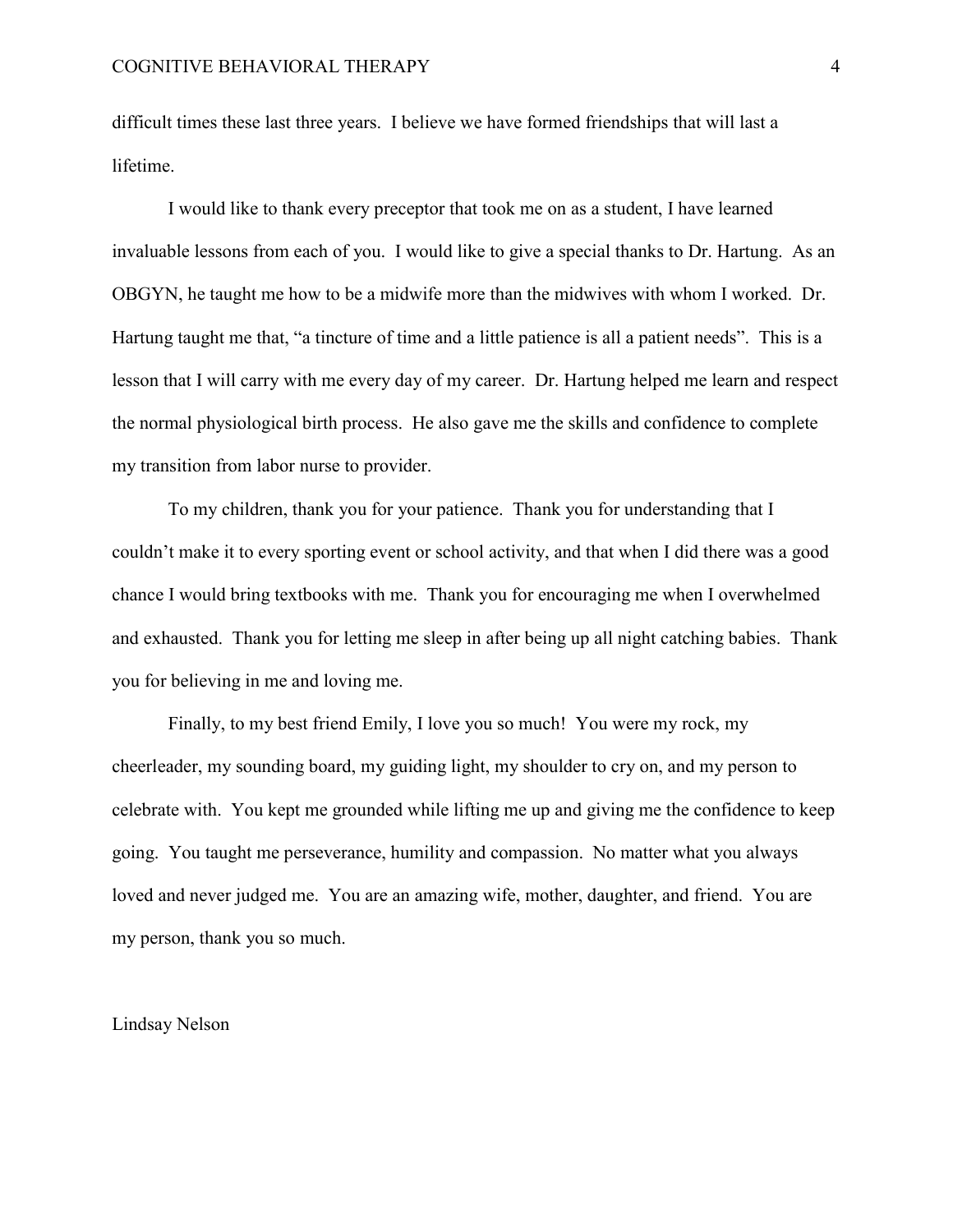#### Abstract

Background/Purpose:

The purpose of this paper is to critically analyze the literature in order to determine whether or not cognitive behavioral therapy is an effective intervention in the prevention and/or treatment of postpartum depression.

Theoretical Framework:

The theoretical framework used for this paper was Cheryl Tantano Beck's theory, Teetering on the Edge: A Substantive Theory of Postpartum Depression. Beck's theory was phenomenological study of the lived experiences of women suffering from postpartum depression. Beck identified a four stage process of postpartum depression encompassing a loss of control. The four stages included: (1) Encountering Terror; (2) Dying of Self, (3) Struggling to Survive, and (4) Regaining Control.

Methods:

Twenty research articles ranging from the years 2001-2018 were critically reviewed with the purpose of determining the efficacy of cognitive behavioral therapy as an intervention for the prevention and/or treatment of postpartum depression.

Results/Findings:

Seven articles examined cognitive behavioral therapy as a preventative intervention for postpartum depression. Six of the seven articles found cognitive behavioral therapy to be effective in the prevention of postpartum depression. 13 studies examined the efficacy of cognitive behavioral therapy as an intervention in the treatment of postpartum depression. 11 of these studies found cognitive behavioral therapy to be an effective intervention in the treatment of postpartum depression.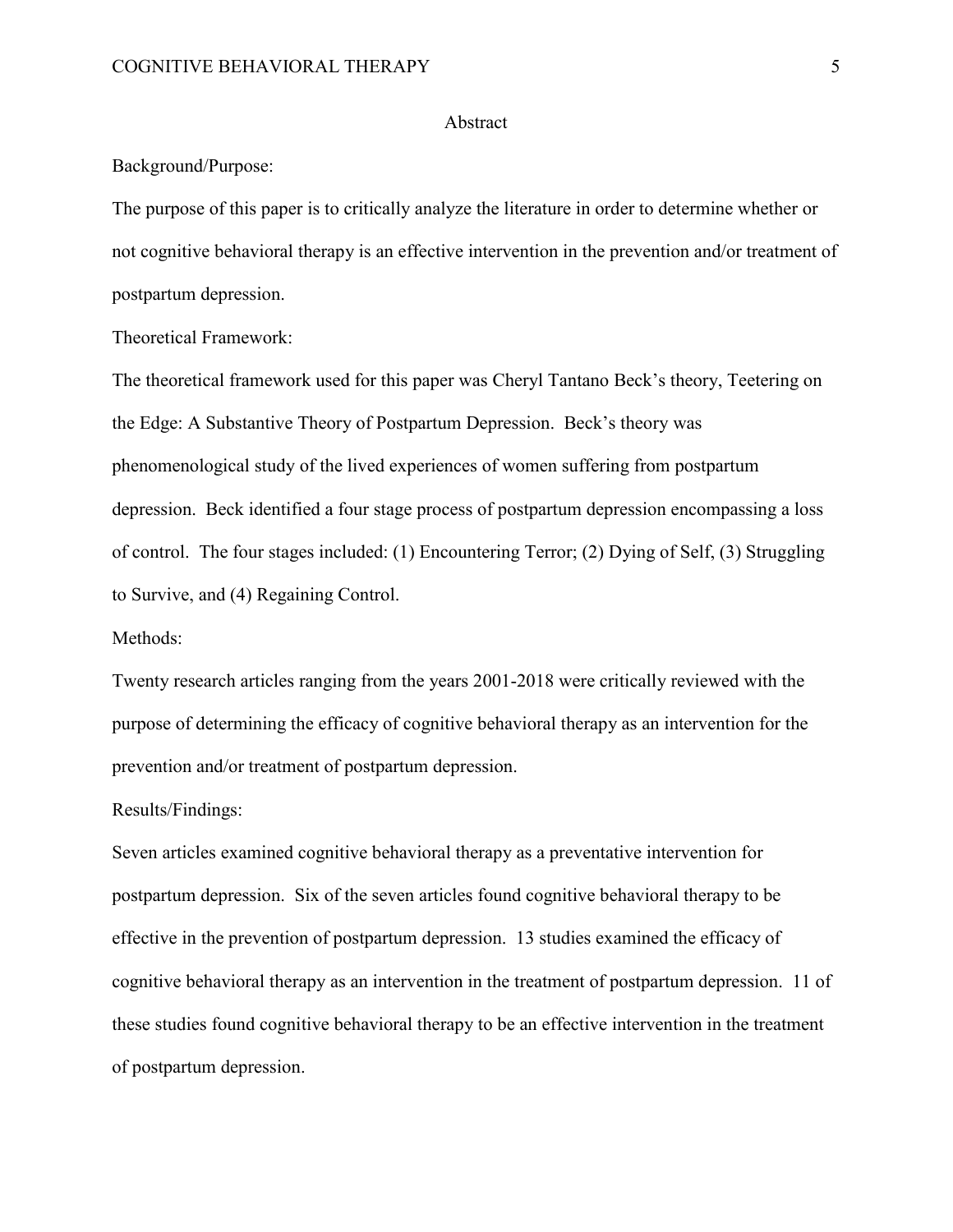Implications for Practice:

Nurse-midwives are afforded a unique opportunity to care for women during the ante, intra, and postpartum periods. Given the frequency and volume of clinic visits, midwives are often the first provider to assess for, diagnose, and offer treatment options for postpartum depression. Pregnant and/or breastfeeding mothers often prefer non-pharmacologic treatment options for postpartum depression. Given the effectiveness of cognitive behavioral therapy, midwives can offer this as a non-pharmacologic treatment option for women.

### Keywords:

Key words used to search databases included: postpartum depression, perinatal depression, intervention, treatment, cognitive behavioral therapy, and randomized controlled trial.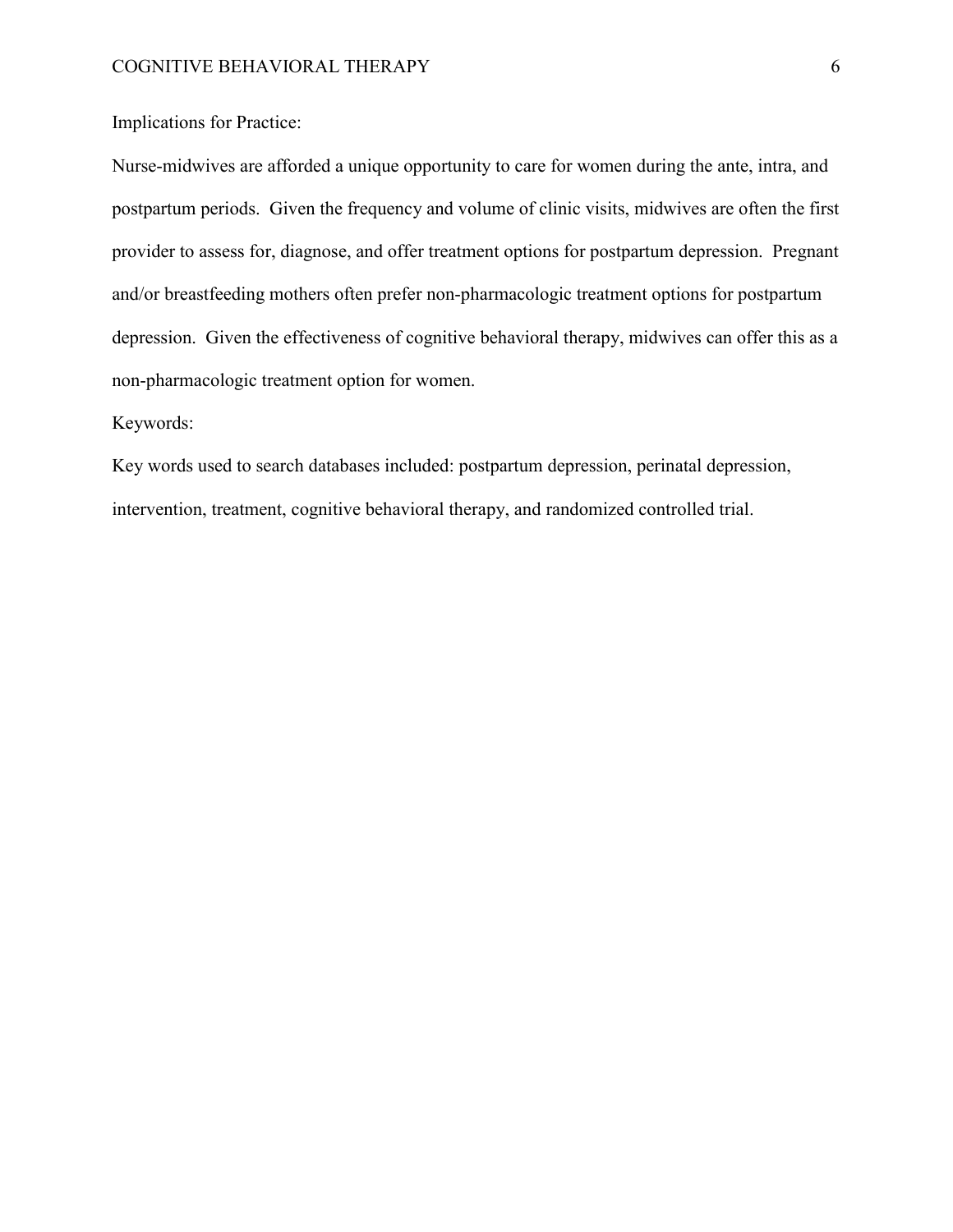| <b>Table of Contents</b> |  |
|--------------------------|--|
|--------------------------|--|

| Cognitive Behavioral Therapy Used for Prevention19-22 |
|-------------------------------------------------------|
|                                                       |
|                                                       |
|                                                       |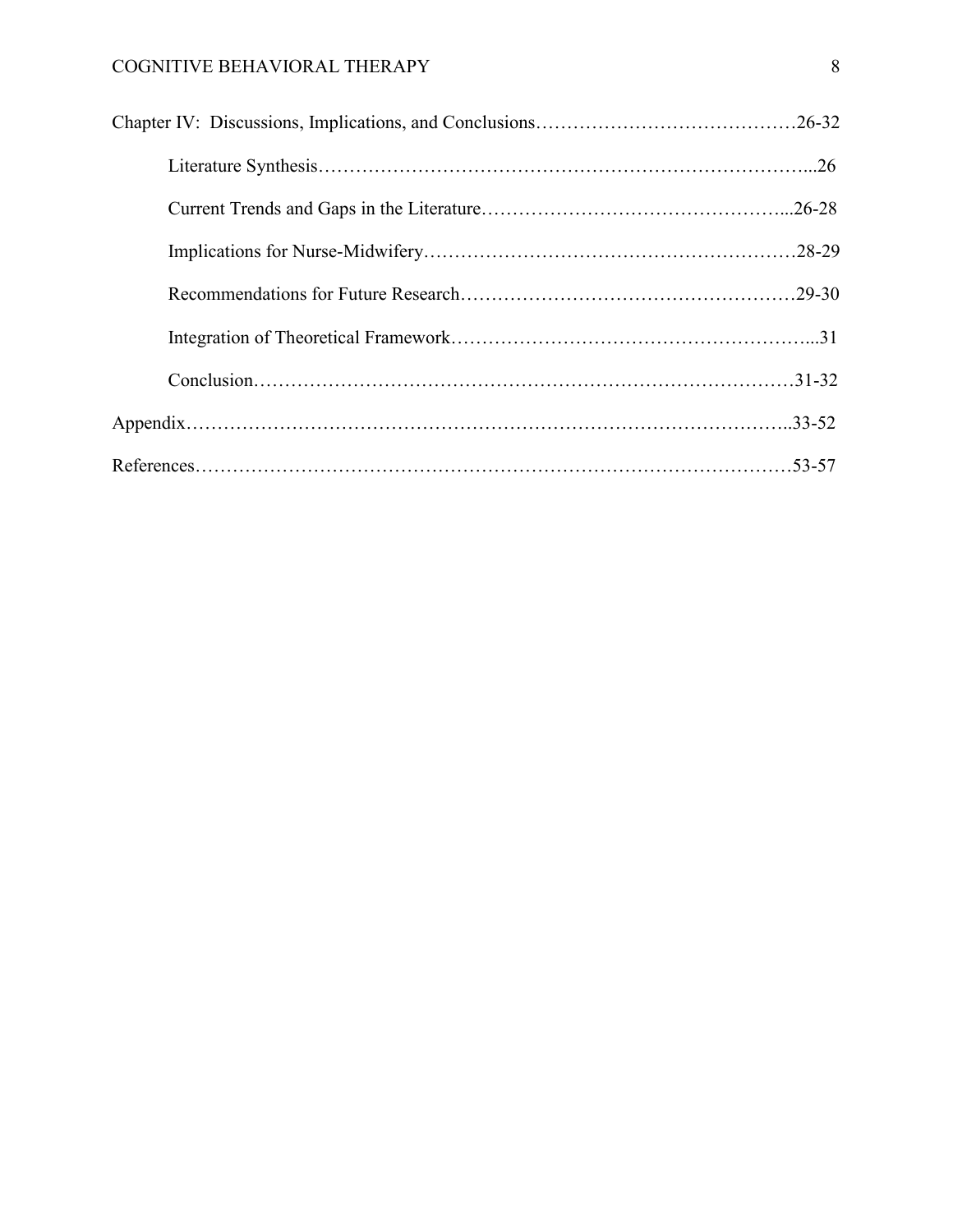#### **Chapter I: Introduction**

Postpartum depression is a disease that occurs in 20% of women within the first year of childbirth (Ugarte et al., 2017). The Diagnostic and Statistical Manual for Mental Disorders (DSM-V) defines postpartum depression (PPD) as a major depressive disorder with a "peripartum onset", occurring within four weeks of childbirth (Rai, Pathak, & Sharma, 2015). PPD is a serious public health problem affecting women during the first year after delivery with negative consequences for both mother and infant (Goodman & Santangelo, 2011). A subtype of depression, PPD symptoms include but are not limited to anxiety, depressed mood, inability to cope, intrusive compulsive thoughts, loss of control, despair, irrational fears, and feelings of guilt and inadequacy in relation to the ability to care for the newborn (Miniati et al., 2014). In many cases PPD precipitates a chronic or recurring depressive course throughout a woman's life. Negative ramifications for infants associated with PPD include impaired cognitive and emotional development, attachment insecurity, social and behavioral difficulties later in life (Goodman & Santangelo, 2011). Since PPD can adversely affect both mother and infant it is imperative that providers are versed in treatment options to alleviate/mange PPD symptoms. Cognitive behavioral therapy (CBT) has long been the first-line psychological treatment for anxiety and depressive disorders (Green et al., 2015). CBT is a structured, time-limited, and skill-focused psychotherapy, that when specifically adapted for perinatal anxiety and/or depression, has shown to be a viable option for both prevention and treatment of PPD (Green et al., 2015). This paper will provide a critical review of the literature to answer the following question: "Is cognitive behavioral therapy (CBT) an effective intervention for the treatment and/or prevention of postpartum depression?"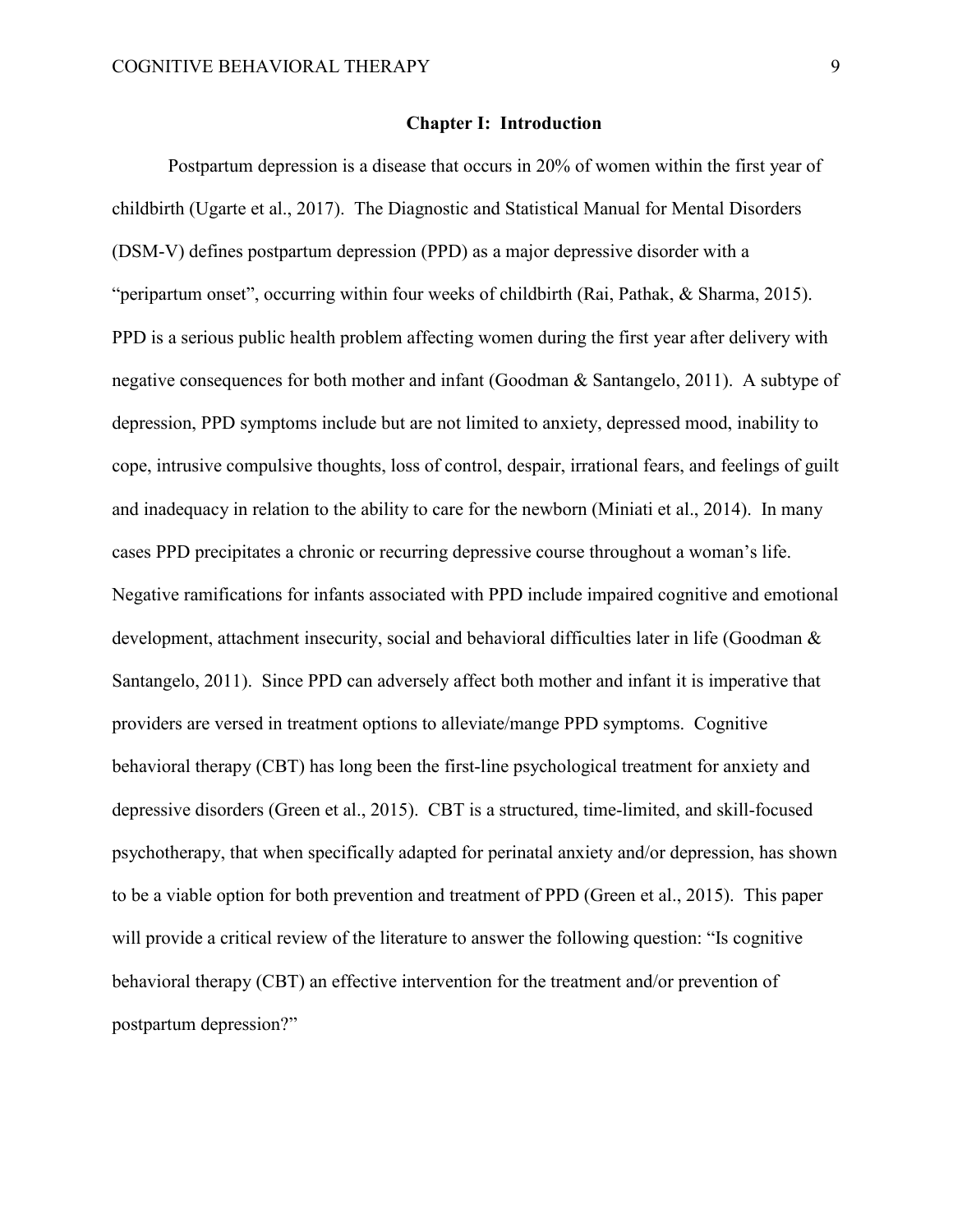# **State of Purpose**

The purpose of this paper is to examine scholarly articles in order to identify the effectiveness of cognitive behavioral therapy (CBT) as an intervention for the treatment and/or prevention of postpartum depression (PPD). Cheryl Beck's nursing theory, Teetering on the Edge: A Substantive Theory of Postpartum Depression, is the theoretical framework used to identify the symptomology of PPD, as this theory is based on the lived experiences of women who suffered from PPD (Beck, 1993).

#### **Need for a Critical Review**

Perinatal depression, which includes major and minor depressive episodes that occur during both the perinatal period and the first 12 months after childbirth, is the most common obstetrical medical complication affecting one in seven women (American College of Obstetricians and Gynecologists [ACOG], 2015). Left untreated, "Perinatal depression and other mood disorders, such as bipolar disorder and anxiety disorders, can have devastating effects on women, infants and families; maternal suicide exceeds hemorrhage and hypertensive disorders as a cause of maternal mortality" (ACOG, 2015, p. 2). The American College of Obstetricians and Gynecologists (ACOG, 2015) recommends that clinicians screen patients at least once during the prenatal period for depression and anxiety using a standardized, validated tool such as the Edinburgh Postnatal Depression Scale, Postpartum Depression Screening Scale, Patient Health Questionnaire 9, Beck Depression Inventory, Beck Depression Inventory II, Center for Epidemiologic Studies Depression Scale, or Zung Self-Rating Depression Scale (2015). Although screening is important for identifying perinatal depression, screening alone is not sufficient to improve clinical outcomes. Screening must be coupled with follow-up and appropriate treatment interventions to effectively prevent and/or reduce perinatal depressive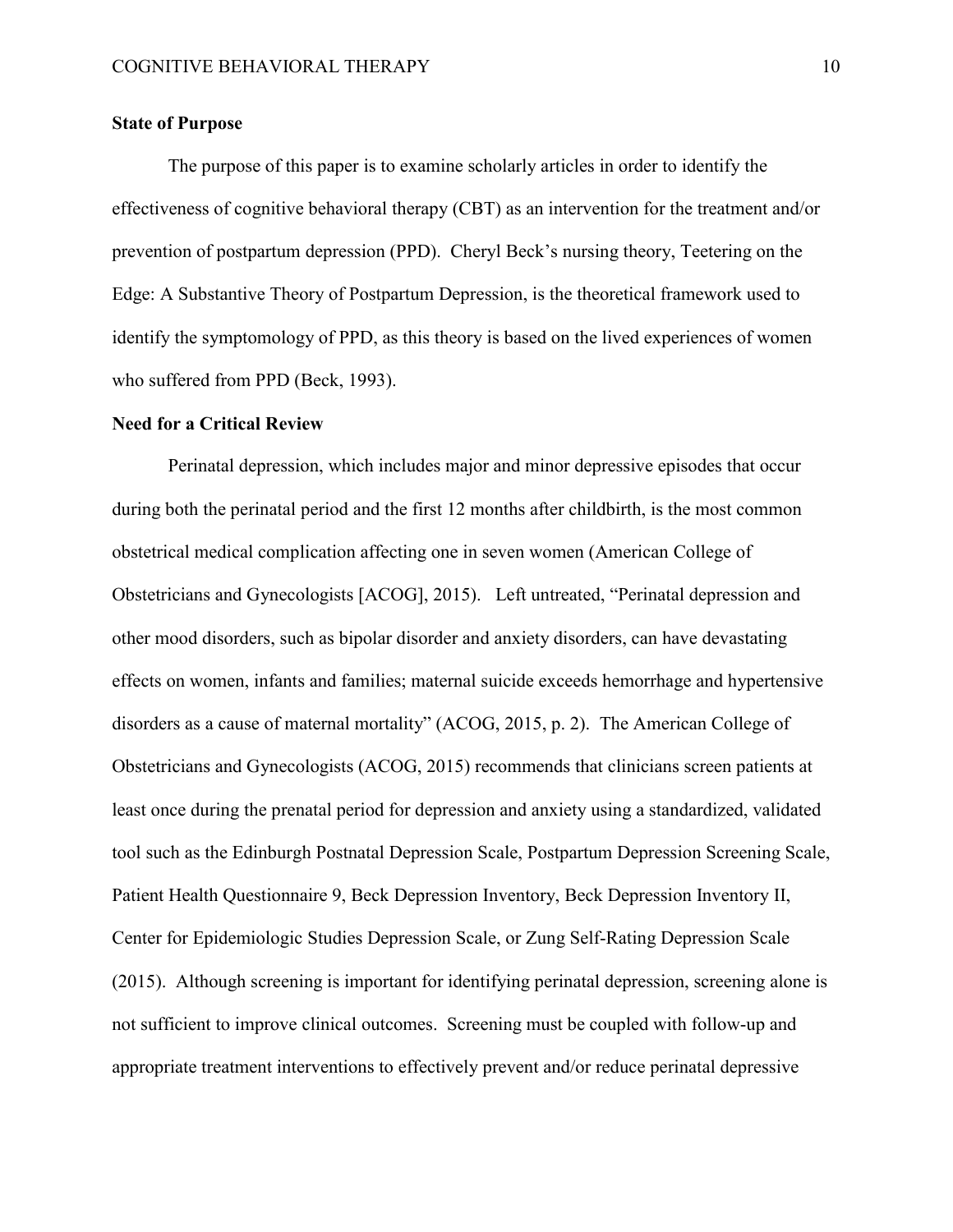symptoms. Therefore it is imperative that clinical staff in obstetrics and gynecology be prepared to identify perinatal depression, initiate medical therapy, and/or refer women to appropriate behavioral health resources when indicated (ACOG, 2015).

 The American College of Nurse-Midwives (ACNM) notes that depression is a major public health problem that affects millions of women and their families. Depression is the leading cause of disability for women, affecting twice as many women (12.6%) as men (6.3%) (American College of Nurse-Midwives [ACNM], 2013). Those affected by depression have an increased risk for suicide, with women reporting attempted suicide two to three more often than men. Furthermore, one in ten mothers (10.2%) suffer from a major depressive disorder every year. With young mothers and mothers of young children at the highest risk. Women aged 25- 44 are most commonly affected by depression, with approximately 10%-15% of new mothers experiencing postpartum depression within the first year of childbirth (ACNM, 2013).

In 2005 the World Health Organization (WHO) also declared depression a major health concern and predicted it would be the second highest cause of disability by 2020 (Leung et al., 2016). PPD, a subtype of depression, is a global health concern that affects childbearing families. Many psychosocial and pharmacological therapies have been used to prevent and/or treat PPD. However most pregnant and postpartum women prefer psychotherapy to pharmacotherapy as it reduces fetal and infant exposure to medication. While the National Institute for Health and Clinical Excellence recommends individual CBT and interpersonal therapy as interventions for the treatment of PPD, the ACNM and ACOG have yet to make a formal recommendation on CBT as a viable treatment method for PPD (Leung et al., 2016).

 To date, the treatment of perinatal depression and/or anxiety has primarily been focused on pharmacotherapy. However, the decision to take medications while pregnant or breastfeeding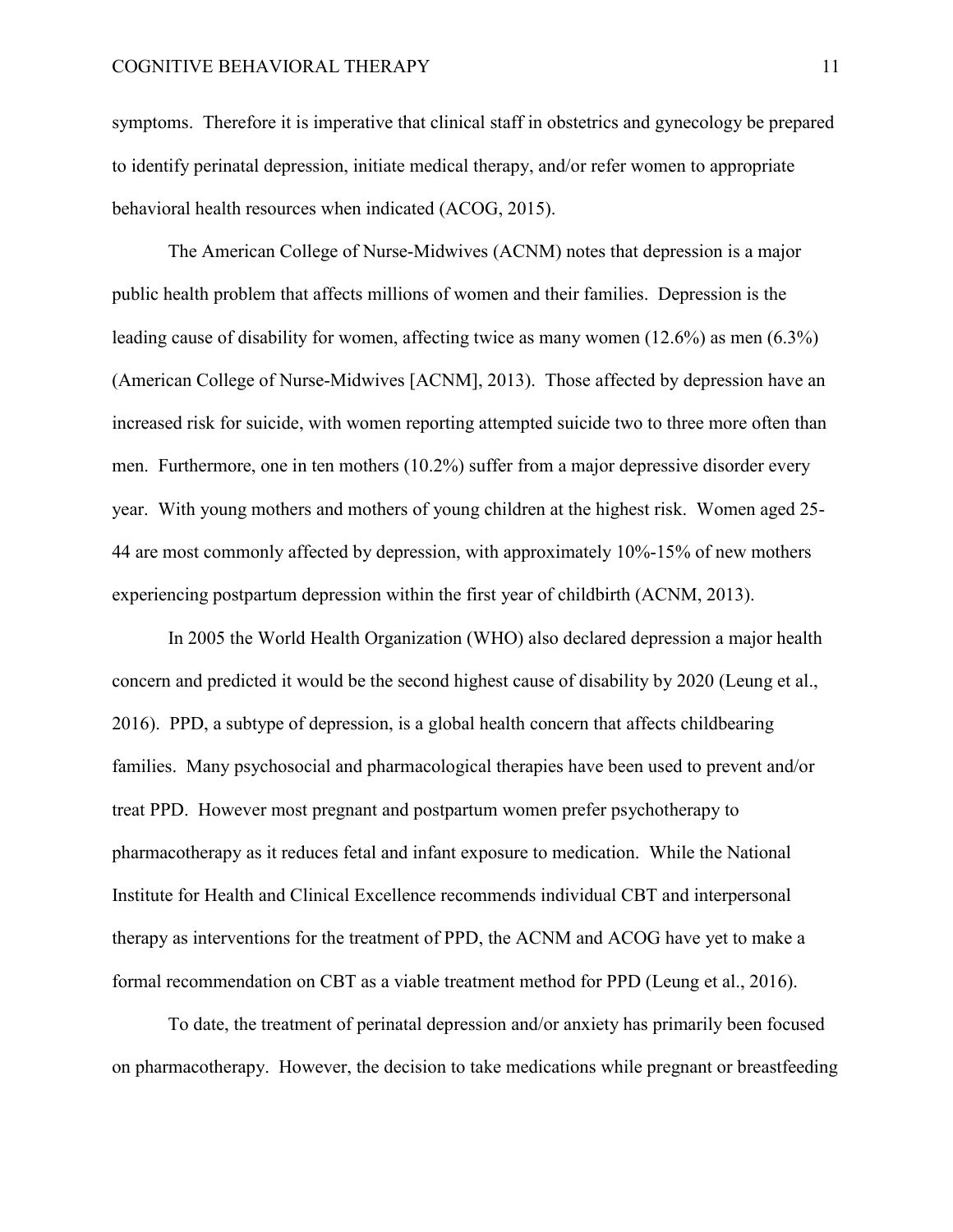is complex for many women. Although many antidepressants have been found to be safe for pregnant and breastfeeding women, not all potential risks for fetuses and babies can be definitively ruled out (Green, et al., 2015). Therefore, if a woman cannot or chooses not to take medication, the need for an effective non-pharmacological treatment option becomes critical. "Cognitive behavioral therapy (CBT) is a proven intervention used in the treatment of patients with both depressive and anxiety disorders which aims to reduce symptoms by targeting and modifying negative patterns of thinking and behavior" (Austin et al., 2007, p. 2). Despite a large research base supporting the effectiveness of CBT for anxiety and depressive disorders, there is not a professional consensus that has officially recommended CBT as a treatment for postpartum depression.

# **Significance to Nurse-Midwifery**

Due to the prevalence of perinatal depression and the fact that women are often reluctant to seek help because of stigma and other impediments, it is critical that midwives are familiar with depressive symptomology. The ACNM recommends the following: (1) all certified nursemidwives (CNMs) and certified midwives (CMs) understand the dynamics of both depression and perinatal depression, its impact on women and families, and available treatment resources, (2) as advocates and primary health care providers, CNMs/CMs should integrate universal screening, prevention, treatment, and/or referral for depression into their care of women, (3) public health policies that encourage universal screening, treatment and/or referral for depression should be a routine component of midwifery care, (4) public health policies should be encouraged that will increase the number of postpartum visits, facilitate access to and reimbursement for mental health treatment, and (5) further research is needed to identify and resolve gender, socioeconomic, and racial disparities in the diagnosis and treatment of depression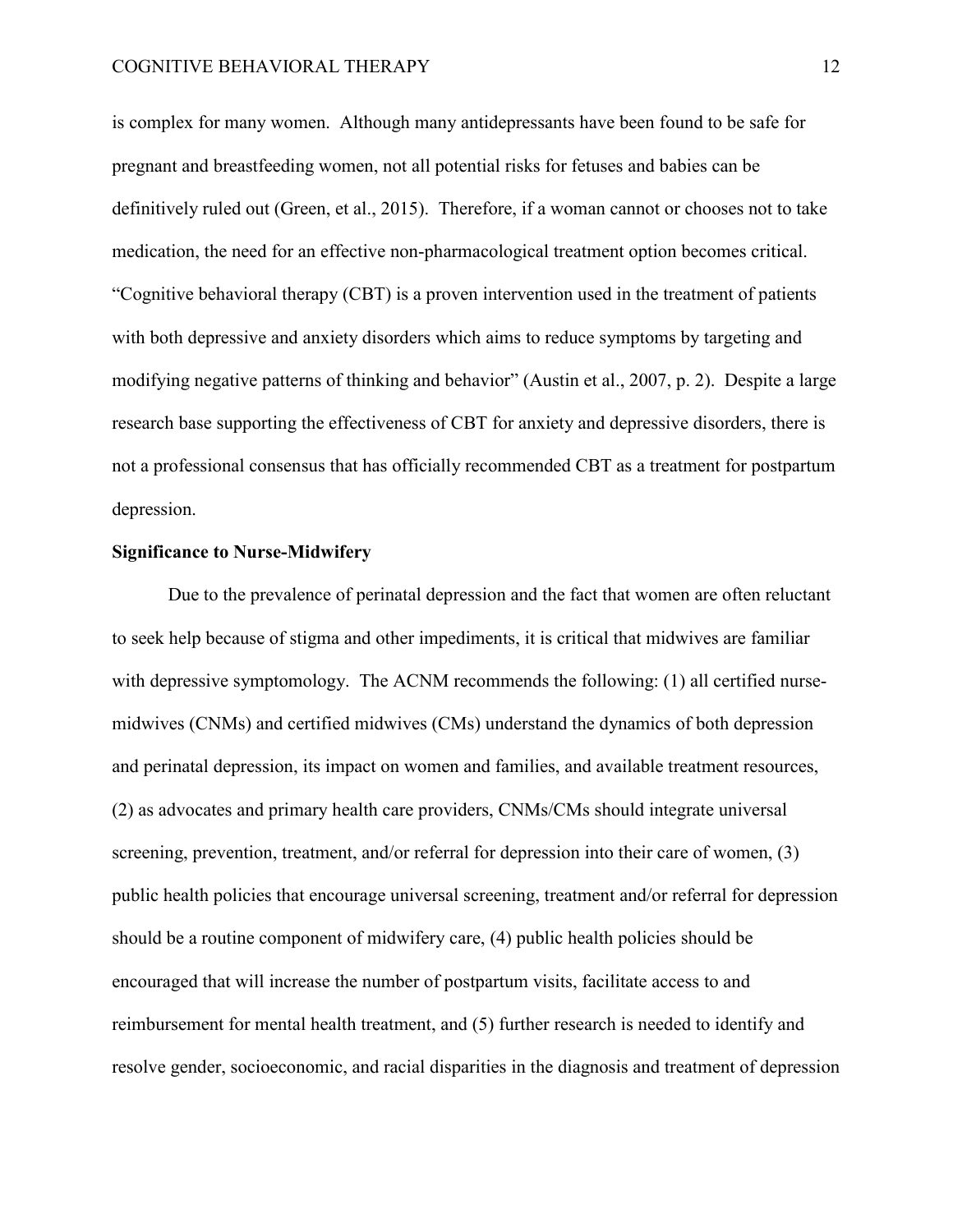for all women (ACNM, 2013). Since nurse-midwives are trained in both obstetrical and primary health care, they are equipped to screen for and treat postpartum depression (PPD). Knowing that cognitive behavioral therapy (CBT) is an effective intervention for the treatment of PPD, midwives can help identify those in need of intervention and offer CBT as a viable treatment option.

# **Theoretical Framework**

In 1993, Cheryl Tatano Beck published her middle range theory on postpartum depression entitled, Teetering on The Edge: A phenomenological study of the lived experiences of women suffering from postpartum depression (Beck, 1993). Through this study Beck was able to identify a four stage process of postpartum depression encompassing a loss of control. The four stages included: (1) Encountering Terror; characterized by horrifying anxiety attacks, relentless obsessive thinking, and enveloping fogginess, (2) Dying of Self; characterized by; alarming unrealness, isolating oneself, and contemplating and attempting self-destruction, (3) Struggling to Survive; characterized by battling the system, praying for relief, and seeking solace at support groups, and (4) Regaining Control; characterized by unpredictable transitioning, mourning lost time, and guarded recovery (Beck, 1993).

Beck (1993) explored the concept of postpartum depression (PPD) beyond the analysis of symptoms and definitions of major depressive disorders because at the time, the Diagnostic and Statistical Manual of Mental Disorders (DSM-IV), did not include postpartum depression as a diagnosis (Marsh, 2013). Even today, the DSM-V refers to postpartum depression as a major depressive disorder with a peripartum onset (Rai et al., 2015). "The use of Beck's theory on PPD is a relevant tool for any provider, whether midwife, childbirth educator, or nurse, to enhance the care provided to pregnant and postpartum clientele" (Marsh, 2013, p. 50). Beck's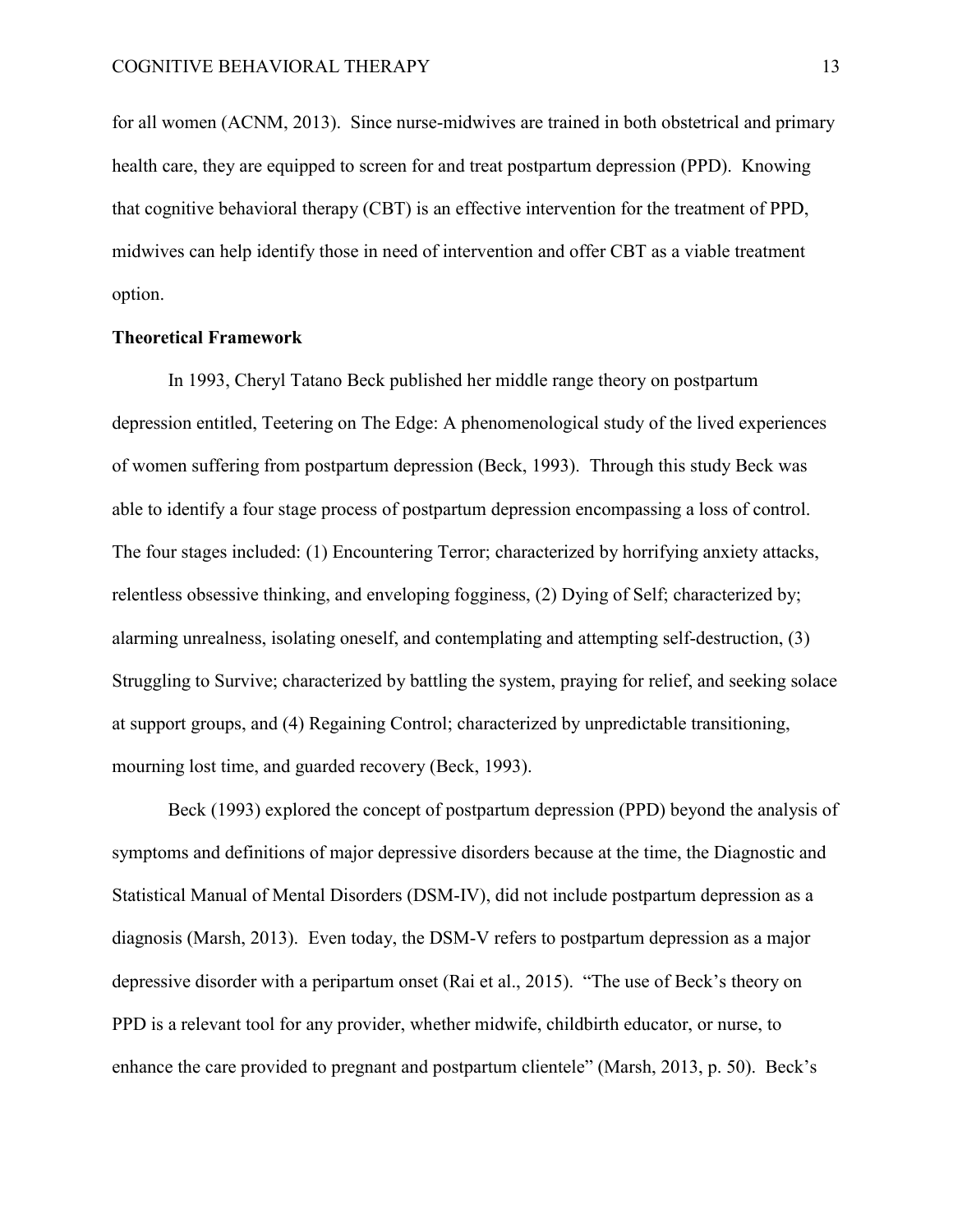theory on postpartum depression can be used from the beginning of pregnancy and throughout the postpartum period to help identify those at risk for or experiencing postpartum depression. Beck provides a holistic approach to understanding postpartum depression by not only allowing providers to see why postpartum depression occurs, but to also enter the mindset of women experiencing postpartum depression (Marsh, 2013). By identifying those at risk for or those experiencing postpartum depression, providers can initiate early intervention thereby reducing negative ramifications of postpartum depression on women, infants, and families. Knowing that pharmacology has been the primary treatment option for PPD, and that many pregnant and/or breastfeeding women desire nonpharmacological interventions, allows nurse-midwives the opportunity to use cognitive behavioral therapy as an alternative yet viable treatment option (Green et al., 2015).

# **Summary**

"The sequelae of depression include a broad range of somatic, physical, emotional, and behavioral problems that directly and indirectly affect the health of pregnancy, postpartum and non-pregnant women and their families" (ACNM, 2013, p. 2). As providers of women's health care, midwives are able to provide universal screening, treatment and/or referral for women affected by depression. Midwives are able to provide this care in a community based, multidisciplinary team approach that better identifies and treats those suffering from depression. With heightened awareness and validated screening tools to diagnose perinatal depression, the question remains, "Is CBT an effective intervention for the treatment and/or prevention of postpartum depression?" Chapter two will describe methods used to review scholarly journals addressing the practice question is CBT an effective intervention are for the treatment of postpartum depression. Chapter three will provide a critical synthesis of the literature, including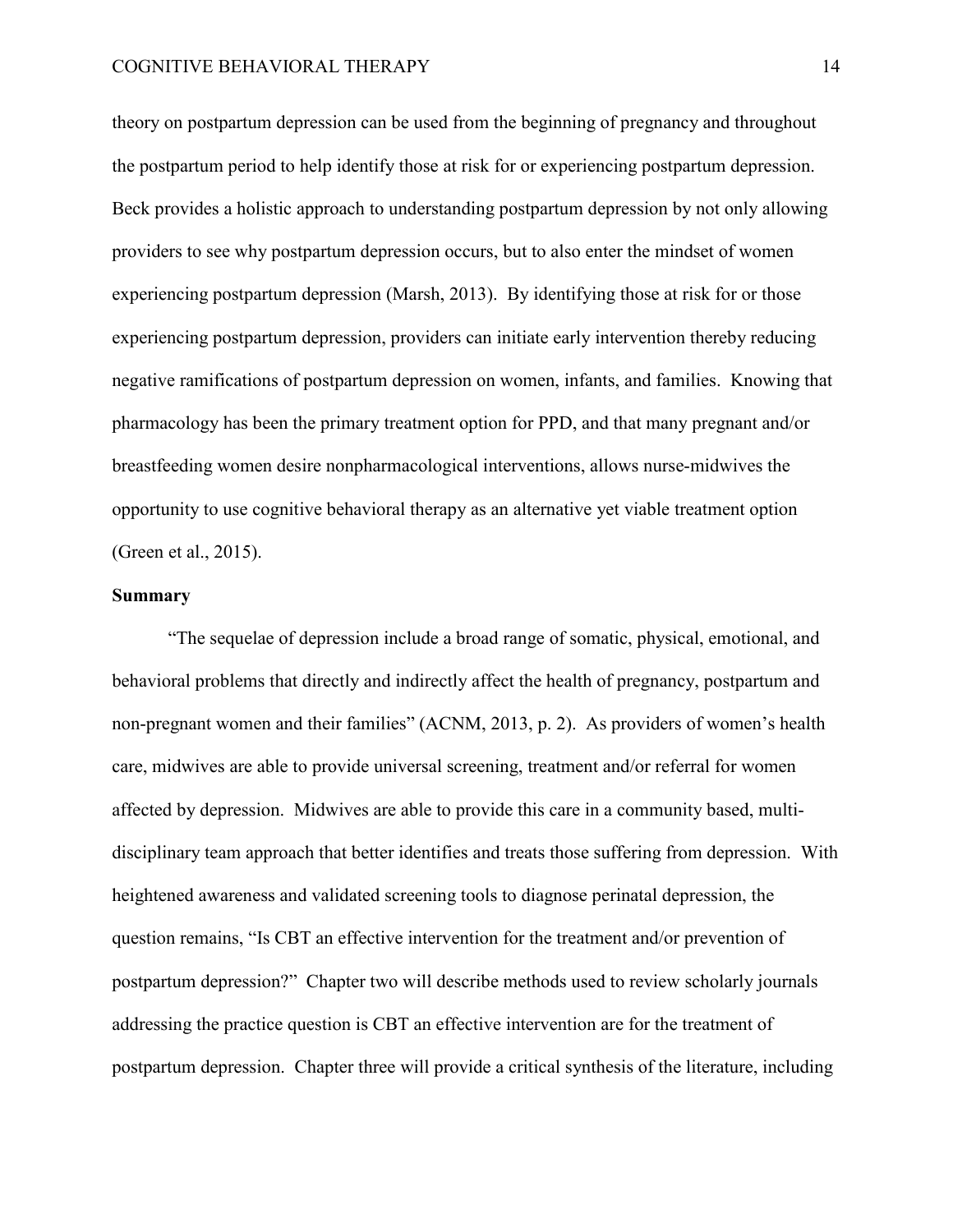the effectiveness of CBT in the reduction/prevention of postpartum depression. Finally, chapter four will provide discussion of the implications of CBT and its impact on future studies.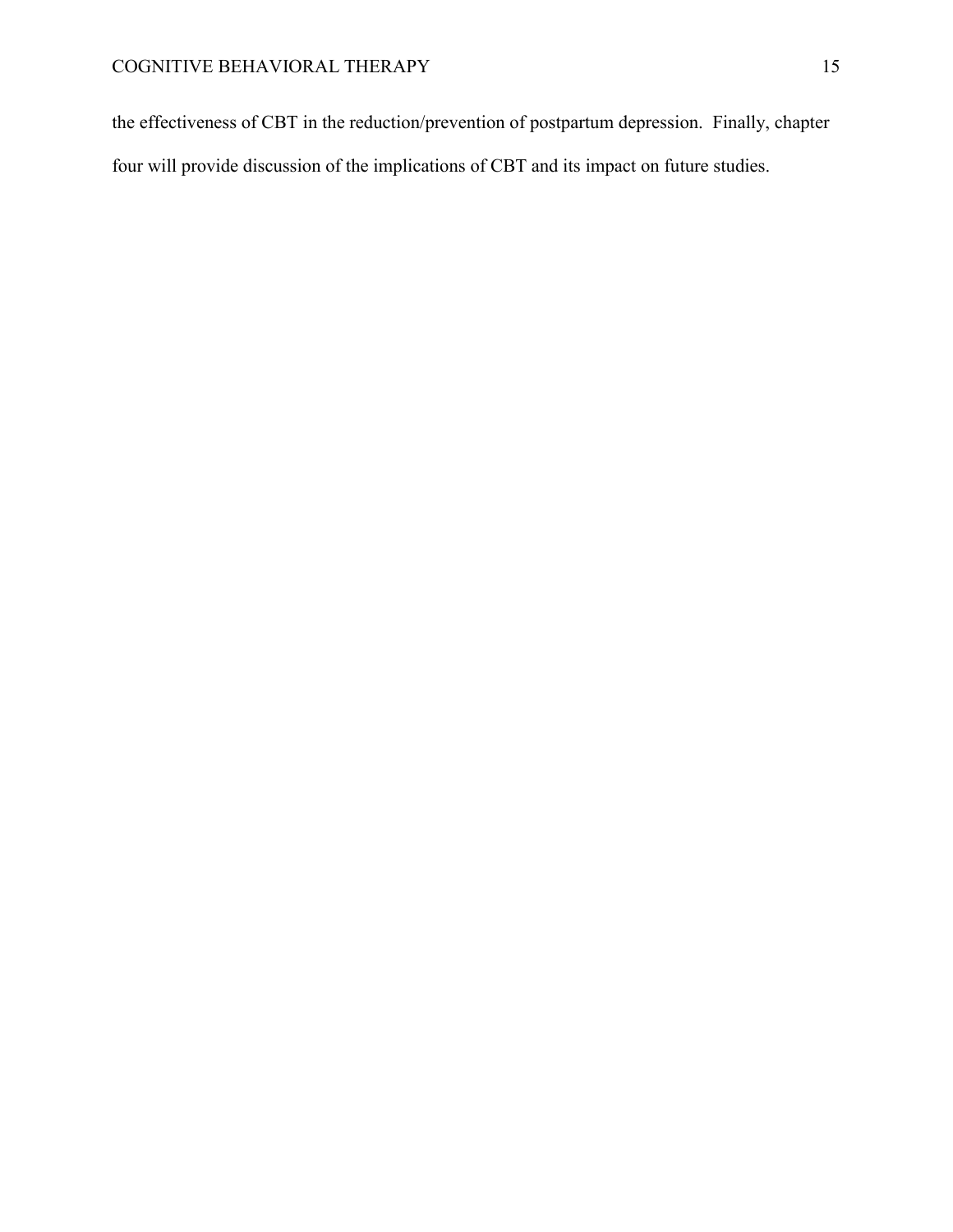#### **Chapter Two: Methods**

 This chapter addresses the methods used to identify and appraise scholarly literature in the review process. Literature included randomized controlled trials, open trials, pilot studies, and quantitative observational studies related to cognitive behavioral therapy (CBT) as an intervention for the treatment and/or prevention of postpartum depression (PPD). Using multiple search terms and research databases, 56 research articles were yielded and assessed for their significance to this review. A final 20 articles were selected when inclusion and exclusion criteria were met.

# **Search Strategies**

 The purpose of this literature review was to answer the practice question: is cognitive behavioral therapy (CBT) an effective intervention for the treatment and/or prevention of postpartum depression? Articles ranging from 2008 to 2018 were included in this literature review. Two articles written before 2008 were included due to their clinical significance. The following databases were used: the Cumulative Index to Nursing and Allied Health Literature (CINAHL), CINAHL Plus, Elton B Stephens Company (EBSCO), Google Scholar, The National Center for Biotechnology Information (NCBI), and PubMed MEDLINE. Search terms used in the aforementioned databases include: postpartum depression, perinatal depression, intervention, treatment, cognitive behavioral therapy, and randomized control trial.

### **Inclusion and Exclusion Criteria**

Articles selected for this literature review answered the research question: "Is CBT an effective intervention for the treatment and/or prevention of postpartum depression?" Research studies that used CBT in either the perinatal or immediate postpartum period were included in this literature review. Age of participants, study location, and CBT delivery method were not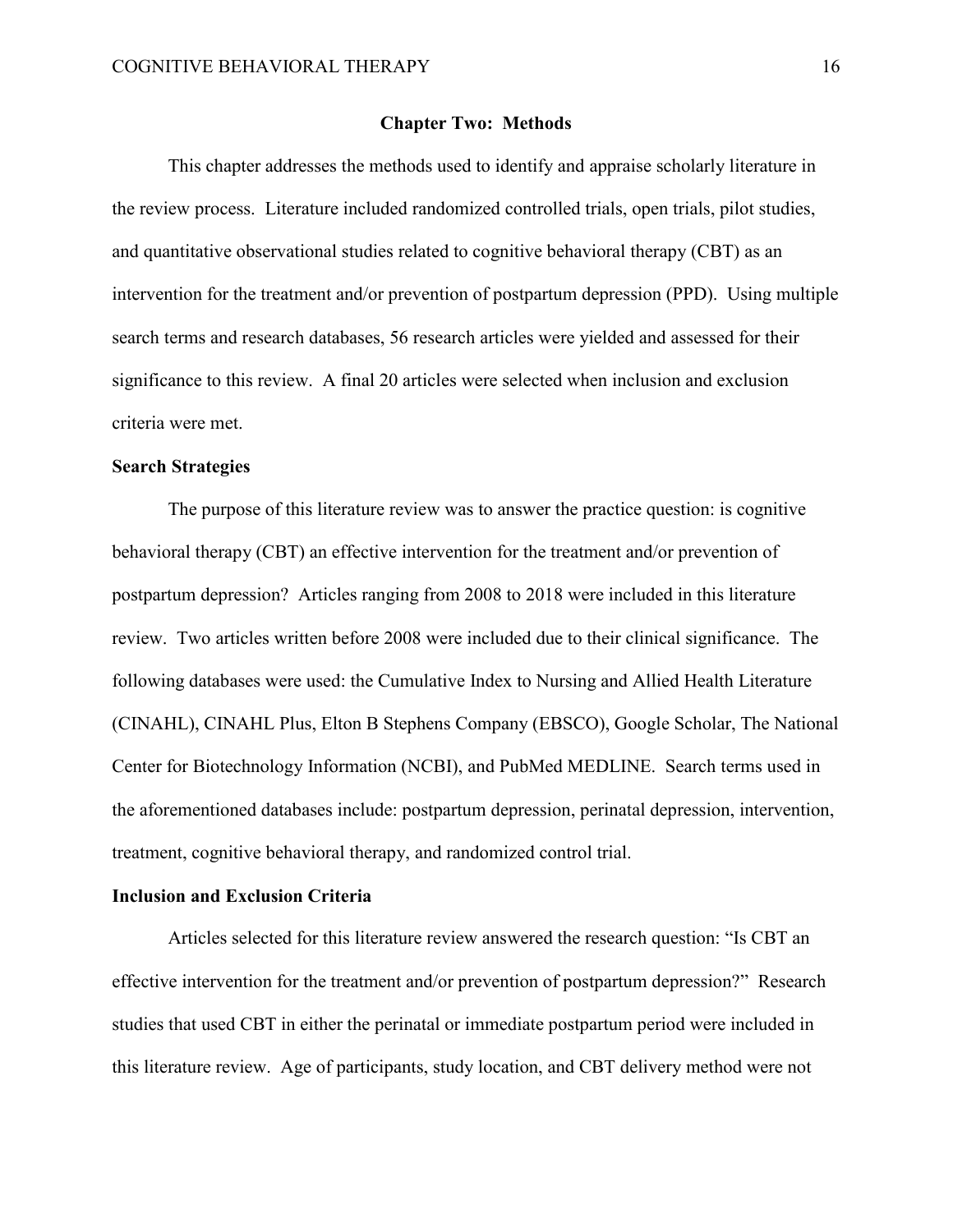factors of exclusion criteria. Cognitive behavior interventions were delivered in either a group or individual setting. Modes of delivery included face-to-face, telephone, and internet encounters. Study types included were randomized controlled trials and quantitative observational studies. Articles with interventions of interpersonal psychotherapy, antidepressant/antianxiety medication, and complimentary alternative methods were excluded from this literature review. Twenty articles that met inclusion and exclusion criteria where then categorized by evidence level and by quality as defined by the *John Hopkins Level and Quality* review (Dearholt & Dang, 2012). This matrix included studies of evidence levels I-III and of high or good quality. Studies levels IV and V and/or of poor quality were excluded from this critical review of the literature.

# **Studies Selected**

 The initial database search yielded 56 studies. After applying inclusion criteria based on age of study and methodology, the final search yielded 20 studies related to the effects of cognitive behavioral therapy (CBT) as prevention or treatment for postpartum depression (PPD). Of the 20 studies used in this literature review, 15 studies were randomized controlled trials and the other five were quantitative observational studies. The 15 randomized controlled trials were all evidence level I of the *Johns Hopkins Nursing Evidence-Based Practice: Model and Guidelines,* while four of the quantitative observational studies were evidence level II and one was evidence level III (2012). Selected studies were completed in the United States, Central America, Europe, Australia, and Asia. Eighteen of the studies spanned the years 2007 to 2017, one study was from 2001, and another from 2005.

# **Evaluation Criteria**

Each study selected was appraised using the *Johns Hopkins Nursing Evidence-Based Practice: Model and Guidelines* (2012). Selected studies were first evaluated based on evidence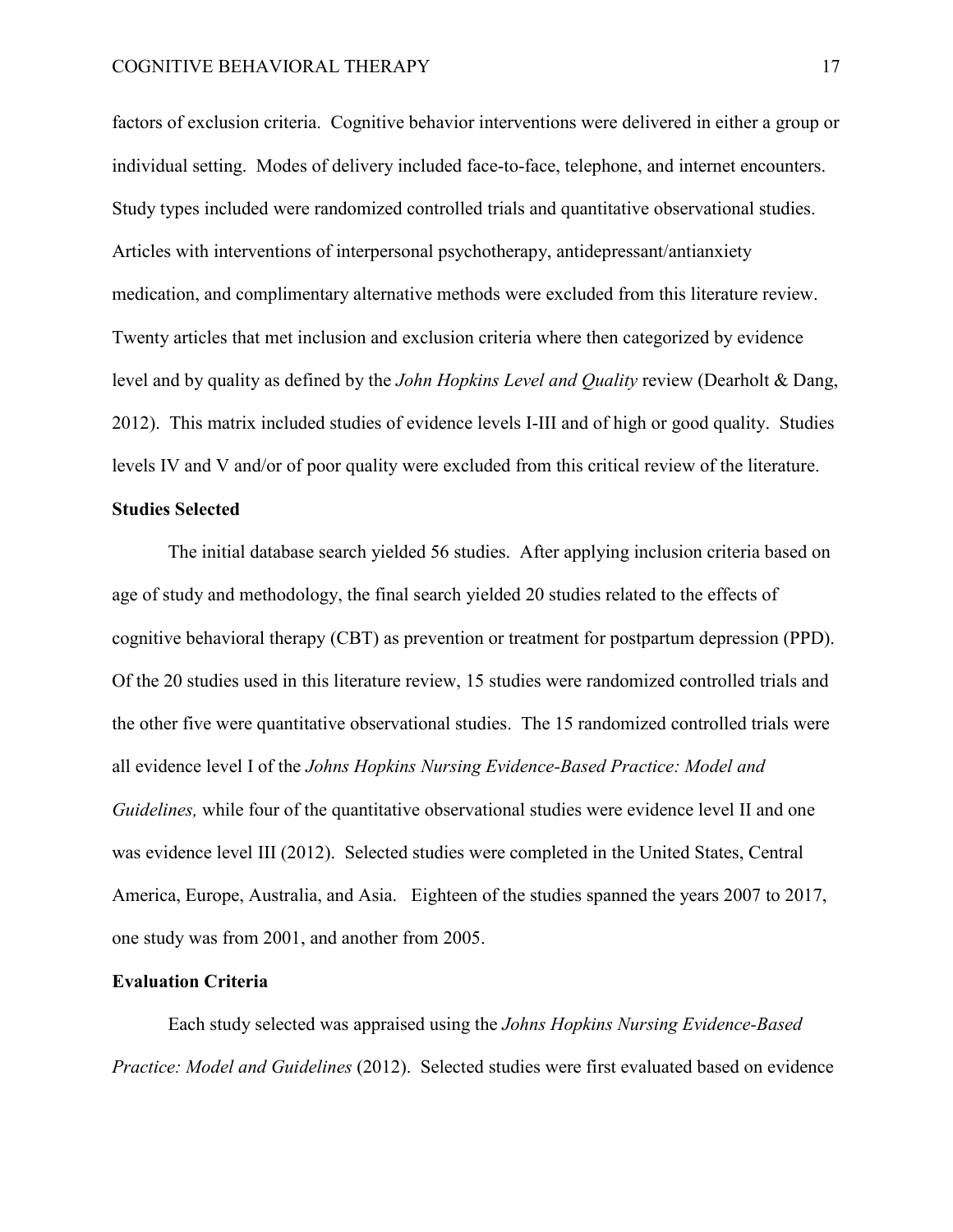level; all 20 studies were found to be level I, II, or III. Level I studies are experimental studies including randomized controlled trails (RCTs) and systematic reviews of RCTs with or without meta-analysis. Level II studies are quasi-experimental studies including systematic review of a combination of RCTs an quasi-experimental, or quasi-experimental only, with or without metaanalysis. Level III studies are non-experimental including systematic review of combination RCTs, quasi-experimental and non-experimental studies, or no-experimental studies only, with or without meta-analysis (Dearholt & Dang, 2012).

After the designation of level of evidence, the articles were reviewed for quality. Evidence quality was categorized by high quality, good quality, and low quality or major flaws (i.e. little evidence with inconsistent results, insufficient sample size, and/or conclusions could not be drawn) (Dearholt & Dang, 2012). Only articles with high or good quality were included in this literature review. High quality articles were consistent with generalizable results, sufficient sample size, adequate control, and definitive conclusions with recommendations based on comprehensive literature review that included thorough reference to scientific evidence. Good quality articles have reasonably consistent results, sufficient sample size, some control, fairly definitive conclusions with recommendations based on fairly comprehensive literature review that includes some reference to scientific evidence (Dearholt & Dang, 2012).

# **Summary**

CINAHL PLUS, EBSCO megaFILE, ERIC, PsycINFO, ScienceDirect, and Google Scholar were the databases used to search for articles what answered the question: "Is cognitive behavioral therapy an effective intervention for the treatment and/or prevention of postpartum depression?" Using the Johns Hopkins Research and Evidence Appraisal Tool, inclusion and exclusion criteria, 20 articles were selected based on level of evidence and quality of research.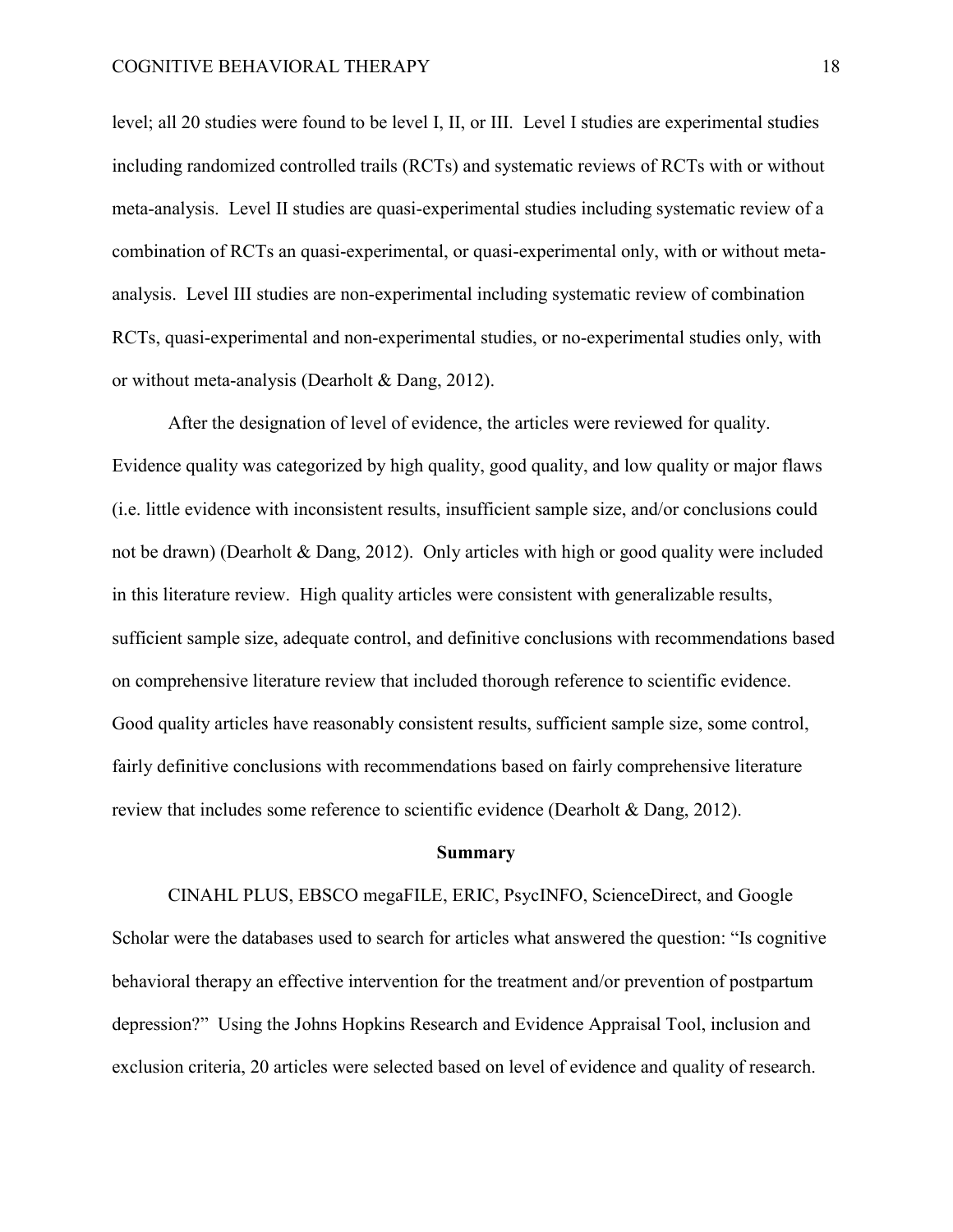## **Chapter Three: Literature Review and Analysis**

### **Synthesis of Matrix**

The matrix consisted of 15 randomized controlled trials, one open trial, and four quantitative observational studies. The Johns Hopkins Research Evidence Appraisal Tool was used to evaluate the level of evidence and quality of each research article (Dearholt & Dang, 2012). Each matrix included the study level and quality, purpose statement, methodology, description of participants, instruments, results, conclusion, and recommendations. The matrix is organized alphabetically and pertinent findings are evaluated and summarized in chapter three.

# **Synthesis of Major Findings**

The 20 research studies appraised in this literature review supported the effectiveness of cognitive behavioral therapy (CBT) as a viable intervention for both prevention and treatment of postpartum depression (PPD). Within the intervention of CBT, seven studies explored the effectiveness of CBT as a preventative intervention for PPD, while 13 studies evaluated CBT as a treatment for PPD. The modes in which CBT was delivered to patients included individual and group therapy via person-to-person or telephone/internet interactions. Of the 20 appraised research studies, 17 had a statistically significant reduction in postpartum depressive symptoms. While the remaining three research studies had an overall reduction of postpartum depressive symptoms, they were not reduced to a statistically significant level.

**Cognitive behavioral therapy used for prevention.** For this literature review, six level I randomized controlled trials (RCTs) and one level II quantitative observational study evaluated the effectiveness of cognitive behavioral therapy (CBT) as a preventative intervention for postpartum depression (PPD). Women identified at risk for PPD included those with a history of major depressive disorders and/or prior PPD, and those with depressed mood during pregnancy,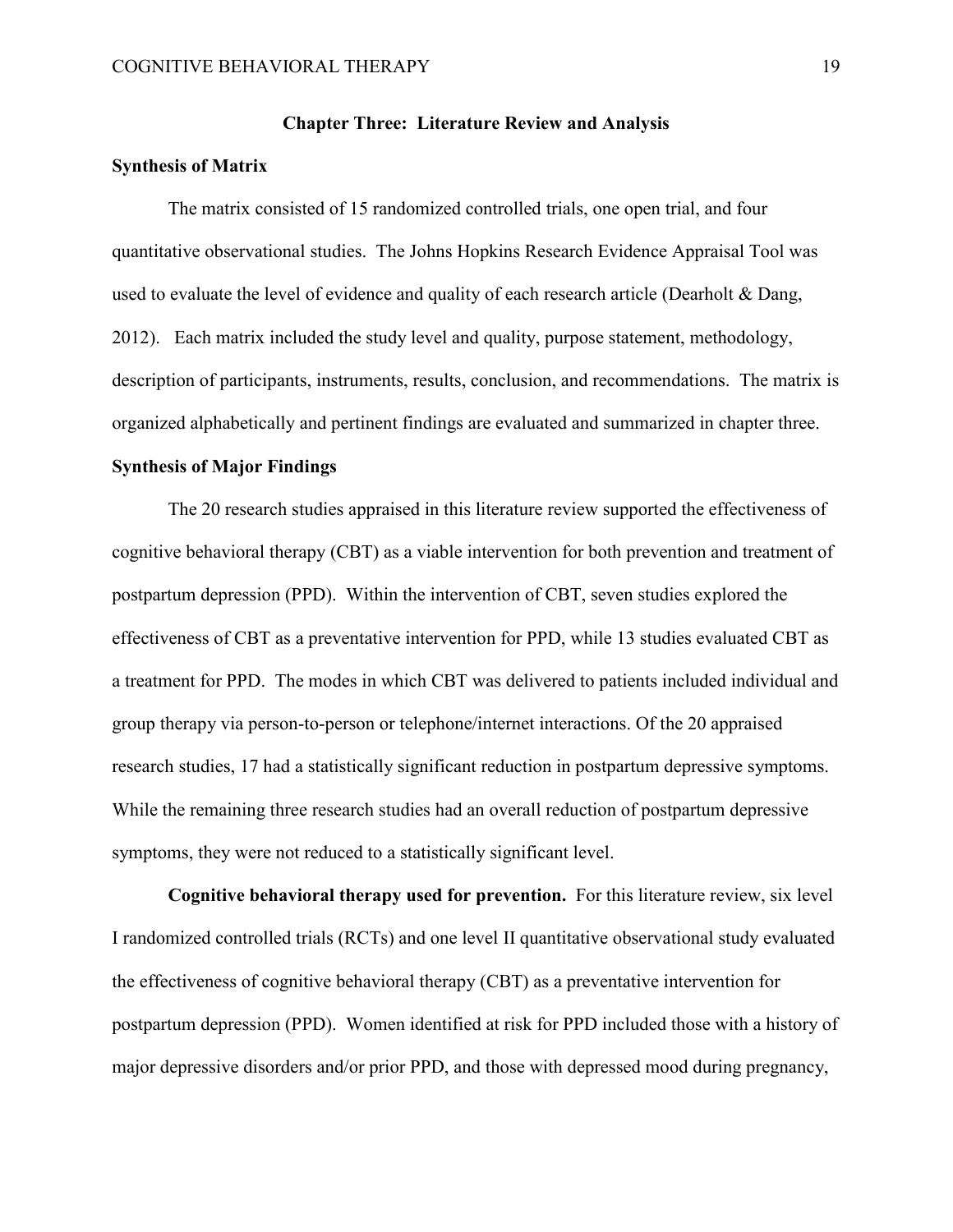lack of partner support, low self-esteem, and/or low socioeconomic status. The CBT intervention focused on psychoeducation, cognitive restructuring, problem solving, relaxation, behavioral experiments, and assertiveness. The intervention varied in individual versus group sessions, sample size (27-240 participants), length of session (60-120 minutes), and number of sessions (4-9). Of the seven appraised studies, four RCTs and one quantitative observational study noted significant reductions in depression levels amongst the intervention group, from baseline to posttreatment measurements, compared to the control groups. One RCT found an overall reduction of postpartum depressive symptoms but not to a statistically significant level (Austin et al., 2007). While one RCT noted a significant reduction of postpartum depressive symptoms during pregnancy but not in the postpartum period. (Le et al., 2011).

The articles examined in this literature review found CBT to be an effective intervention for the prevention of emotional distress and depression during pregnancy and the immediate postpartum period. Anton and David (2015), found that a CBT intervention comprised of classic restructuring techniques focused on irrational beliefs/fears, participant's physical health, the marital relationship, and the participant's body image not only decreased postpartum depression symptoms but also negative emotionality and anxiety. Results of this study included: BDI depression scores decreased from 8.48(5.76) to 4.39(3.47), *p* =.002, POMS negative emotionality scores decreased from 73.35(16.14) to 63.04(13.39),  $p = 0.19$ , and STAI anxiety scores decreased from 42.22(8.62) to 35.58(7.31), *p* = .012 (Anton & David, 2015). Compared to the control group of community care, the results of this study indicated that the CBT intervention was more efficient in the prevention of depressive symptoms. Not only was it effective in the reduction of BDI depression scores, it also significantly reduced negative emotionality and anxiety. A significant reduction in BDI depression scores was maintained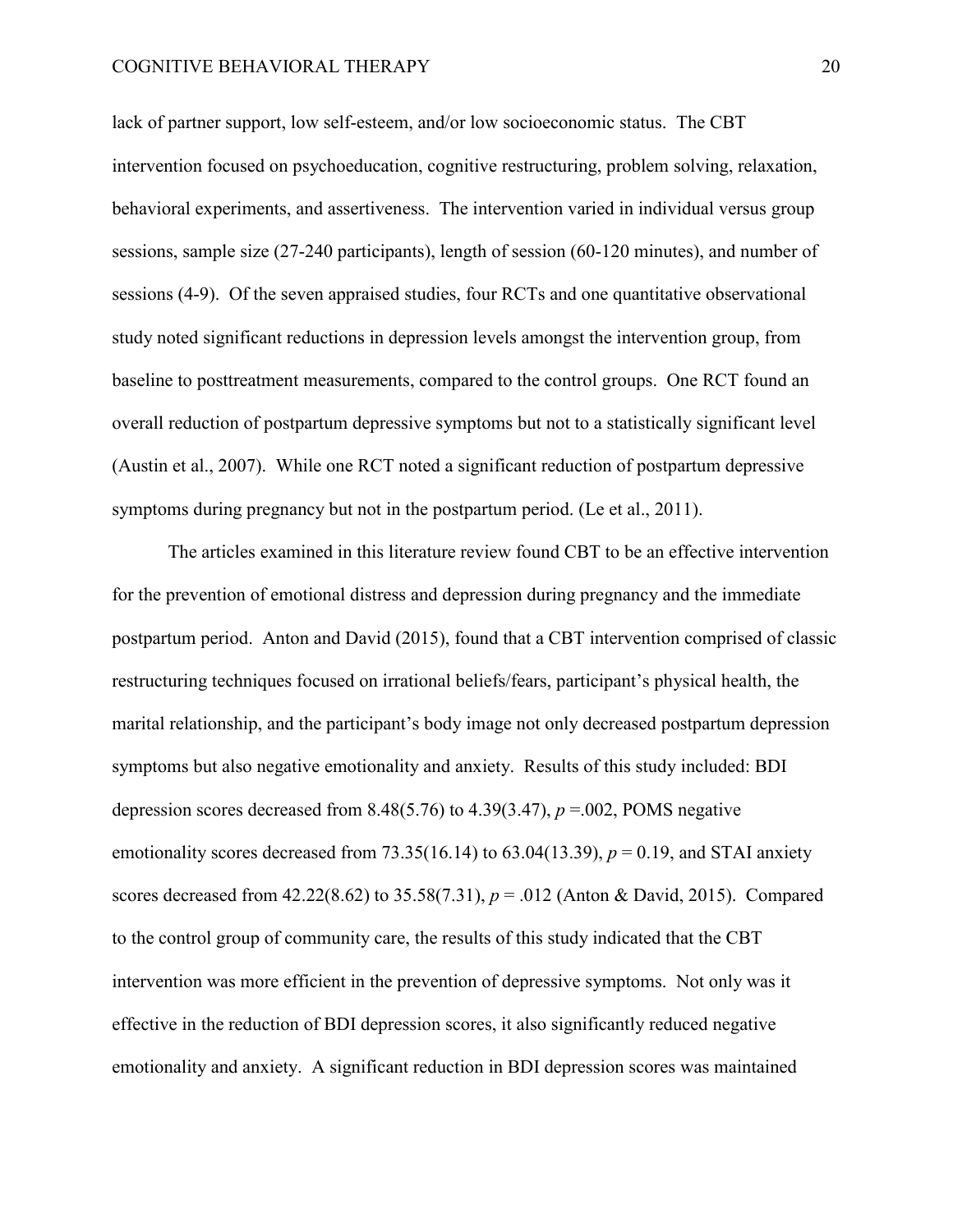through nine weeks postpartum, while significant reductions in negative emotionality and anxiety were maintained through three months postpartum (Anton & David, 2015).

The largest study conducted by Mao, Li, Chiu, Chan, & Chen (2011) used an emotional self-management training program (ESMTP), a form of CBT, as an intervention for the prevention of postpartum depression (PPD). Like Anton and David's study (2015), ESMTP a CBT intervention, was found to significantly reduce postpartum depression symptoms (Mao et al., 2011). For this study, 240 participants were randomly assigned to the ESMTP intervention group or the control group. The intervention group consisted of four weekly group sessions and one individual counseling session. The ESMTP intervention focused on understanding selfmanagement and the delivery culture, effective problem solving and positive communication, relaxation exercise and cognitive restructuring, and improving self-confidence. The control group received standard antenatal education conducted by obstetric nurses, which consisted of four 90 minute sessions. Results of this study included: PHQ-9 scores decreased from  $8.20 \pm$ 2.84 to  $5.45 \pm 2.42$ ,  $p < 0.01$  and EPDS scores intervention group  $6.45 \pm 1.09$ , control group 9.23  $\pm$  2.91 ( $t$  = 1.95  $p$  < .05) (Mao et al., 2011). These results showed a significant improvement in depressive symptoms amongst women in the intervention group compared to the control group. The large sample size of this study was able to further validate findings of similar but smaller studies, in which CBT was found to be an effective intervention in the prevention of postpartum depression.

Unlike the aforementioned studies, Austin et al., (2007) did not find a significant reduction in postpartum depression symptoms in their study. Austin et al., (2007) evaluated a brief antenatal cognitive behavioral group therapy intervention, for the prevention of PPD. In this study 132 participants were randomly assigned to the CBT intervention group or the control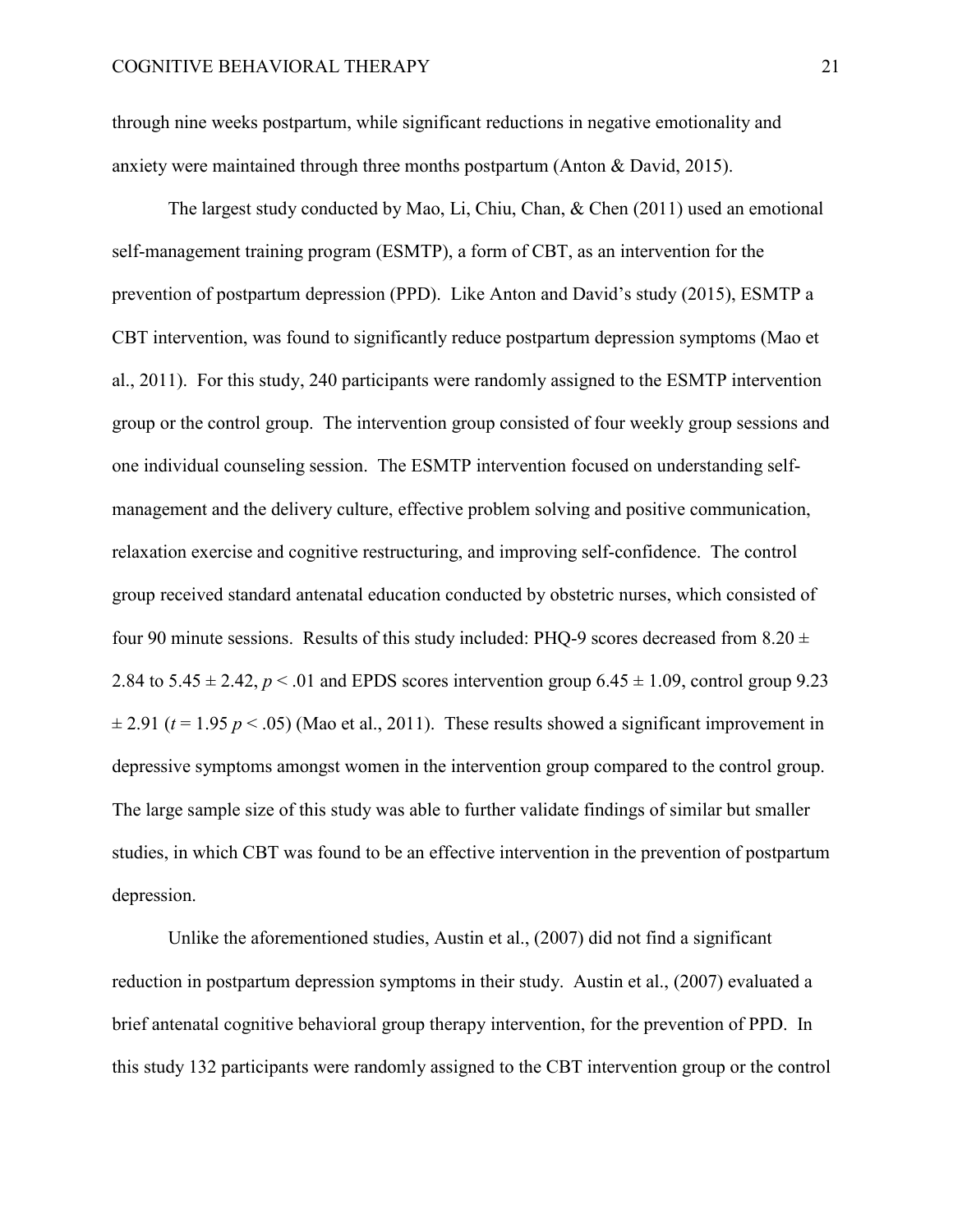group. The intervention group consisted of six weekly sessions of CBT, which focused on the prevention and management of stress, anxiety and low mood in the context of pregnancy, and caring for a new baby. The control group received a booklet containing information about risk factors for postpartum depression and a list of referrals. Results of this study included: MINI anxiety scores reduced 28% in late pregnancy to 16% at four months postpartum in the CBT group, with similar reductions in the control group. Depression scores in the most symptomatic women (EPDS  $> 12$ ; N = 19) decreased by over 50% over the total time course, however there were no significant differences in symptom improvement between the CBT and the control group (Austin et al., 2007). While the results of this study indicated an overall reduction in anxiety and depression symptoms, the authors summarized that the information booklet given to the control group was therapeutic in and of itself, leading to the CBT intervention not producing a statistically significant result (Austin et al., 2007).

**Cognitive behavioral therapy used for intervention.** In 13 studies, CBT was evaluated as an intervention for the treatment of PPD. The intervention varied in individual versus group sessions, sample size (10-192 participants), length of session (60-120 minutes), and number of sessions (6-15). Nine of these studies were level I RCTs, one study was a level II quantitative open trial, two were level II quantitative observational studies, and one was a level III quantitative observational study. Of these 13 studies: six RCTs, three quantitative observational studies, and one quantitative open trail noted significant decreases in depression levels from baseline to posttreatment in the CBT intervention groups compared to the control groups. While three RCTs indicated an improvement in depressive symptoms, the results were not statistically significant.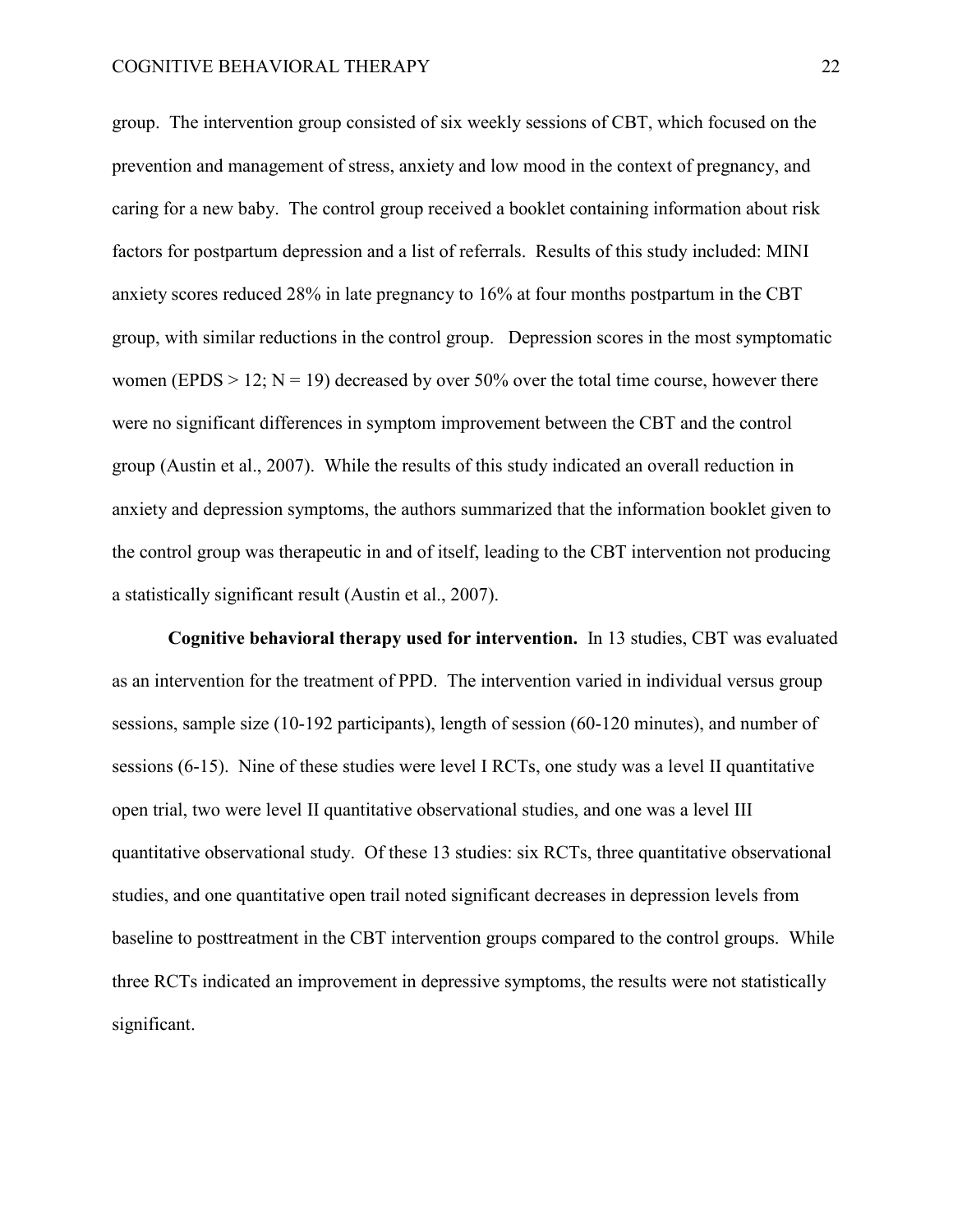Wozney et al. (2017) used a distance-delivered CBT intervention to evaluate its effectiveness at decreasing mild to moderate depressive symptoms in postpartum mothers. The intervention used was The Strongest Families MOM: Managing Our Mood program developed by Drs. McGarth and Lingely-Pottie (Wozney et al., 2017). Sixty-two participants were randomly assigned to the CBT intervention group or control group. The intervention group consisted of the MOM 12-session CBT handbook supplemented with telephone based coaching support. The control group received two 'Ask Dr. Pat' columns specific to PPD ('Ask Dr. Pat' was an evidence-based weekly column, written by PJM, that appeared in a local newspaper), a brochure that described the symptomology, causes, and treatment options for PPD, and were encouraged to maintain regular contact with their primary care provider. Results of this study found: odds ratios that showed CBT participants were 1.5 times as likely to experience diagnostic remission at three months ( $p = 0.742$ ), 1.54 times as likely at six months ( $p = 0.696$ ), and 12.5 times as likely at 12 months ( $p = 0.009$ ) posttreatment compared to the control group (Wozney et al., 2017). These results indicated that the MOM distance-delivered CBT intervention was effective at not only producing diagnostic remission of PPD in the immediate postpartum period, but also through 12 months postpartum. This suggested that MOM is a both an effective and convenient distance intervention. Given the low cost of the MOM intervention, few barriers, and ease of use, the MOM program may serve as an effective treatment option for women that are under-resourced in their local community (Wozney et al., 2017).

Similar to Wozney et al., (2017), Pugh, Hadjistavropoulos, and Dirkse (2016), also used a distance-delivered CBT intervention for the treatment of PPD. The Pugh et al. (2016) intervention consisted of therapist-assisted, internet-delivered cognitive behavioral therapy (TA-ICBT). Fifty participants were randomly assigned to the TA-ICBT intervention group or the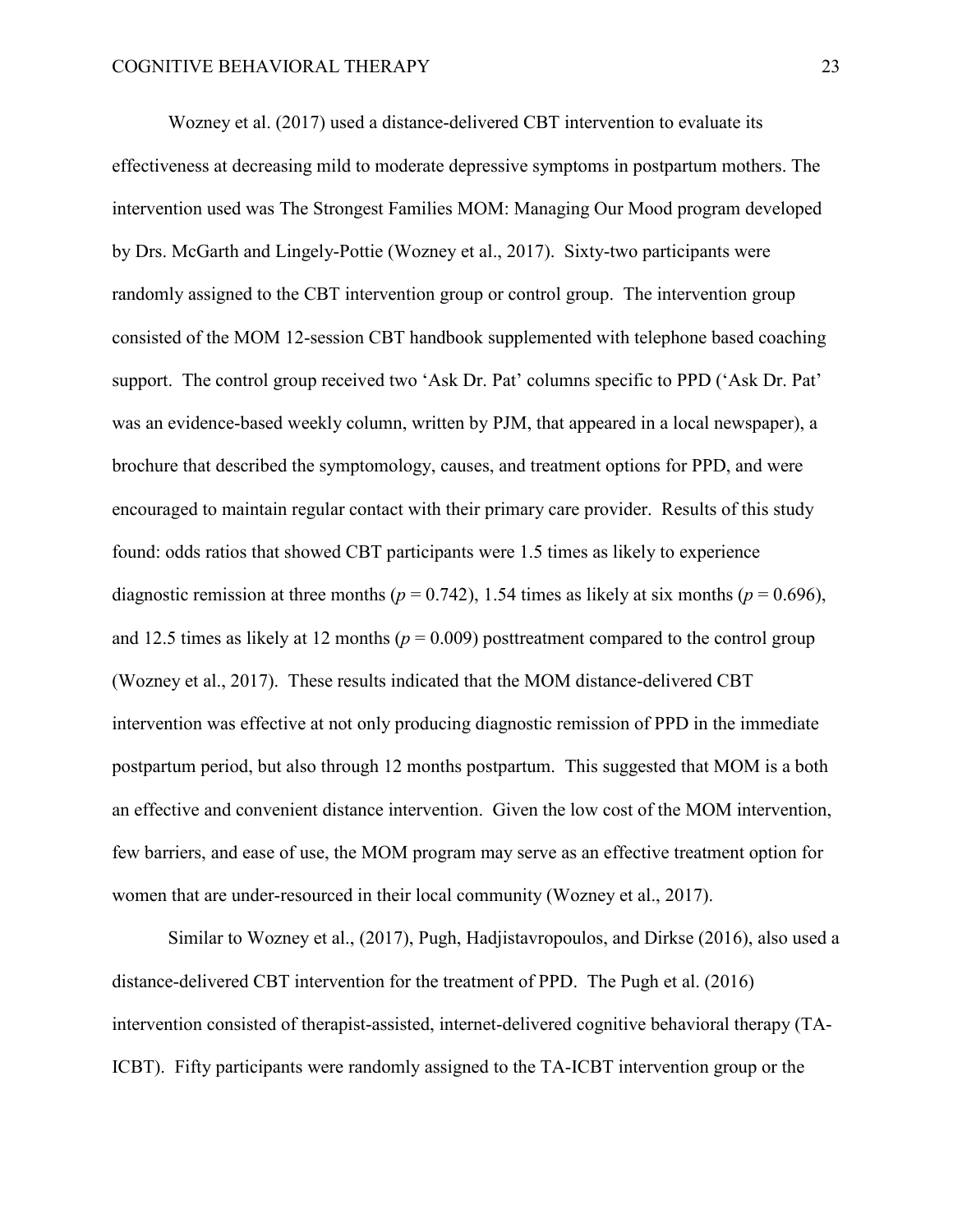treatment-as-usual TAU control group. The intervention group consisted of 11 online session focused on psychoeducation and behavioral exercises moderated by parent supporters and supervised by specialist health visitors. The control group received TAU by a general practitioner. Results of this study found that following CBT 20% of participants were classified as improved and 62% were recovered compared to the control group  $\chi^2(1) = 2.93$ ,  $p = .08$ , Cramer's  $V = .026$ , follow-up EPDS scores were  $t(14) = 4.13$ ,  $p < .01$ ,  $d = 1.10$  (Pugh, Hadjistavropoulos, & Dirkse, 2016). PPD symptoms decreased more for those in the TA-ICBT treatment group compared to those in the TAU control group. These results were clinically significant and were maintained at the four-week follow-up (Pugh et al., 2016). TA-ICBT demonstrated to be an efficacious, well-utilized, and desirable intervention for women with PPD. TA-ICBT appeared more efficacious at reducing symptoms of PPD, parental stress, and improved psychological and environmental quality of life than TAU (Pugh et al., 2016). The results of Wozney et al. (2017) and the Pugh et al. (2016) studies, indicated that CBT was not only an effective intervention for the treatment of PPD, but that it also could be effectively administered through a distance-delivery method.

Unlike the aforementioned studies, Leung et al. (2016) did not find a significant reduction in postpartum depressive symptoms with their evaluation of a brief group cognitive behavioral therapy intervention. For this study, 164 participants were randomly assigned to the CBT intervention group or the control group. The CBT intervention reinforced coping skills to enhance psychological resources and responses and to decrease negative thoughts. The intervention group consisted of six weekly two hours CBT group sessions. The control group was given a booklet that contained detailed information and education material about PPD and a list of community resources. Study results found: EPDS scores in the CBT group had a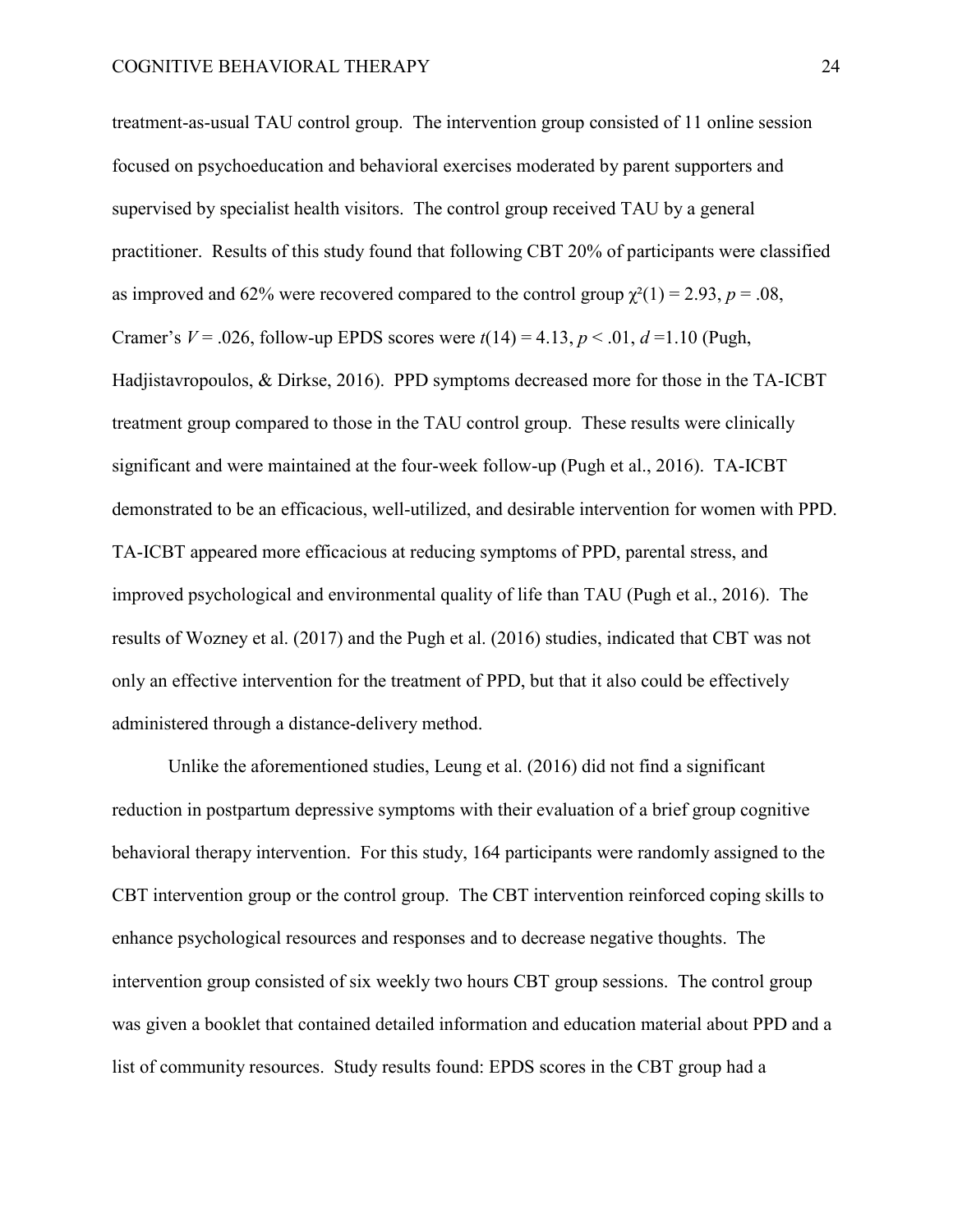significant reduction at three months posttreatment  $(t = 3.86, p = 0.03)$  and at six months posttreatment ( $t = 4.80$ ,  $p < 0.01$ ), whereas the control group was only significant at six months posttreatment  $(t = 2.89, p = 0.02)$ , however the group differences were not significant (Leung et al., 2016). Analysis of these results showed that the CBT intervention significantly corrected dysfunctional cognition, but did not reduce depressive symptoms to a statistically significant level. Although this short intervention was only weakly effective, it might help enhance clinician efforts to assess for and prevent PPD (Leung et al., 2016).

### **Strengths and Weakness of the Research Studies**

 Throughout the appraisal of fifteen randomized controlled trials, four quantitative observational studies and one quantitative open trial, many themes for research strengths and weakness were identified. Common strengths included: high adherence rates, participant satisfaction, cost effectiveness, and the appeal of CBT as a non-pharmacologic treatment option for pregnant and/or breastfeeding mothers. Common weakness included: small sample size, lack of a control group, and need to measure study outcomes further out from completion time. Two studies (Austin et al., 2007) and (Leung et al., 2016) concluded that the standard postpartum depression education booklets given to the control group may itself have been therapeutic, leading to their study outcomes not being statistically significant.

### **Summary**

 Twenty research studies were critically reviewed with the purposing of evaluating whether or not cognitive behavioral therapy was an effective intervention for the treatment and/or prevention of postpartum depression. Fifteen of the twenty articles were level I randomized controlled trials classified as high or good quality according to the Johns Hopkins Research Appraisal Tool (Dearholt & Dang, 2012). Significant reductions in postpartum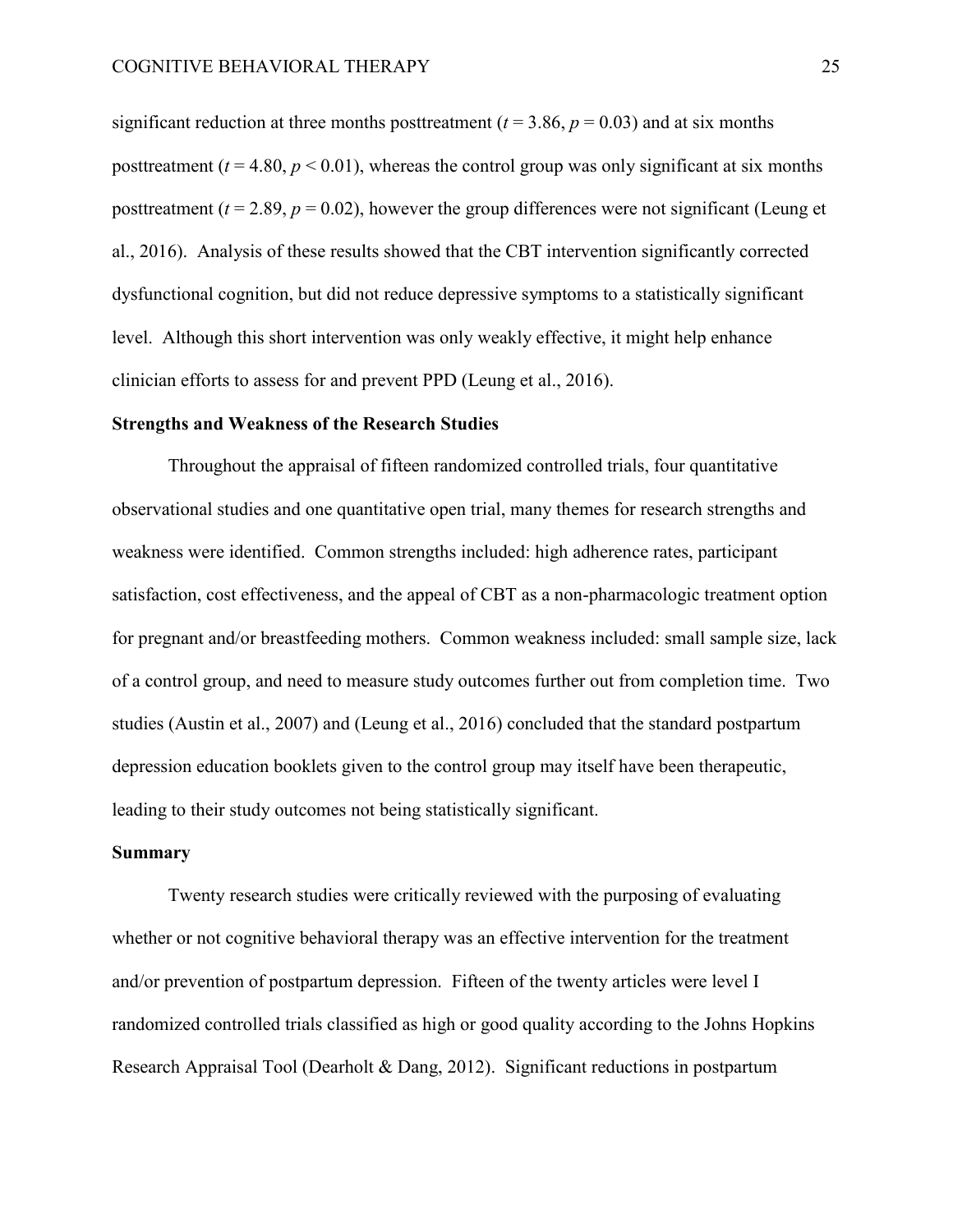symptomology was found in 15 of the 20 studies. Three studies found an overall reduction of postpartum depression symptoms but not to at a statistically significant level. One study found a significant decrease in depressive symptoms during pregnancy but not in the postpartum period. Lastly, one study found a significant decrease in dysfunctional cognition but not in depressive symptoms.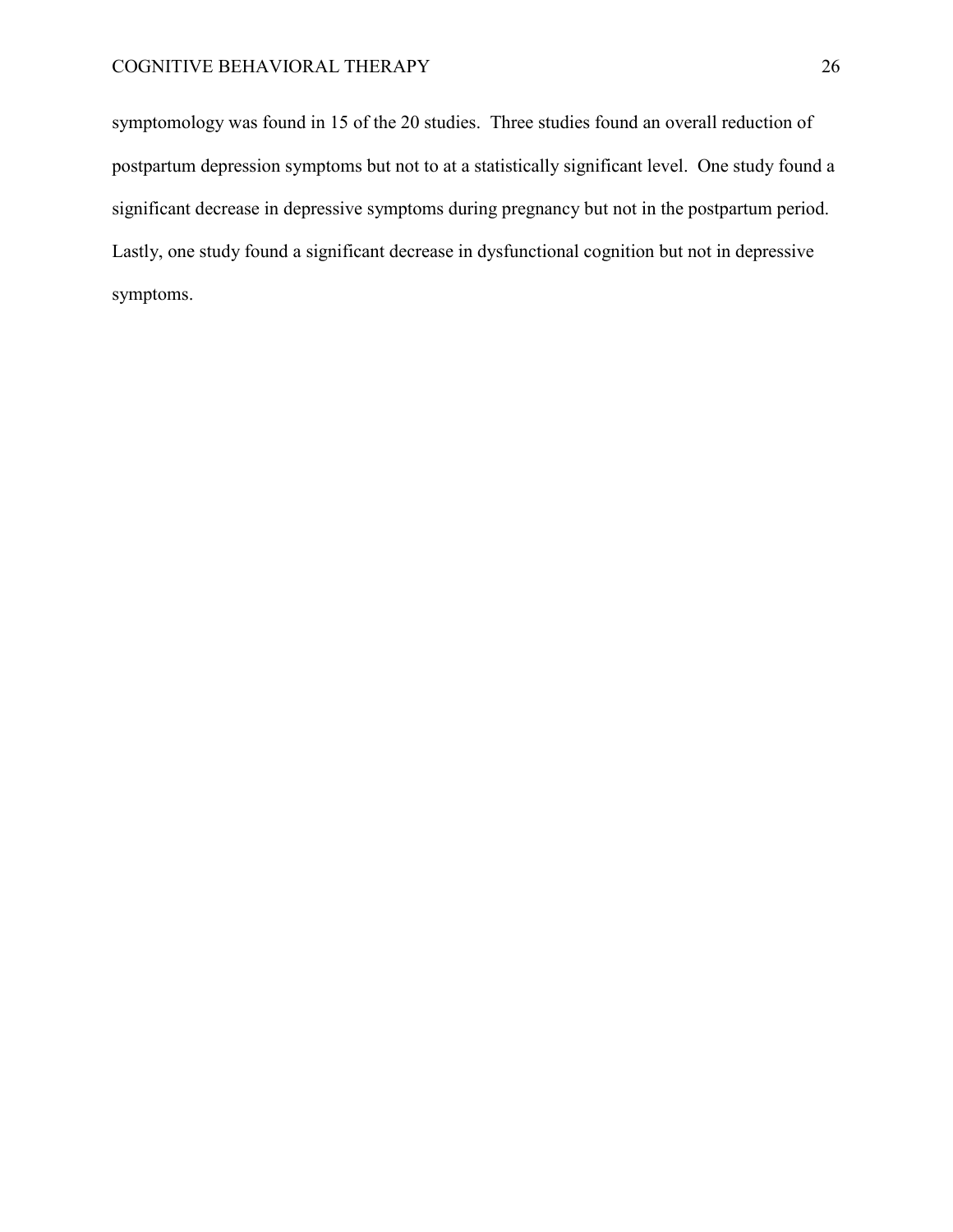#### **Chapter IV: Discussion, Implications, and Conclusions**

The objective of this review was to discover whether cognitive behavioral therapy (CBT) is an effective intervention in the treatment and/or prevention of postpartum depression (PPD). Twenty research studies were chosen for critical analyses using the Johns Hopkins Research Evidence Appraisal Tool (Dearholt & Dang, 2012). Analysis and major findings of the aforementioned articles were summarized in chapter three. Chapter four will provide a synthesis of current gaps and trends in the literature, implications for nurse-midwifery, recommendations for future research, and an integration of Beck's theoretical framework of postpartum depression based on the findings of the appraised articles.

### **Literature Synthesis**

 The foundation for this critical review was the research question: "Is cognitive behavioral therapy and effective intervention for the treatment and/or prevention of postpartum depression?" CBT used as a preventative intervention and a treatment modality was evaluated. CBT was delivered in various settings including: face-to-face individual and group therapy, internet group therapy, and telephone-assisted individual therapy. Regardless of the method of delivery, CBT was found to significantly decrease postpartum depressive symptomology in fifteen out of twenty research studies. The studies in which results did not reach a statistically significant level for the reduction of PPD did however, indicate an overall decrease in depressive symptoms.

# **Current Trends and Gaps in the Literature**

While researching CBT as an intervention for PPD, it became clear that the effectiveness of CBT as a treatment for PPD has been evaluated more than its use as a preventative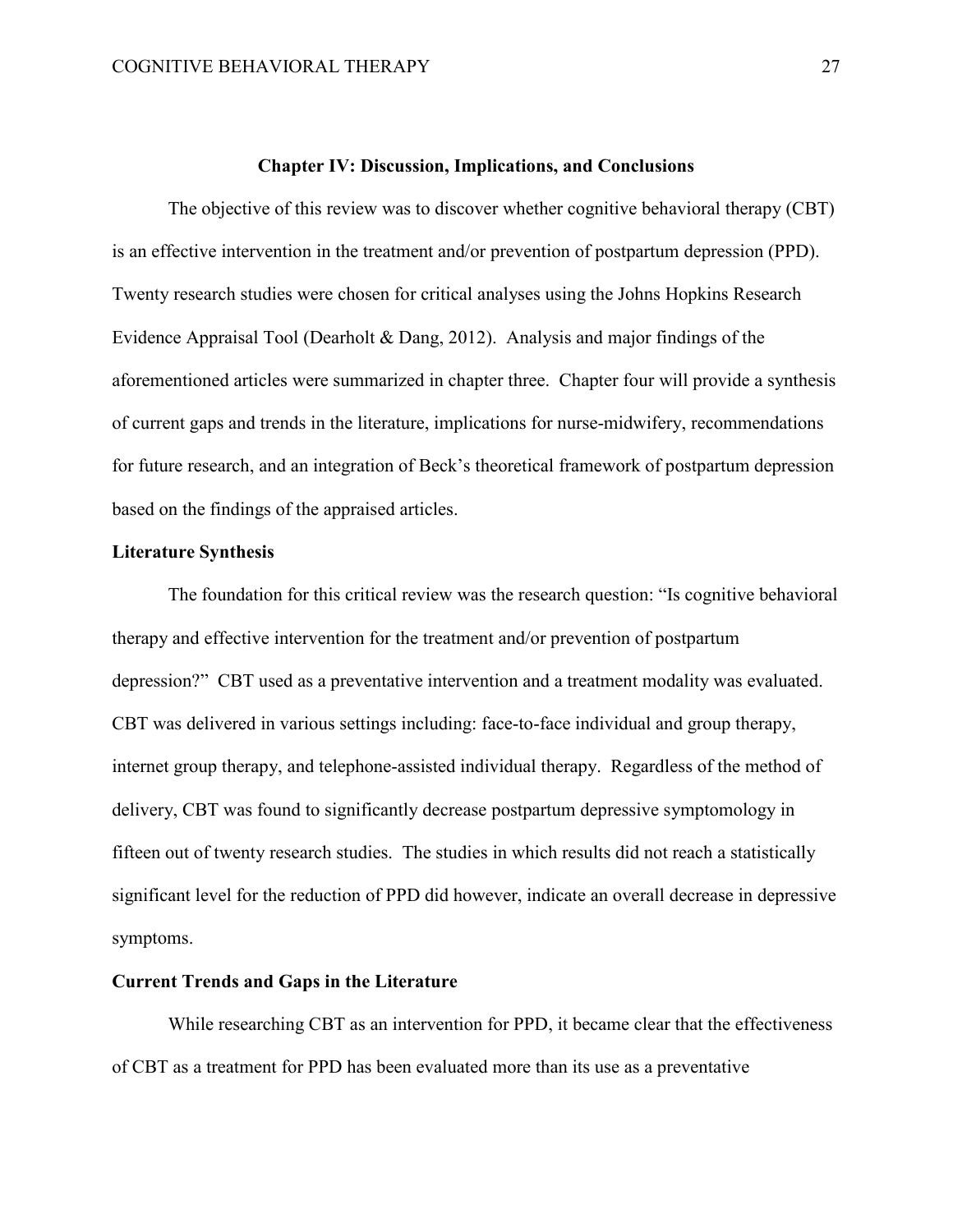intervention. Only seven out of the twenty articles appraised in this critical review of the literature examined CBT as prevention versus treatment. Mao et al. (2011) utilized CBT for the prevention of PPD, beginning at 32 weeks gestation, in a randomized controlled trial (RCT) with 240 participants. Upon completion of four weeks of CBT intervention or treatment as usual, the mean PHQ-9 scores of the intervention group significantly decreased as compared to the control group. Mean EPDS scores at six weeks postpartum were also significantly lower in the intervention group compared to the control group (Mao et al., 2011). Of the seven studies that examined CBT as a preventative intervention, only one study did not result in a significant decrease in postpartum depressive symptomology. Given the effectiveness of CBT as a preventative intervention for PPD, as demonstrated by this literature review, further research of this intervention is warranted.

Thirteen studies examined the efficacy of CBT as a treatment method for PPD. Amongst women with PPD, CBT intervention was found to be more effective than routine care, resulting in a significant reduction of postpartum depressive symptoms (Milgrom, Negri, Gemmill, McNeil, & Martin, 2005). CBT was typically delivered via face-to-face individual or group therapy; however Pugh et al. (2016) evaluated the effectiveness of an internet delivered CBT intervention, while Wozney et al. (2017) evaluated a telephone-based CBT support intervention. Pugh et al. (2016) found that a therapist-assisted internet delivered cognitive behavioral therapy (TA-ICBT) significantly decreased postpartum depression symptoms in the intervention group compared to the control group. Wozney et al. (2017) had similar results finding a significant decreases in postpartum depression in the intervention group compared to the control group with a telephone assisted distance CBT intervention. Distance intervention via internet and/or telephone may be found more desirable to some new mothers as they can participate in therapy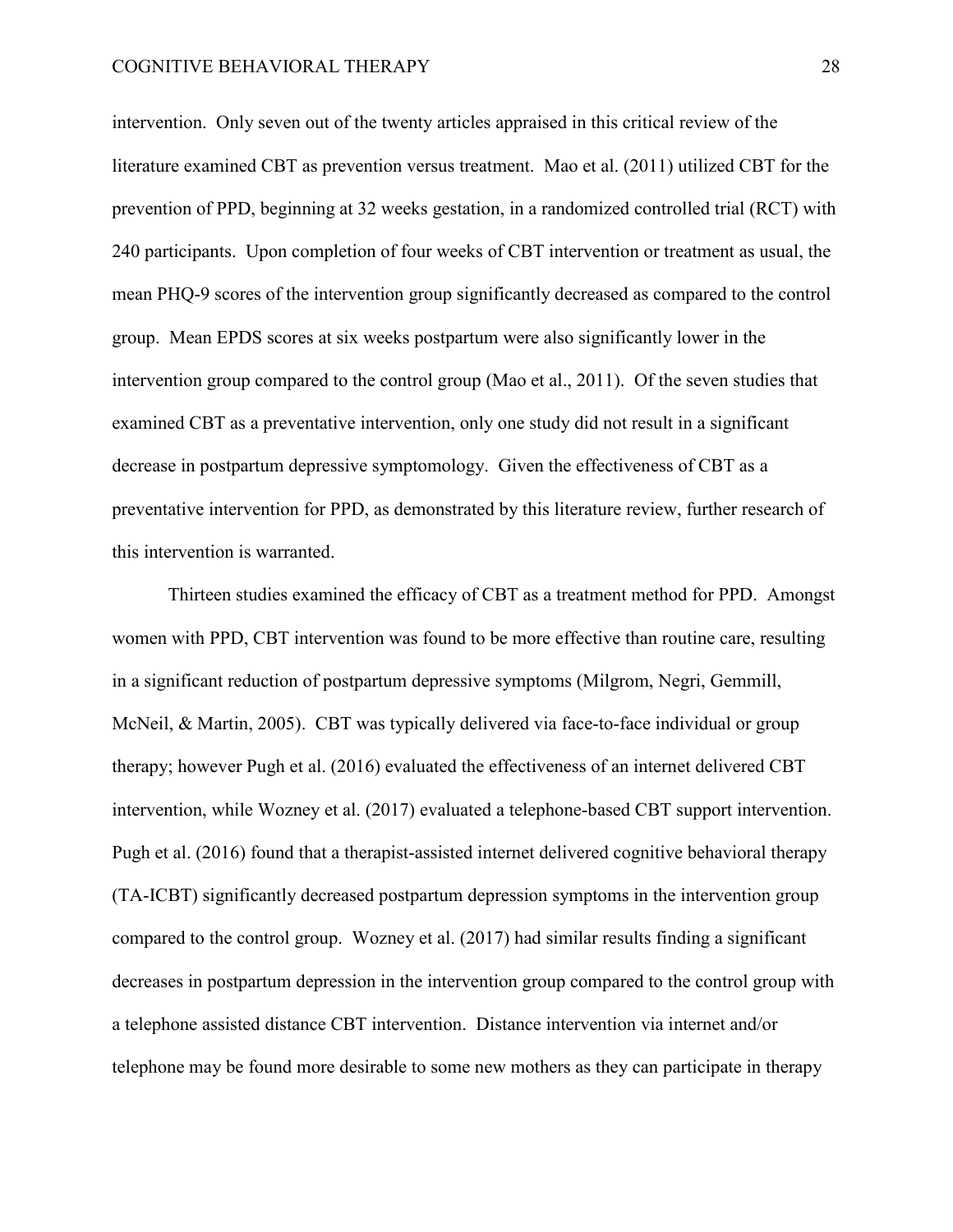without having to leave their house. This method of delivery may also be useful to treat women who live in locations where there is limited access to mental health services.

Amongst the twenty research studies appraised for this critical literature review, a general consensus of recommendations was made based on current gaps in the research. The most cited gap was the need for larger sample sizes to further determine the efficacy of CBT as treatment and/or prevention for PPD (Wozney et al., 2017). The need to extend treatment and follow-up evaluations further into the postpartum period was also a gap identified in this literature review (Pugh et al., 2016). The lack of articles evaluating CBT as a preventative intervention for PPD, combined with the effectiveness of this intervention in the limited studies appraised, indicates the need for further research in CBT as a preventative measure. Finally, the variety of CBT delivery modes combined with preliminary research indicating the effectiveness of internet and telephone assisted CBT, illustrates the need for further research in distance methods of delivery.

#### **Implications for Nurse-Midwifery**

Nurse-midwives practice as providers for both primary women's health care and obstetrics, which provides us with many opportunities to screen for, diagnosis, and treat depression. Knowing that women are often reluctant to seek help for depressive symptoms because of stigma and other impediments, it is essential that nurse-midwives are familiar with screening methods and treatment options (ACNM, 2013). Cognitive behavioral therapy (CBT) is an effective treatment option that can be used independently or in conjunction with pharmacologic therapy. While many medications used to treat postpartum depression have been deemed safe for use during pregnancy and while breastfeeding, not all potential fetal or infant risks can be ruled out. Therefore a need exists for an effective non-pharmacologic treatment option. CBT has been demonstrated to be an effective non-pharmacologic option for the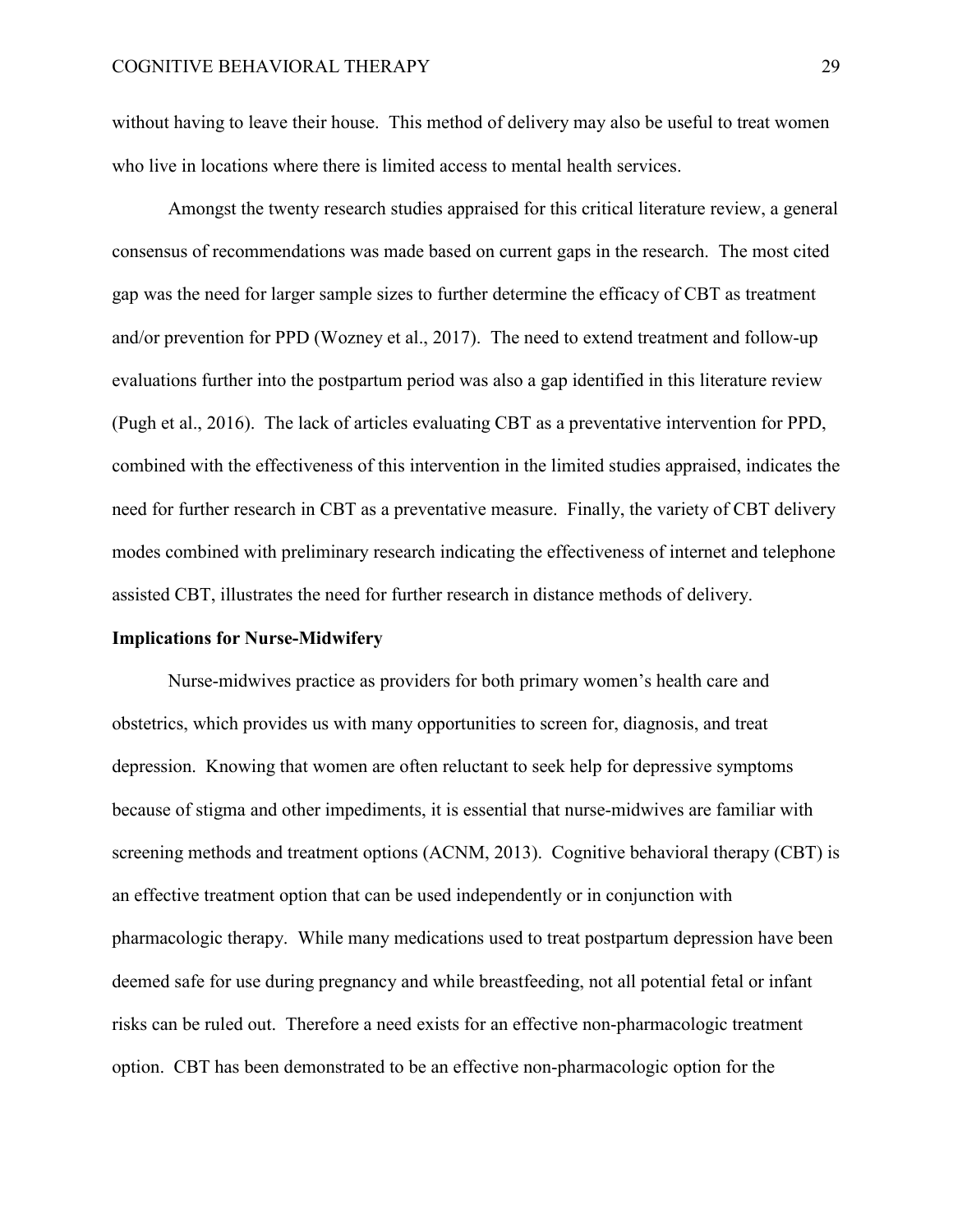treatment and prevention of PPD. CBT works to reduce depressive symptoms by targeting and modifying negative patterns of thinking and behavior (Austin et al., 2007).

 Due to the number of clinic visits during the prenatal and postpartum period, the nursemidwife is often seen more by women then a primary care provider. It is because of this frequency and volume of visits that nurse-midwives are in a unique position to assess for and track changes in a woman's psychological demeanor. Understanding the dynamics of postpartum depression (PPD), knowing the impact of PPD on women and their families, and being aware of available treatment options within the community is an integral part of nursemidwifery care (ACNM, 2013).

"Depression occurs among all racial and ethnic groups. For vulnerable populations (low income, uninsured, and rural and minority populations), barriers to care are compounded by lack of insurance coverage, problems with transportation and childcare, and a lack of culturally competent and geographically accessible care" (ACNM, 2013, para. 8).

Throughout this literature review, CBT has been shown to be an effective intervention that can be adapted to treat at risk populations including low socioeconomic status, minorities, and those with limited access to mental health services. "The sequelae of depression include a broad range of somatic, physical, emotional, and behavioral problems that directly and indirectly affect the health of pregnant, postpartum and non-pregnant women and their families" (ACNM, 2013, para. 9). As providers of primary women's health care and obstetrics, nurse-midwives are in a position to be the first line of providers to screen for, diagnose, and treat PPD.

### **Recommendations for Future Research**

 The recommendations for future research of cognitive behavioral therapy (CBT) as an intervention for postpartum depression (PPD) were easily identified while assessing for current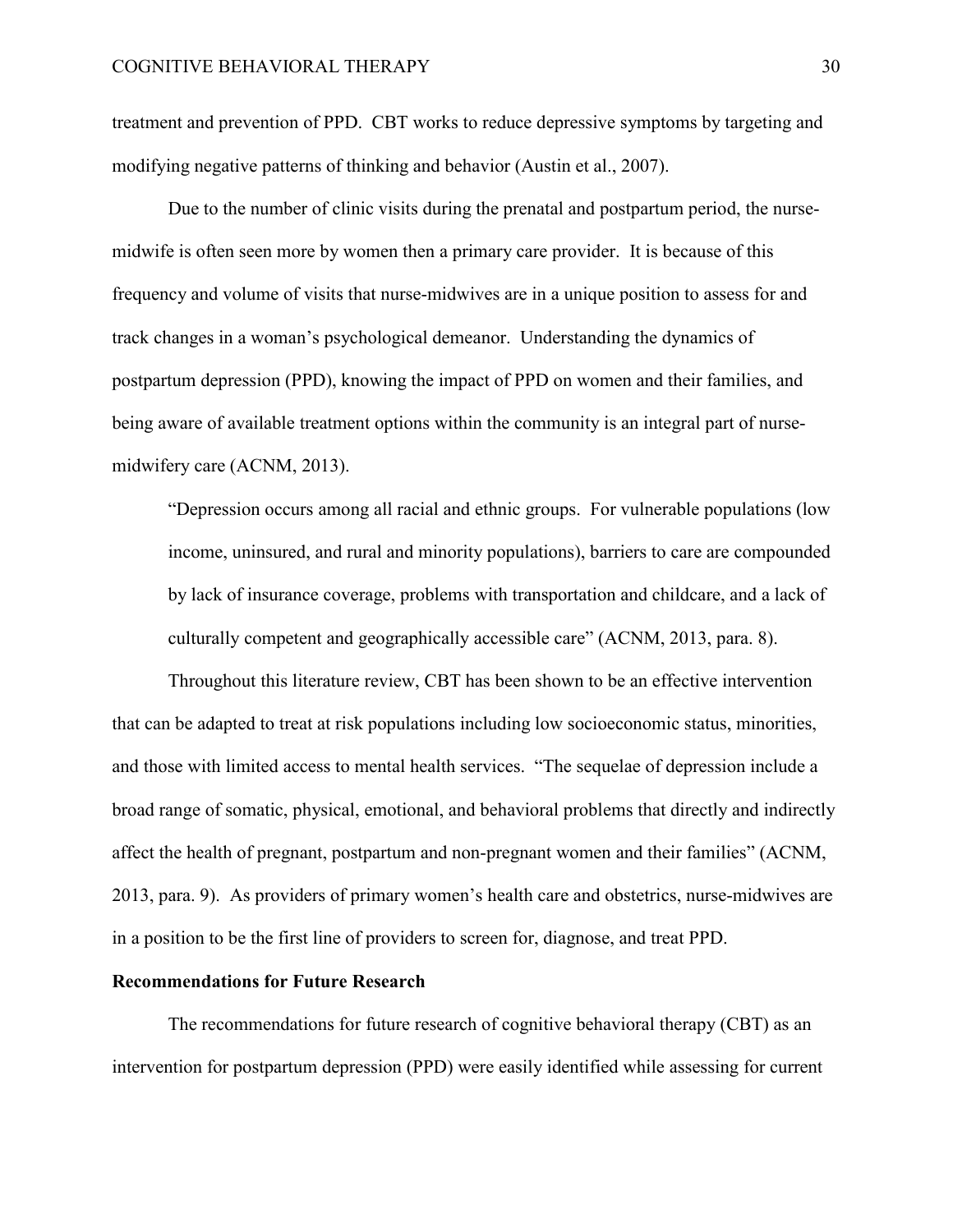research gaps. Larger sample sizes and studies that extend further into the postpartum period are two of the most frequently cited recommendations (Pugh et al., 2016). Amongst observational quantitative studies that resulted with a significant decrease in PPD symptomology, further studies with a control group were recommended to further validate the initial results (Marrs, 2013).

 The need for more studies specifically using CBT to treat PPD among lowsocioeconomic status and minority women was also identified in this critical literature review. Mao et al. (2011), used CBT with elements of Chinese culture to treat PPD among Chinese women. This study resulted with a significant decrease in PPD symptoms among the CBT intervention group compared to the control group (Mao et al., 2011). Le et al. (2011), found that CBT reduced depressive symptoms during pregnancy for low-income, high-risk Latinas. O'Mahen et al. (2013) and Tandon et al. (2011), found that CBT significantly decreased PPD symptoms among low-income women. Given these preliminary results of the effectiveness of a CBT intervention in the treatment and/or prevention of PPD amongst low-income and minority groups, further research is recommended to further validate these results.

Problems with transportation, childcare, and lack of geographically accessible care has been identified as barriers to accessing mental health services (ACNM, 2013). Pugh et al. (2016) found that an internet based CBT intervention not only significantly decreased PPD symptoms, but also improved psychological and environmental quality of life. Wozney et al. (2017) found that women who participated in a telephone-assisted CBT intervention were 1.5 times as likely to experience diagnostic remission of PPD at three months as the control group. These technologyassisted, distance-based delivery methods of a CBT intervention relieve the issues of proximity,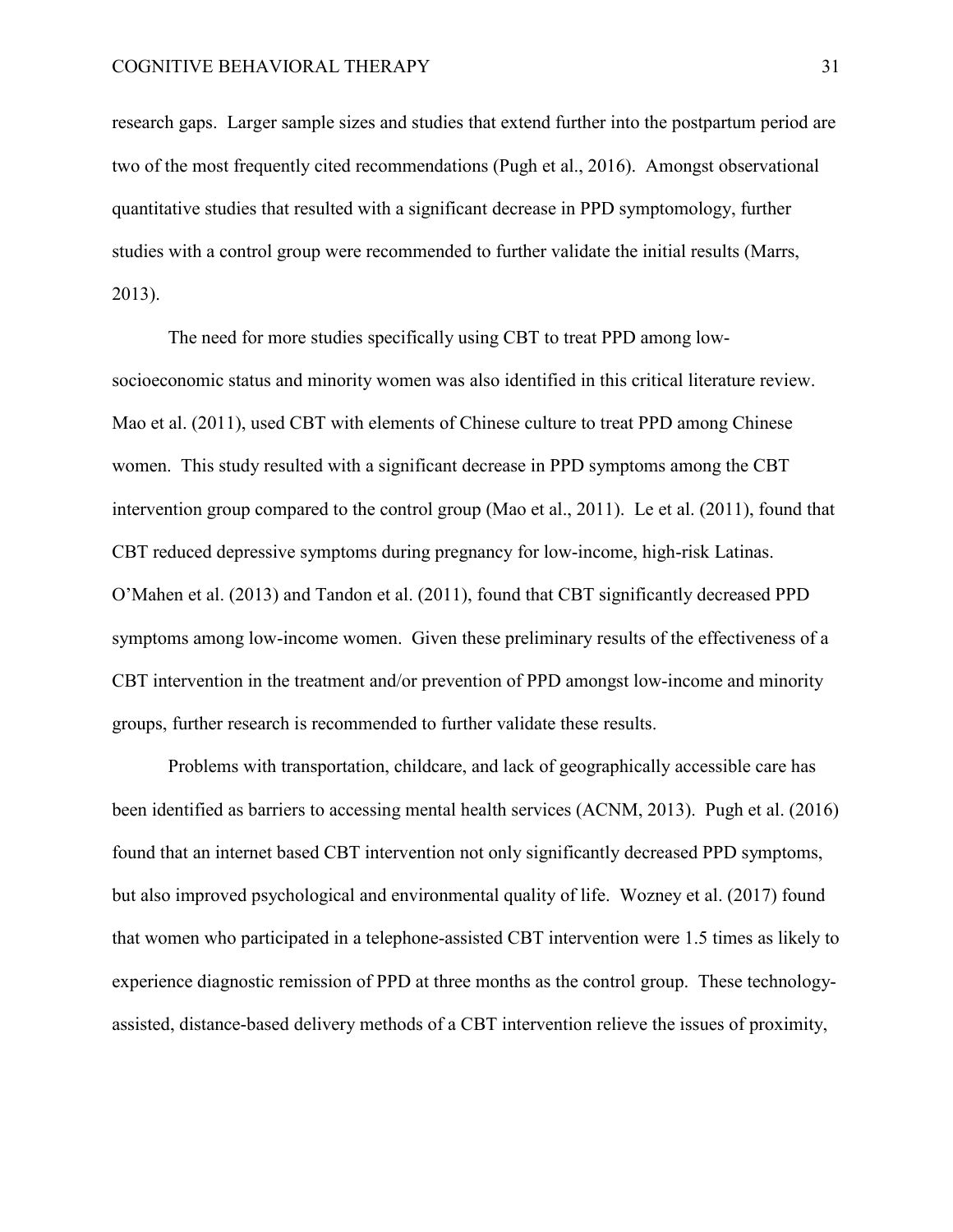transportation and childcare. Given the ease of use for this mode of delivery, further research in technology-assisted delivery methods is needed.

# **Integration of Theoretical Framework**

In 1992, Beck conducted a phenomenological study of the lived experiences of women with postpartum depression (PPD). Analysis of the data revealed loss of control as the basic social psychological problem of PPD. Those suffering from PPD, attempted to cope through the four-stage process of teetering on the edge. These four stages included: encountering terror, dying of self, struggling to survive, and regaining control (Beck, 1993). Struggling to survive is the third stage of teetering on the edge. In this stage women employed the following strategies: battling the system, praying for relief, and seeking solace in postpartum depression support groups. The strategy of battling the system occurs once the woman has made the choice to seek professional help. The path to help has often been met with frustration, humiliation, and anger due to the lack of knowledge, support, and treatment options provided to women by their care providers (Beck, 1993).

 The strategy of seeking solace in a postpartum depression support groups can be met through CBT group therapy. Support groups help to counter the isolation and loneliness depressed mothers felt, while introducing them to other women that have recovered from PPD (Beck, 1993). The addition of a CBT intervention to a PPD support group can provide women with both social support and a tool to work through and overcome postpartum depressive symptoms. Beck (1993) illustrated the importance of provider awareness, screening, diagnosis, and referral to valid treatment options. CBT has been shown to be a validated intervention for both the treatment and prevention of PPD.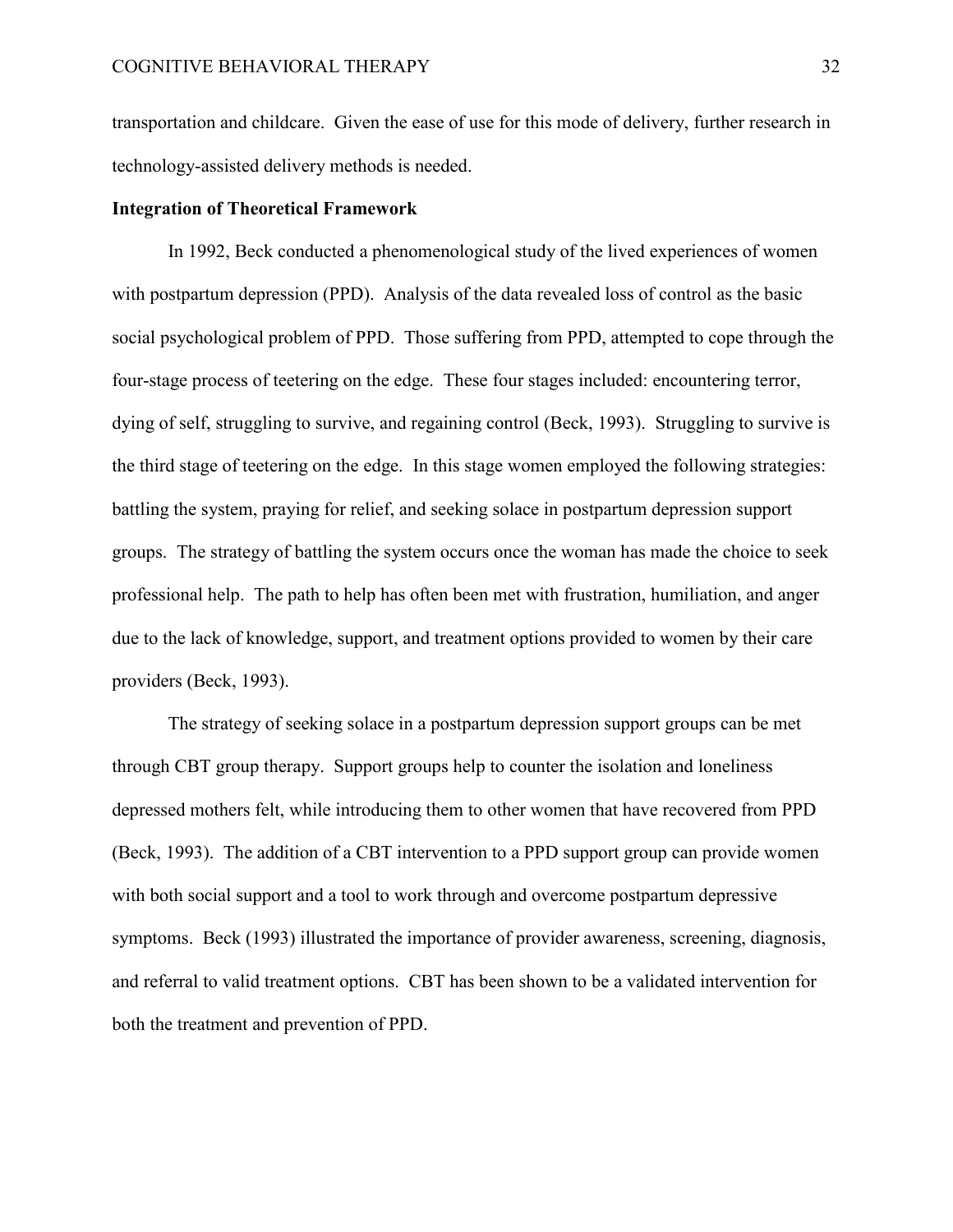# **Conclusion**

The findings of this critical review of the literature endorse the validity of cognitive behavioral therapy (CBT) as both a treatment and preventative intervention for postpartum depression (PPD). For this review, twenty research studies were analyzed using the Johns Hopkins Research Evidence Appraisal Tool with statistically significant results found for the efficacy of CBT as an intervention for PPD. CBT is a valid non-pharmacologic treatment option for PPD that can be used for women unwilling or unable to use pharmacological treatment methods. CBT had been shown to significantly decrease postpartum depressive symptomology when provided face-to-face in both individual and group therapy, in distance methods such as internet and/or telephone assisted, and for at risk populations such as low-income and/or minority populations. PPD is a condition that has negative ramifications for both infants and mothers. Nurse-midwifery is a unique profession as they care simultaneously care for both the mother and infant. Therefore nurse-midwives are afforded with the opportunity to assess for, diagnose, and offer CBT as an intervention for those suffering from PPD.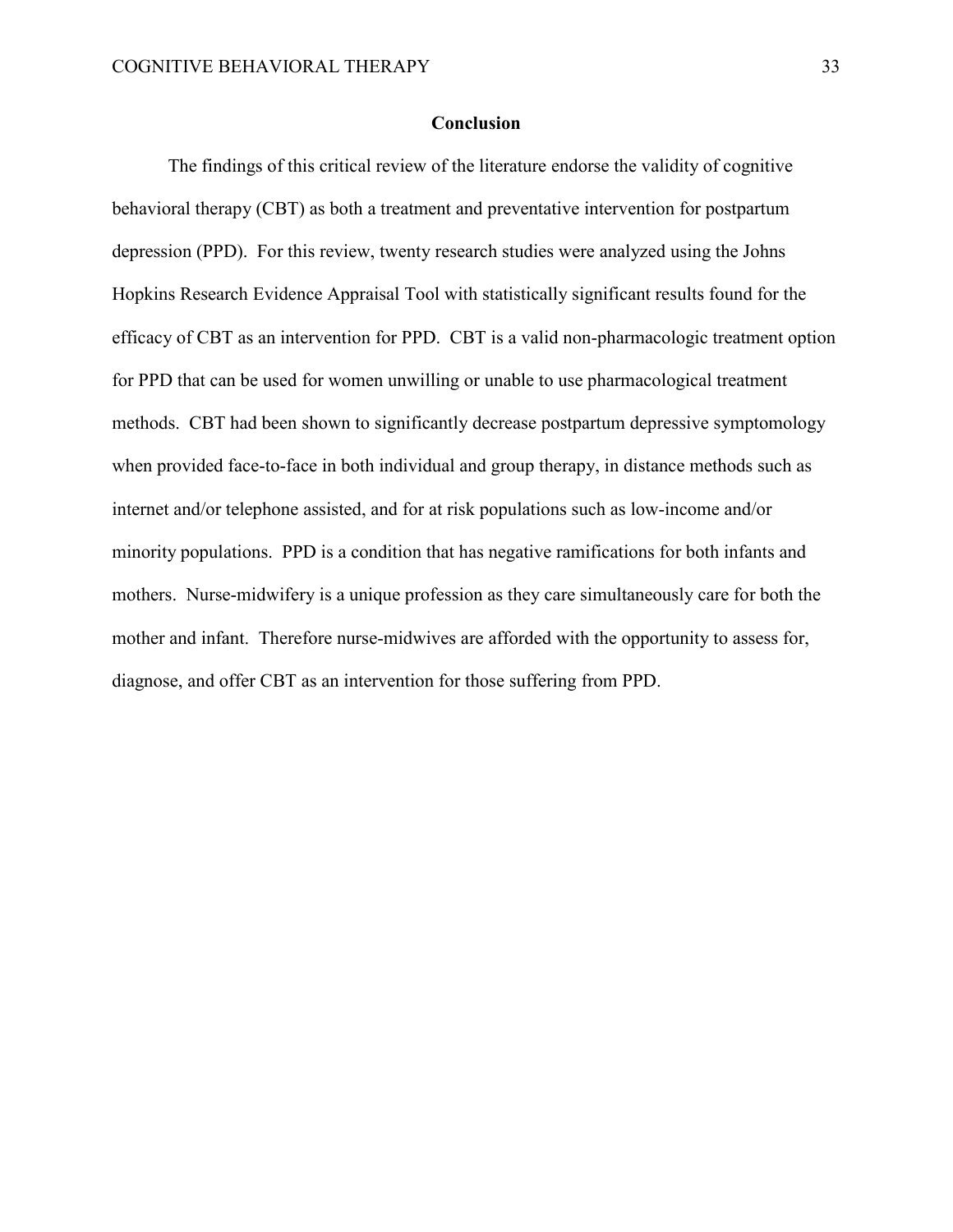| <b>Citation/Level</b>                    | <b>Purpose of Study</b> | <b>Sample/Setting</b>      | Design            |                      | <b>Results</b>       | Conclusion                 |
|------------------------------------------|-------------------------|----------------------------|-------------------|----------------------|----------------------|----------------------------|
| & Quality                                |                         |                            | Methodology       | <b>Instruments</b>   |                      | & Recommendations          |
| Ammerman, R. T., Putman, F. W.,          | The purpose of this     | 64 depressed               | Quantitative      | <b>Beck</b>          | Mothers in the       | Conclusion:                |
| Stevens, J., Bosse, N. R., Short, J. A., | study was to evaluate   | mothers from the           | Open Trial        | Depression           | treatment group      |                            |
| Bodley, A. L., & Van Ginkel, J. B.       | the effectiveness of    | <b>United States were</b>  |                   | Inventory-II         | were more likely     | Findings suggest that IH-  |
| (2011). An open trial of in-home CBT     | an In-Home              | recruited from a           | The intervention  | $(BDI-II)$           | to have had a        | CBT is a promising         |
| for depressed mothers in home            | Cognitive Behavioral    | home visitation            | group had IH-     |                      | 50% reduction in     | approach to addressing     |
| visitation. Maternal Child Health        | Therapy (IH-CBT)        | program and who            | CBT delivered in  | PRIME-MD             | <b>BDI-II</b> scores | maternal depression in the |
| Journal, 15(8), 1333-1341.               | program in the          | had completed IH-          | the home by a     |                      | relative to the      | context of home visitation |
| https://doi.org/10.1007/s10995-010-      | reduction of            | CBT were compared          | licensed master's | <b>Brief Patient</b> | comparison           | and warrants further       |
| 0691-7                                   | postpartum              | to 241 mothers from        | level social      | Health               | group.               | study.                     |
|                                          | depression.             | the same setting who       | worker.           | Questionnaire        |                      |                            |
|                                          |                         | met identical              | Treatment         | (BPHQ)               | Pre-post             | Recommendations:           |
|                                          |                         | screening criteria at      | consisted of 15   |                      | comparisons          |                            |
|                                          |                         | enrollment but did         | sessions that     | Maternal             | showed that          | Recreate the study with a  |
| Level: II                                |                         | not receive the            | were scheduled    | Attitudes            | treated mothers      | control group instead of a |
|                                          |                         | treatment.                 | weekly and lasted | Questionnaire        | had decreased        | comparison group to        |
| Quality: B                               |                         |                            | 60 min plus a     | (MAQ)                | diagnosis of         | determine treatment        |
|                                          |                         | The IH-CBT                 | booster session 1 |                      | major depression,    | efficacy.                  |
|                                          |                         | participants (64)          | month             |                      | lower rates of       |                            |
|                                          |                         | consisted of first-        | posttreatment.    |                      | reported stress,     |                            |
|                                          |                         | time, high risk            |                   |                      | increased coping     |                            |
|                                          |                         | mothers aged $\geq 18$     | The comparison    |                      | and social           |                            |
|                                          |                         | years, and had an          | group received    |                      | support, and         |                            |
|                                          |                         | elevated score $(\geq 20)$ | routine home      |                      | increased            |                            |
|                                          |                         | on the Beck                | visits without    |                      | positive views of    |                            |
|                                          |                         | Depression                 | CBT.              |                      | motherhood at        |                            |
|                                          |                         | Inventory II (DBI-         |                   |                      | posttreatment.       |                            |
|                                          |                         | $II$ ).                    | Outcomes were     |                      |                      |                            |
|                                          |                         |                            | measured at pre-  |                      |                      |                            |
|                                          |                         | The comparison             | treatment,        |                      |                      |                            |
|                                          |                         | group(241)                 | posttreatment,    |                      |                      |                            |
|                                          |                         | participants also had      | and 9 months      |                      |                      |                            |
|                                          |                         | a DBI-II score of $\geq$   | follow-up.        |                      |                      |                            |
|                                          |                         | 20.                        |                   |                      |                      |                            |

| $\sim \cdot$<br>/Level<br>Atation/ | <b>Study</b><br>Purpos<br>-01 | $\cdots$<br>$\mathbf{sample}/\mathbf{V}$<br>/Setting/ | Design | .<br>Results | <b>Conclusion</b> |
|------------------------------------|-------------------------------|-------------------------------------------------------|--------|--------------|-------------------|
|------------------------------------|-------------------------------|-------------------------------------------------------|--------|--------------|-------------------|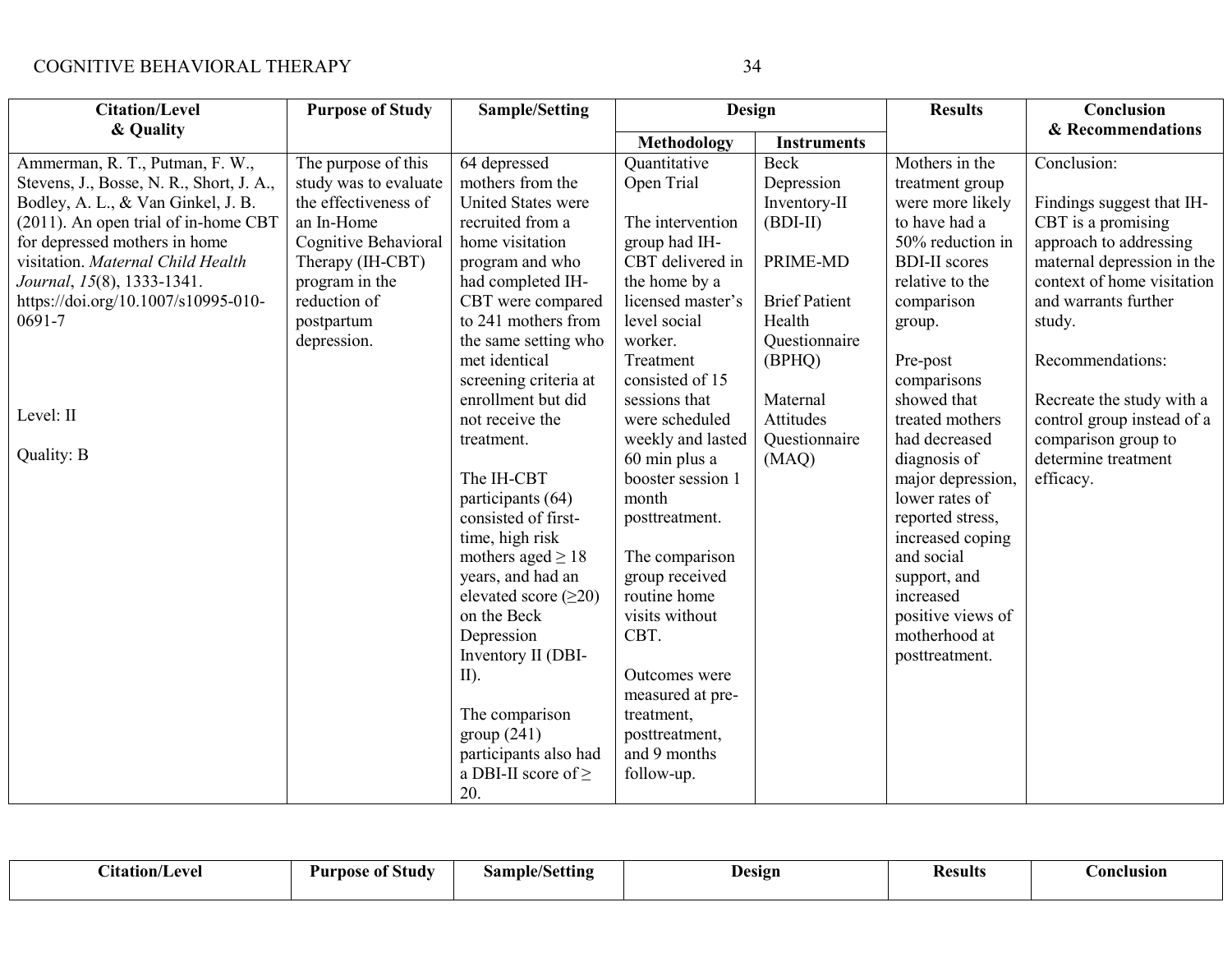| & Quality                                                                                                                                                                                                                                                                                                                                 |                                                                                                                                                                                                                   |                                                                                                                                                                                                                                                           | <b>Methodology</b>                                                                                                                                                                                       | <b>Instruments</b>                                                                                                                                        |                                                                                                                                                                                                               | & Recommendations                                                                                                                                                                                                                                                                                                |
|-------------------------------------------------------------------------------------------------------------------------------------------------------------------------------------------------------------------------------------------------------------------------------------------------------------------------------------------|-------------------------------------------------------------------------------------------------------------------------------------------------------------------------------------------------------------------|-----------------------------------------------------------------------------------------------------------------------------------------------------------------------------------------------------------------------------------------------------------|----------------------------------------------------------------------------------------------------------------------------------------------------------------------------------------------------------|-----------------------------------------------------------------------------------------------------------------------------------------------------------|---------------------------------------------------------------------------------------------------------------------------------------------------------------------------------------------------------------|------------------------------------------------------------------------------------------------------------------------------------------------------------------------------------------------------------------------------------------------------------------------------------------------------------------|
| Anton, R., & David, D. (2015). A<br>randomized clinical trial of a new<br>preventive rational emotive and<br>behavioral therapeutical program of<br>prepartum and postpartum emotional<br>distress. Journal of Evidence-Based<br>Psychotherapies, $15(1)$ , 3-15.<br>Retrieved from<br>https://search.proquest.com/docview/1<br>672283846 | To test the<br>effectiveness of<br>preventive rational<br>emotive and<br>behavioral therapy<br>(REBT)<br>psychological<br>program for<br>prepartum and<br>postpartum<br>depression compared<br>to community care. | 48 patients (25 in the<br>control group and 23<br>in the experimental<br>group).<br>Patients were from<br>Cluj district Roman.<br>Exclusion criteria<br>included a prior<br>diagnosis of any<br>mental disorder and<br>prior history or<br>psychotherapy. | Randomized<br>control trial.<br>48 patients were<br>randomly<br>assigned into the<br><b>REBT</b> treatment<br>group or the<br>control group<br>during the<br>pregnancy or<br>postpartum<br>period. Three | Profile of Mood<br>States-Short<br>Version<br>(POMS-SV)<br>Beck<br>Depression<br>Inventory II<br>$(BDI-II)$<br><b>State Trait</b><br>Anxiety<br>Inventory | Pretreatment and<br>middle treatment<br>differences were<br>assessed and no<br>significant<br>difference was<br>found for the<br>three outcomes.<br>Posttreatment<br>showed<br>significant<br>differences for | Conclusion:<br>REBT is more efficient<br>at post-treatment than<br>standard community care<br>regarding prevention of<br>depression symptoms,<br>negative emotionality,<br>and anxiety. However at<br>3 months postpartum the<br>effects are maintained<br>for negative emotionality<br>and anxiety, but not for |
| Level: I                                                                                                                                                                                                                                                                                                                                  |                                                                                                                                                                                                                   | Patients were<br>recruited by Internet<br>announcements and                                                                                                                                                                                               | mood<br>instrument<br>surveys were<br>given                                                                                                                                                              | $(STAIx1-state$<br>and STAIx and<br>STAIx2-trait)                                                                                                         | depression<br>$(p=.022),$<br>negative<br>emotionality                                                                                                                                                         | depression.<br>Recommendations:                                                                                                                                                                                                                                                                                  |
| Quality: B                                                                                                                                                                                                                                                                                                                                |                                                                                                                                                                                                                   | referred by their<br>gynecologists or their<br>coaches from their<br>prepartum classes.                                                                                                                                                                   | pretreatment, at<br>5 weeks into<br>treatment and at<br>9 weeks<br>posttreatment.                                                                                                                        |                                                                                                                                                           | $(p=0.19)$ , and<br>anxiety ( $p=012$ ).<br>3 months<br>postpartum<br>showed<br>significant<br>differences in<br>negative<br>emotionality and<br>anxiety but not<br>depression.                               | Recreate this study with<br>a larger sample size.                                                                                                                                                                                                                                                                |

| $\sim$<br>atation/!<br>eve<br>Quality | $\sim$<br>Study<br>nose<br>: 01<br>Pur | Sample/Setting | Design      |             | Kesults | <b>Anclusion</b> |
|---------------------------------------|----------------------------------------|----------------|-------------|-------------|---------|------------------|
|                                       |                                        |                | Methodology | Instruments |         | Kecommendations  |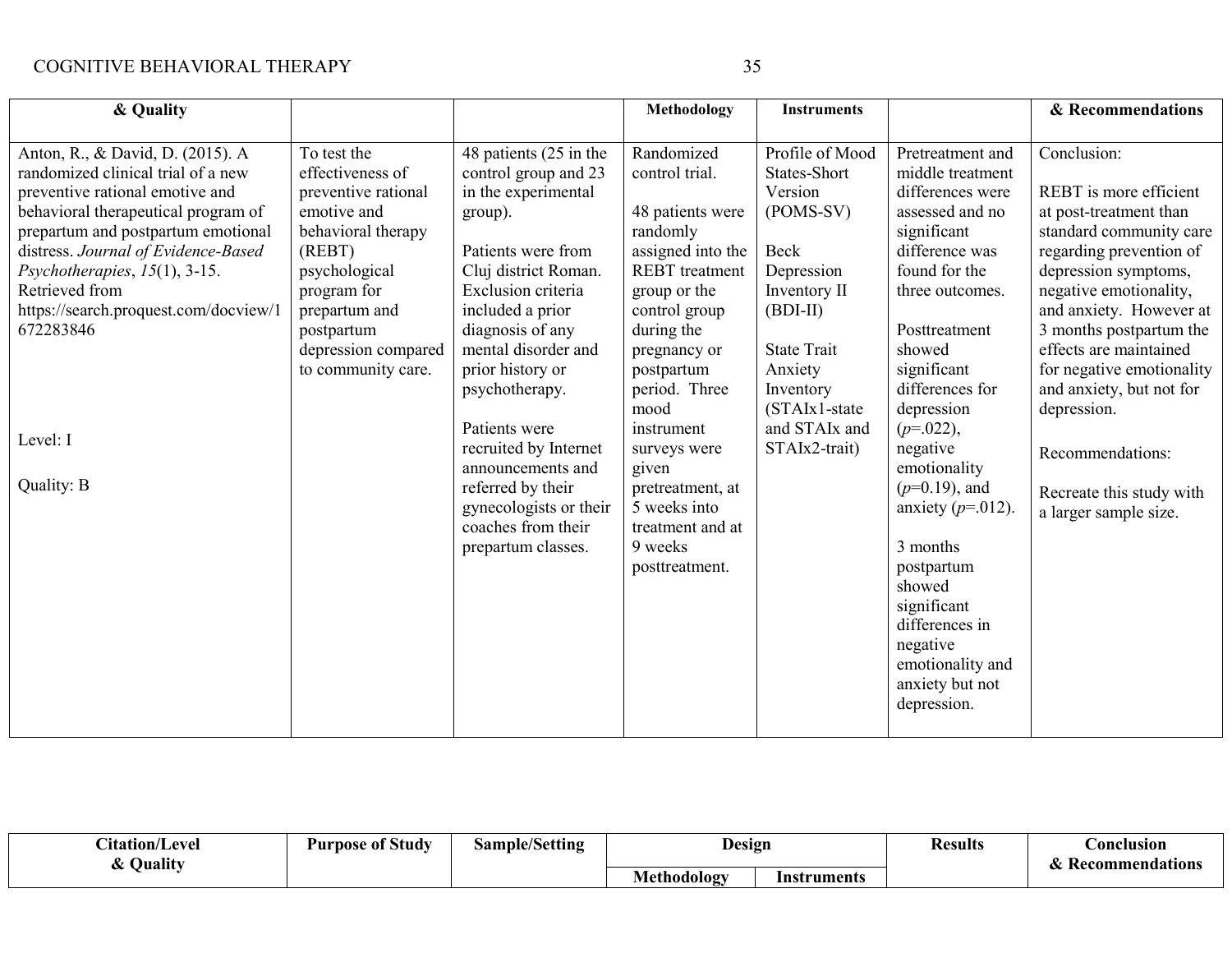| ٠<br>i<br>I | ٧<br>I<br>٠<br>I<br>٠. |
|-------------|------------------------|
| ۰.<br>۰,    | I<br>I<br>×<br>۰,      |

| Austin, M., Frilingos, M., Lumely, J., | The purpose of the    | 132 women were      | Randomized           | Mini            | Results found no   | Conclusion:                |
|----------------------------------------|-----------------------|---------------------|----------------------|-----------------|--------------------|----------------------------|
| Hadzi-Pavlovic, D., Ronocolato, W.,    | study was to evaluate | recruited from the  | controlled trial     | International   | reduction in       |                            |
| Acland, S.,  Parker, G. (2007). Brief  | the effectiveness of  | Royal Hospital for  |                      | Neuropsychiatri | EPDS or MINI       | There was a significant    |
| antenatal cognitive behaviour therapy  | an antenatal          | Women in            | The CBT              | c Interview     | depression scores  | improvement in             |
| group intervention for the prevention  | cognitive behavioral  | Australia.          | intervention group   | (MINI)          | between groups     | depression and anxiety     |
| of postnatal depression and anxiety:   | group intervention in |                     | consisted of 6       |                 | from baseline to 4 | symptoms for all women,    |
| A randomised controlled trial.         | a primary care        | Participants had an | weekly 2-hour        | Edinburgh       | months             | however the CBT            |
| Journal of Affective Disorders, 105(1- | setting for pregnant  | EPDS score $>10$    | sessions of CBT      | Postnatal       | postpartum.        | intervention was not       |
| $3)$ , 1-10.                           | women identified      | and/or a score of   | focusing on the      | Depression      |                    | found to be superior to    |
| https://doi.org/10.1016/j.jad.2007.04. | with mild to          | $>23$ on the ANRQ,  | prevention and       | Scale (EPDS)    | The MINI anxiety   | the control condition.     |
| 001                                    | moderate symptoms     | or a reported prior | management of        |                 | scores reduced     | Which may be because       |
|                                        | in pregnancy and/or   | history of          | stress, anxiety and  | State-Trait     | 28% in late        | the information booklet    |
|                                        | at risk of developing | depression.         | low mood in the      | Anxiety         | pregnancy to 16%   | given to the control group |
|                                        | depression or anxiety | Women with          | context of           | Inventory       | at four months     | was an alternative         |
| Level: I                               | in the perinatal      | substance abuse,    | pregnancy and        | (STAI)          | postpartum in the  | therapeutic intervention   |
|                                        | period.               | organic brain       | caring for a new     |                 | CBT group with     | itself.                    |
| Quality: A                             |                       | disorder, psychotic | baby.                |                 | similar reductions |                            |
|                                        |                       | disorders or        |                      |                 | in the control     | Recommendations:           |
|                                        |                       | suicidal ideation   | The control group    |                 | group.             |                            |
|                                        |                       | were excluded from  | participants were    |                 |                    | Do a new study in which    |
|                                        |                       | the study.          | given a booklet      |                 | Depression scores  | the intervention group is  |
|                                        |                       |                     | containing           |                 | in the most        | the information booklet    |
|                                        |                       | 89 participants     | information about    |                 | symptomatic        | and the control group is   |
|                                        |                       | were randomized to  | risk factors for     |                 | women decreased    | treatment as usual to      |
|                                        |                       | the CBT             | postnatal anxiety    |                 | steadily by over   | evaluate the efficacy and  |
|                                        |                       | intervention group  | and depression and   |                 | 50% over the       | cost effectiveness of the  |
|                                        |                       | and 43 to the       | a list of referrals. |                 | total time course  | information booklet.       |
|                                        |                       | control group.      |                      |                 | but there were no  |                            |
|                                        |                       |                     | Outcomes were        |                 | differences in     |                            |
|                                        |                       |                     | measured at          |                 | improvement        |                            |
|                                        |                       |                     | baseline,            |                 | between the CBT    |                            |
|                                        |                       |                     | posttreatment, and   |                 | and control        |                            |
|                                        |                       |                     | 2 and 4 months       |                 | groups.            |                            |
|                                        |                       |                     | postpartum.          |                 |                    |                            |

| <b>Citation/Level</b><br>& Quality    | Purpose of<br>Study | Sample/Setting        | Design            |             | <b>Results</b> | Conclusion<br>& Recommendations |
|---------------------------------------|---------------------|-----------------------|-------------------|-------------|----------------|---------------------------------|
|                                       |                     |                       | Methodology       | Instruments |                |                                 |
| Cho, H. J., Kwon, J. H., & Lee, J. J. | The purpose of      | Participants included | Randomized        | Beck        | Results showed | Conclusion:                     |
| (2008)<br>Antenatal cognitive-        | the study was to    | 7 women recruited     | controlled trial. | Depression  | significant    |                                 |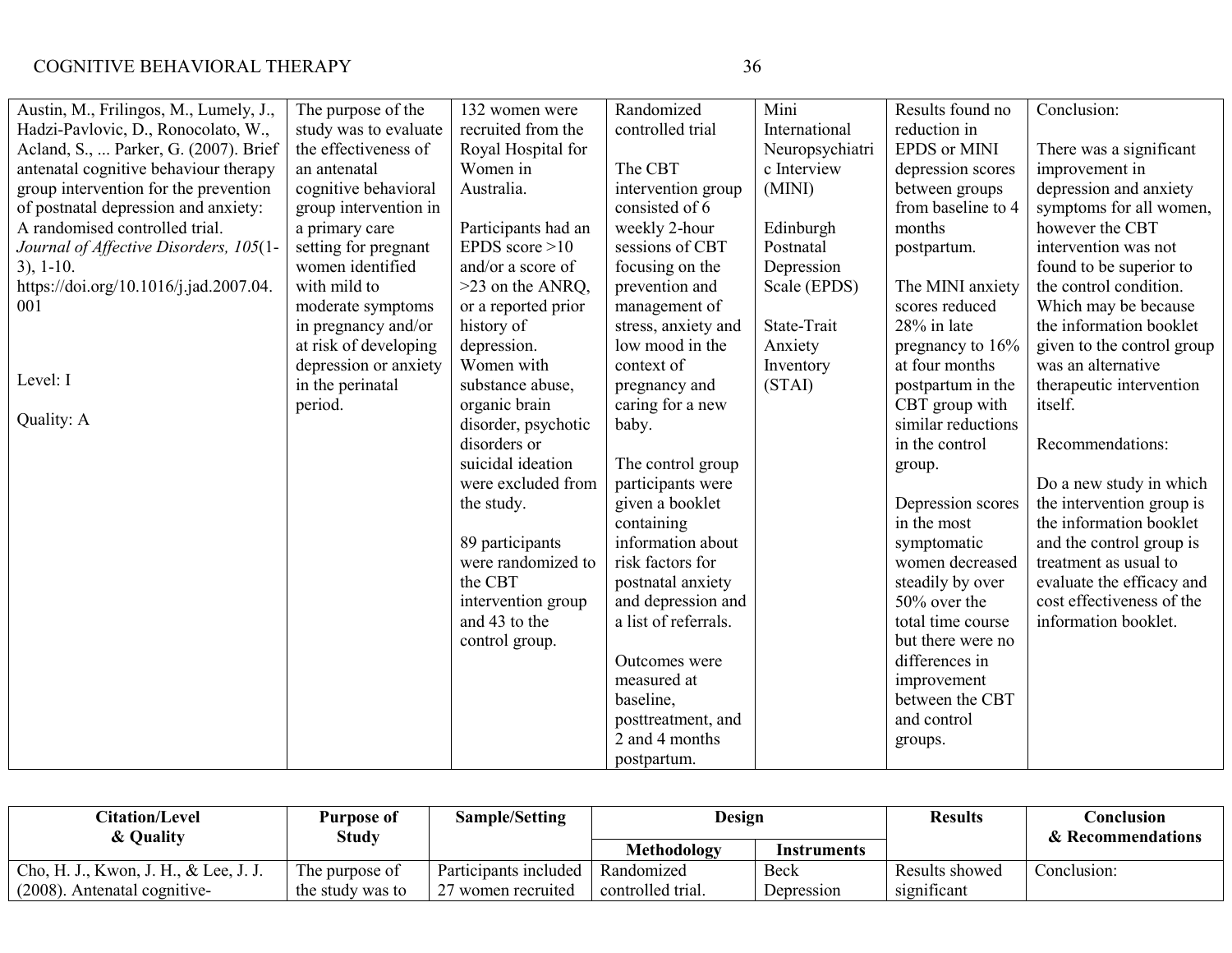| behavioral therapy for prevention of  | examine the             | from a university                           |                       | Inventory (BDI)    | differences in all | This study showed          |
|---------------------------------------|-------------------------|---------------------------------------------|-----------------------|--------------------|--------------------|----------------------------|
| postpartum depression: A pilot study. | efficacy of             | medical center and 2                        | The CBT               |                    | postpartum         | preliminary empirical      |
| Yonsei Medical Journal, 49(4), 553-   | cognitive-              | private obstetric                           | intervention group    | Automatic          | measures           | evidence that antenatal    |
| 562.                                  | behavioral              | clinics in Korea.                           | consisted of 9 bi-    | Thought            | between the CBT    | CBT intervention can be    |
| https://doi.org/10.3349/ymj.2008.494. | therapy (CBT) for       |                                             | weekly 1 hour         | Questionnaire      | and control        | effective preventative     |
| 4.553                                 | the prevention of       | Participants were in                        | individual CBT        | (ATQ)              | group, indicating  | treatment for PPD.         |
|                                       | postpartum              | late second/early                           | sessions, targeting   |                    | that antenatal     |                            |
|                                       | depression (PPD)        | third trimester of                          | and modifying         | Synder's           | CBT was            | Recommendation:            |
|                                       | in "at risk"            | pregnancy and had                           | negative patterns of  | Martial            | effective in       |                            |
|                                       | women.                  | been diagnosed as                           | thinking and          | Satisfaction       | reducing           | Recreate this study with a |
| Level: I                              |                         | depressive disorder                         | behaviors occurring   | Inventory-R        | depressive         | larger sample size.        |
|                                       |                         | (major depressive                           | in the dyadic         | $(MSI-R)$          | symptoms and       |                            |
| Quality: B                            |                         | disorder, dysthymic                         | relationship.         |                    | improving          |                            |
|                                       |                         | disorder, depressive                        |                       |                    | marital            |                            |
|                                       |                         | disorder NOS)                               | The control group     |                    | satisfaction,      |                            |
|                                       |                         | through the clinical                        | was educated about    |                    | which lasted until |                            |
|                                       |                         | interview.                                  | depression and        |                    | the postpartum     |                            |
|                                       |                         |                                             | strategies to control |                    | period.            |                            |
|                                       |                         | Study exclusions                            | symptoms of           |                    |                    |                            |
|                                       |                         | included depressive                         | depression in 1       |                    |                    |                            |
|                                       |                         | disorders due to                            | session during the    |                    |                    |                            |
|                                       |                         | alcohol abuse,                              | pretest period, and   |                    |                    |                            |
|                                       |                         | bipolar disorder,                           | they assessed only    |                    |                    |                            |
|                                       |                         | organic brain                               | questionnaires        |                    |                    |                            |
|                                       |                         | disorder, and                               | related to depression |                    |                    |                            |
|                                       |                         | obstetric                                   | 1 month after child   |                    |                    |                            |
|                                       |                         | complications.                              | birth.                |                    |                    |                            |
|                                       |                         |                                             |                       |                    |                    |                            |
|                                       |                         | 15 women were                               | Outcomes were         |                    |                    |                            |
|                                       |                         | randomized to the                           | measured              |                    |                    |                            |
|                                       |                         |                                             |                       |                    |                    |                            |
|                                       |                         | intervention group<br>and 12 to the control | pretreatment and 1    |                    |                    |                            |
|                                       |                         |                                             | month post            |                    |                    |                            |
|                                       |                         | group.                                      | parturition.          |                    |                    |                            |
| <b>Citation/Level</b>                 | <b>Purpose of Study</b> | <b>Sample/Setting</b>                       | <b>Design</b>         |                    | <b>Results</b>     | Conclusion                 |
| & Quality                             |                         |                                             |                       |                    |                    | & Recommendations          |
|                                       |                         |                                             | <b>Methodology</b>    | <b>Instruments</b> |                    |                            |
| Dimidjian, S., Goodman, S. H.,        | The purpose of this     | Participants                                | Quantitative          | Edinburgh          | Intent to treat    | Conclusion:                |
| Felder, J. N., Gallop, R., Brown, A.  | study was to            | consisted of                                | observational         | Postnatal          | analyses           |                            |
| P., & Beck, A. (2015). An open trial  | examine the             | pregnant women,                             | study                 | Depression         | indicated a        | MBCT-PD shows              |
| of mindfulness-based cognitive        | feasibility,            | from Boulder, CO                            |                       | Scale (EPDS)       | significant        | promise as an              |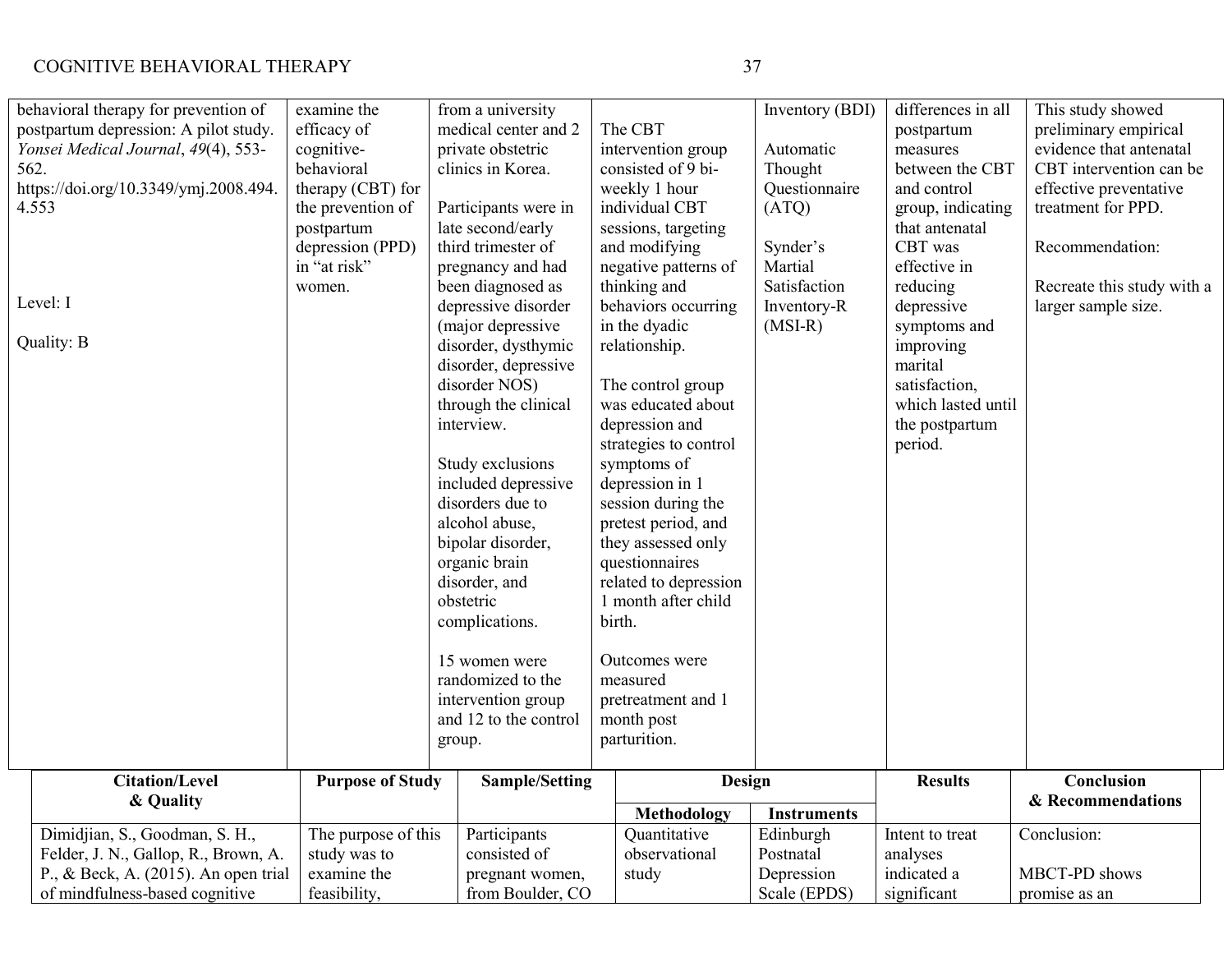| therapy for the prevention of<br>perinatal depressive<br>relapse/recurrence. Archives<br>Womens Mental Health, 18(1), 85-<br>94. https://doi.org/10.1007/s00737-<br>$014 - 0468 - x$<br>Level: II<br>Quality: A | acceptability, and<br>clinical outcomes of<br>depression symptom<br>severity and<br>relapse/recurrence<br>associated with<br>mindfulness-based<br>cognitive therapy<br>(MBCT) adapted<br>for perinatal<br>women. | aged 18+ years,<br>with a diagnosis of<br>MDD. Women<br>with high risk<br>pregnancies,<br>psychotic mental<br>disorders, substance<br>abuse, or<br>homicidal/suicidal<br>ideation.<br>49 women enrolled<br>in the study and 42<br>participants<br>completed the<br>study. | The MBCT<br>intervention<br>consisted of 8, 2<br>hour sessions.<br>Following these<br>sessions,<br>participants were<br>given the option<br>of attending a<br>monthly follow-<br>up class.<br>Self-reported<br>depressive<br>symptoms and<br>interview-based<br>assessments of<br>depression<br>relapse/recurren<br>ce status were<br>measured at<br>baseline, during<br>MBCT-PD, and<br>through 6<br>months<br>postpartum. | The Structured<br>Clinical<br>Interview for<br>DSM-IV-TR<br>Axis I<br>Disorders,<br><b>Patient Version</b><br>$(SCID-I/P)$<br>Client<br>Satisfaction<br>Questionnaire<br>$(CSQ-8)$<br>Longitudinal<br>Interval<br>Follow-up<br>Evaluation<br>(LIFE) | improvement in<br>depression<br>symptom levels<br>and an 18% rate<br>of relapse and/or<br>recurrence<br>through 6<br>months<br>postpartum. | acceptable, feasible, and<br>clinically beneficial brief<br>psychosocial prevention<br>option for pregnant<br>women with histories of<br>depression.<br>Recommendation:<br>Randomized controlled<br>trials are needed to<br>examine the efficacy of<br>MBCT-PD for the<br>prevention of depressive<br>relapse/recurrence<br>during pregnancy and<br>postpartum. |
|-----------------------------------------------------------------------------------------------------------------------------------------------------------------------------------------------------------------|------------------------------------------------------------------------------------------------------------------------------------------------------------------------------------------------------------------|---------------------------------------------------------------------------------------------------------------------------------------------------------------------------------------------------------------------------------------------------------------------------|-----------------------------------------------------------------------------------------------------------------------------------------------------------------------------------------------------------------------------------------------------------------------------------------------------------------------------------------------------------------------------------------------------------------------------|-----------------------------------------------------------------------------------------------------------------------------------------------------------------------------------------------------------------------------------------------------|--------------------------------------------------------------------------------------------------------------------------------------------|-----------------------------------------------------------------------------------------------------------------------------------------------------------------------------------------------------------------------------------------------------------------------------------------------------------------------------------------------------------------|
|-----------------------------------------------------------------------------------------------------------------------------------------------------------------------------------------------------------------|------------------------------------------------------------------------------------------------------------------------------------------------------------------------------------------------------------------|---------------------------------------------------------------------------------------------------------------------------------------------------------------------------------------------------------------------------------------------------------------------------|-----------------------------------------------------------------------------------------------------------------------------------------------------------------------------------------------------------------------------------------------------------------------------------------------------------------------------------------------------------------------------------------------------------------------------|-----------------------------------------------------------------------------------------------------------------------------------------------------------------------------------------------------------------------------------------------------|--------------------------------------------------------------------------------------------------------------------------------------------|-----------------------------------------------------------------------------------------------------------------------------------------------------------------------------------------------------------------------------------------------------------------------------------------------------------------------------------------------------------------|

| <b>Citation/Level</b>                    | <b>Purpose of Study</b> | Sample/Setting            | Design        |                    | <b>Results</b> | Conclusion                 |
|------------------------------------------|-------------------------|---------------------------|---------------|--------------------|----------------|----------------------------|
| & Quality                                |                         |                           | Methodology   | <b>Instruments</b> |                | & Recommendations          |
| Green, S. M., Harber, E., Frey, N., $\&$ | The purpose of this     | Participants included     | Quantitative  | Penn State         | There was a    | Findings suggest that      |
| McCabe, R. E. (2015). Cognitive-         | study examined the      | 10 women from             | observational | Worry              | statistically  | CBGT for perinatal         |
| behavioral group treatment for           | effectiveness of        | Ontario, Canada           | study.        | questionnaire      | significant    | anxiety is a promising     |
| perinatal anxiety: a pilot study.        | cognitive-behavioral    | (mean age= $31.2\pm4.5$ ) |               | (PSWQ)             | reduction in   | treatment for both anxiety |
| Archives Womens Mental Health,           | group treatment         | years), were referred     | The CBGT      |                    | anxiety and    | and depressive symptoms    |
| $18(4)$ , 631-638.                       |                         | to a women's clinic       | intervention  | Edinburgh          | depressive     | experienced during the     |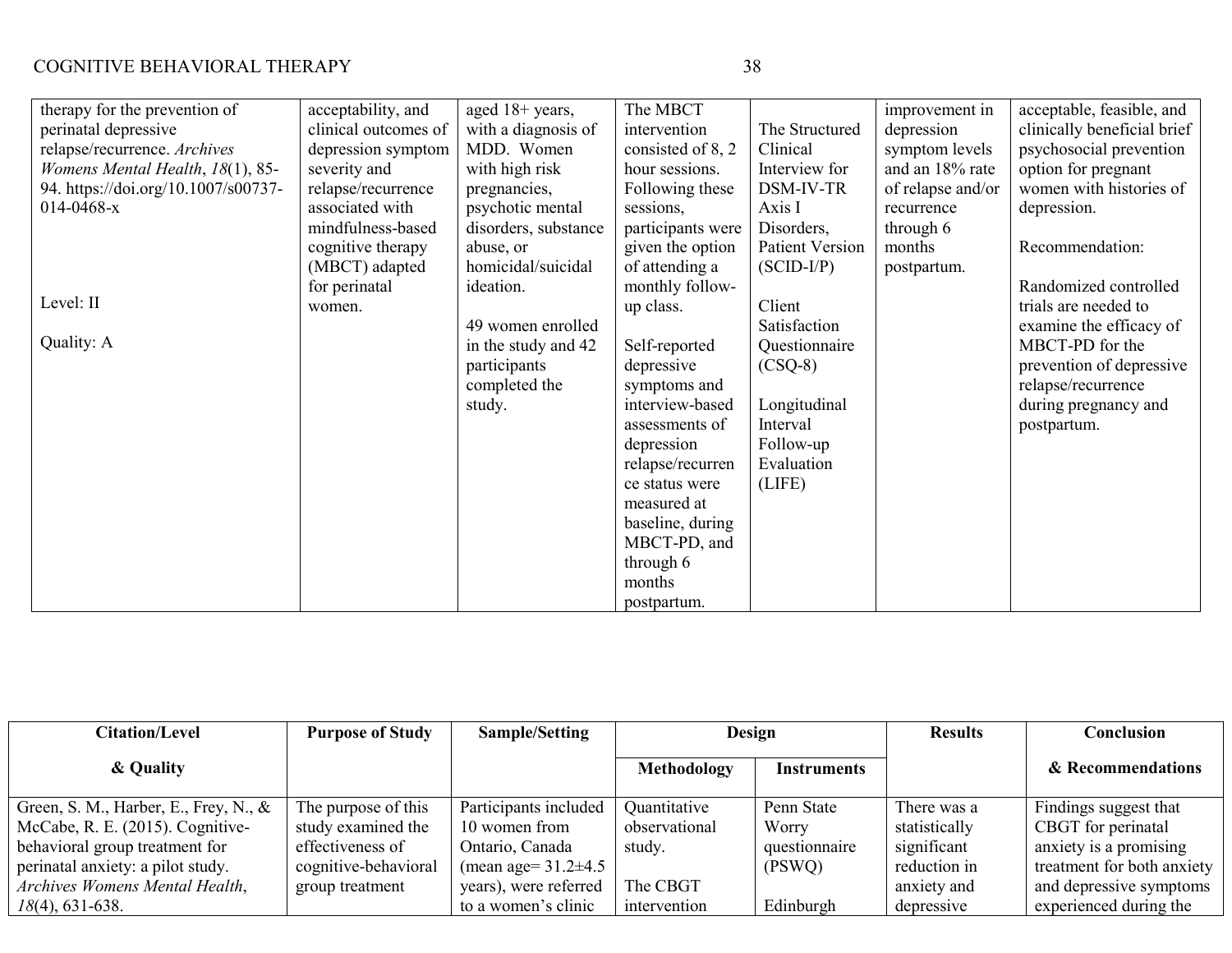| https://doi.org/10.1007/s00737-015- | (CBGT) program. | at an academic         | consisted of 6, 2  | Postnatal     | symptoms           | perinatal period.          |
|-------------------------------------|-----------------|------------------------|--------------------|---------------|--------------------|----------------------------|
| $0498-z$                            |                 | hospital for perinatal | hour session that  | Depression    | following the      |                            |
|                                     |                 | anxiety difficulties.  | met weekly.        | Scale (EPDS)  | CBGT program       | Recommendations:           |
|                                     |                 |                        |                    |               | (all $p<0.05$ ).   |                            |
|                                     |                 | Participants were      | The group design   | Client        |                    | Further studies are needed |
|                                     |                 | either pregnant or     | was based on       | Satisfaction  | Participants also  | to evaluate the treatment  |
| Level: III                          |                 | postpartum (within     | traditional CBT    | Questionnaire | reported high      | efficacy through larger    |
|                                     |                 | 12 months) and         | complements for    | $(CSQ-8)$     | acceptability and  | controlled trials.         |
|                                     |                 | suffering from         | anxiety including  |               | satisfaction with  |                            |
| Quality: B                          |                 | anxiety.               | psychoeducation,   |               | this treatment for |                            |
|                                     |                 |                        | cognitive          |               | addressing their   |                            |
|                                     |                 |                        | restructuring,     |               | perinatal anxiety. |                            |
|                                     |                 |                        | problem solving,   |               |                    |                            |
|                                     |                 |                        | relaxation,        |               |                    |                            |
|                                     |                 |                        | behavioral         |               |                    |                            |
|                                     |                 |                        | experiments,       |               |                    |                            |
|                                     |                 |                        | assertiveness, and |               |                    |                            |
|                                     |                 |                        | strategies.        |               |                    |                            |
|                                     |                 |                        |                    |               |                    |                            |
|                                     |                 |                        | Outcomes were      |               |                    |                            |
|                                     |                 |                        | measured pre and   |               |                    |                            |
|                                     |                 |                        | posttreatment.     |               |                    |                            |

| <b>Citation/Level</b>                 | <b>Purpose of Study</b> | Sample/Setting     | <b>Design</b>    |                 | <b>Results</b>    | Conclusion               |
|---------------------------------------|-------------------------|--------------------|------------------|-----------------|-------------------|--------------------------|
| & Quality                             |                         |                    | Methodology      | Instruments     |                   | & Recommendations        |
| Le, H., Perry, D. F., & Stuart, E. A. | The purpose of this     | A sample of 217    | Randomized       | Center for      | Results indicated | Conclusion:              |
| (2011). Randomized controlled trial   | study was to evaluate   | participants, from | controlled trial | Epidemiological | that intervention |                          |
| of a preventive intervention for      | the efficacy of         | Washington, DC,    |                  | Depression      | participants had  | A CBT intervention for   |
| perinatal depression in high-risk     | cognitive behavioral    | predominantly low- | The CBT          | Scale (CEDS)    | significantly     | low-income, high-risk    |
| latinas. Journal of Consulting and    | (CBT) intervention      | income Central     | intervention     |                 | lower depressive  | Latinas reduced          |
| Clinical Psychology, 79(2), 135-141.  | to prevent perinatal    | American           | consisted of 8   | Beck            | symptoms and      | depressive symptoms      |
| https://doi.org/10.1037/a0022492      | depression in high-     | immigrants who met | weekly 2 hour    | Depression      | fewer cases of    | during pregnancy but not |
|                                       |                         | demographic and    | <b>CBT</b>       | Inventory       | moderate          | during the postpartum    |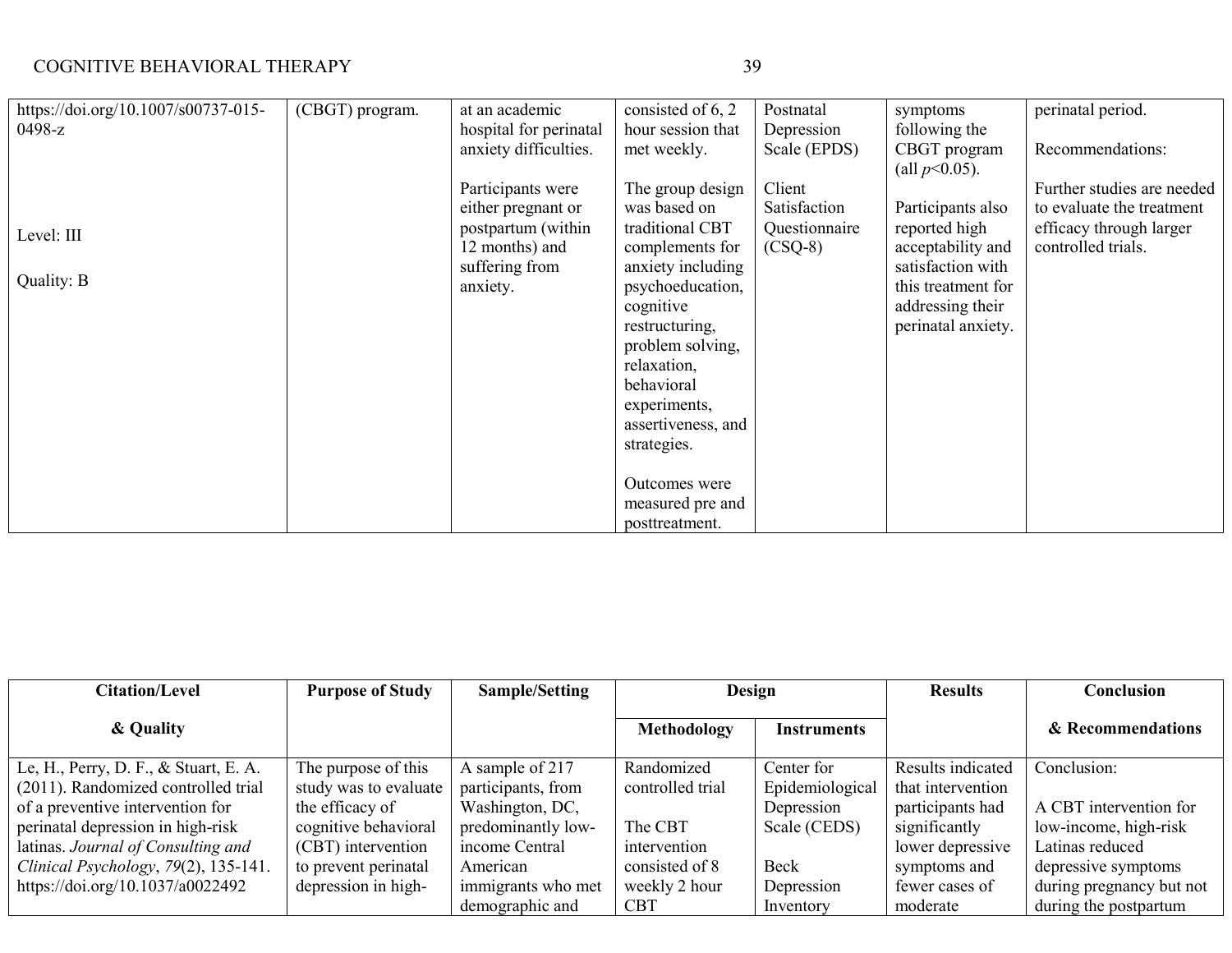|            | risk Latinas. | depression risk          | psychoeducationa  | Second Edition | depression during  | period.                    |
|------------|---------------|--------------------------|-------------------|----------------|--------------------|----------------------------|
|            |               | criteria were            | group sessions,   | $(BDI-II)$     | pregnancy than     |                            |
|            |               | randomized into          | teaching women    |                | the control group. | Recommendation:            |
|            |               | usual care (UC; $n =$    | mood regulation   | Mood Screener  |                    |                            |
| Level: I   |               | 105) or a CBT group      | skills to prevent | (MS)           | The cumulative     | Perinatal depression is a  |
|            |               | intervention (CBT; n     | perinatal         |                | incidence of       | significant public health  |
|            |               | $= 112$ ).               | depression. This  |                | major depressive   | problem, more work is      |
| Quality: A |               |                          | group also        |                | episodes was not   | needed to understand risk  |
|            |               | Participants were        | received 3        |                | significantly      | and resilience and prevent |
|            |               | recruited from the       | individual        |                | different between  | depression in low-         |
|            |               | Washington, DC,          | booster sessions  |                | the intervention   | income, ethnically diverse |
|            |               | area and included        | at 6 weeks, 4 and |                | $(7.8\%)$ and UC   | pregnant women and         |
|            |               | women that were          | 12 months         |                | $(9.6\%)$ groups.  | mothers.                   |
|            |               | aged 18-35 years, $\leq$ | postpartum.       |                |                    |                            |
|            |               | 24 weeks gestation,      |                   |                |                    |                            |
|            |               | no smoking or            | Control group     |                |                    |                            |
|            |               | substance abuse, at      | was usual care.   |                |                    |                            |
|            |               | high risk for            |                   |                |                    |                            |
|            |               | depression, and/or       | Outcomes were     |                |                    |                            |
|            |               | had a personal or        | measured at pre   |                |                    |                            |
|            |               | family history of        | intervention,     |                |                    |                            |
|            |               | depression.              | during early/late |                |                    |                            |
|            |               |                          | pregnancy, and 6  |                |                    |                            |
|            |               |                          | weeks, 4 months,  |                |                    |                            |
|            |               |                          | and 12 months     |                |                    |                            |
|            |               |                          | postpartum.       |                |                    |                            |

| <b>Citation/Level</b>                 | <b>Purpose of Study</b> | Sample/Setting          | Design           |                    | <b>Results</b>  | Conclusion                |
|---------------------------------------|-------------------------|-------------------------|------------------|--------------------|-----------------|---------------------------|
| & Quality                             |                         |                         | Methodology      | <b>Instruments</b> |                 | & Recommendations         |
| Leung, S., Lee, A., Wong, D., Leung,  | The purpose of this     | 164 Hong Kong           | Randomized       | Edinburgh          | Analysis showed | Conclusion:               |
| K., Chiang, V., Yung, W.,  Chung,     | study was to assess     | Chinese women were      | controlled trial | Postnatal          | that the CBT    |                           |
| K. (2016). A brief group intervention | efficacy of 6           | recruited.              |                  | Depression         | intervention    | Although this short       |
| using a cognitive-behavioral approach | sessions of group       | Participants were       | The CBT          | Scale (EPDS)       | significantly   | intervention was weakly   |
| to reduce postnatal depressive        | CBT among               | $\geq$ 18 years, 6 to 8 | intervention     |                    | corrected       | effective, it might       |
| symptoms: A randomized controlled     | postnatal Chinese       | weeks postpartum,       | group consisted  | Hospital           | dysfunctional   | enhance clinician efforts |
| trial. Hong Kong Medical Journal,     | women in reducing       | living with their       | of 6 weekly 2    | Anxiety and        | cognition.      | to prevent PPD.           |
| $22(2)$ , 4-8. Retrieved from         | depressive              | husbands, and had an    | hour CBT group   | Depression         |                 |                           |
| https://www.ncbi.nlm.nih.gov/pubme    | symptoms and the        | EPDS score $\geq$ 10.   | sessions.        | Scale (HADS)       | The CBT         | Recommendation:           |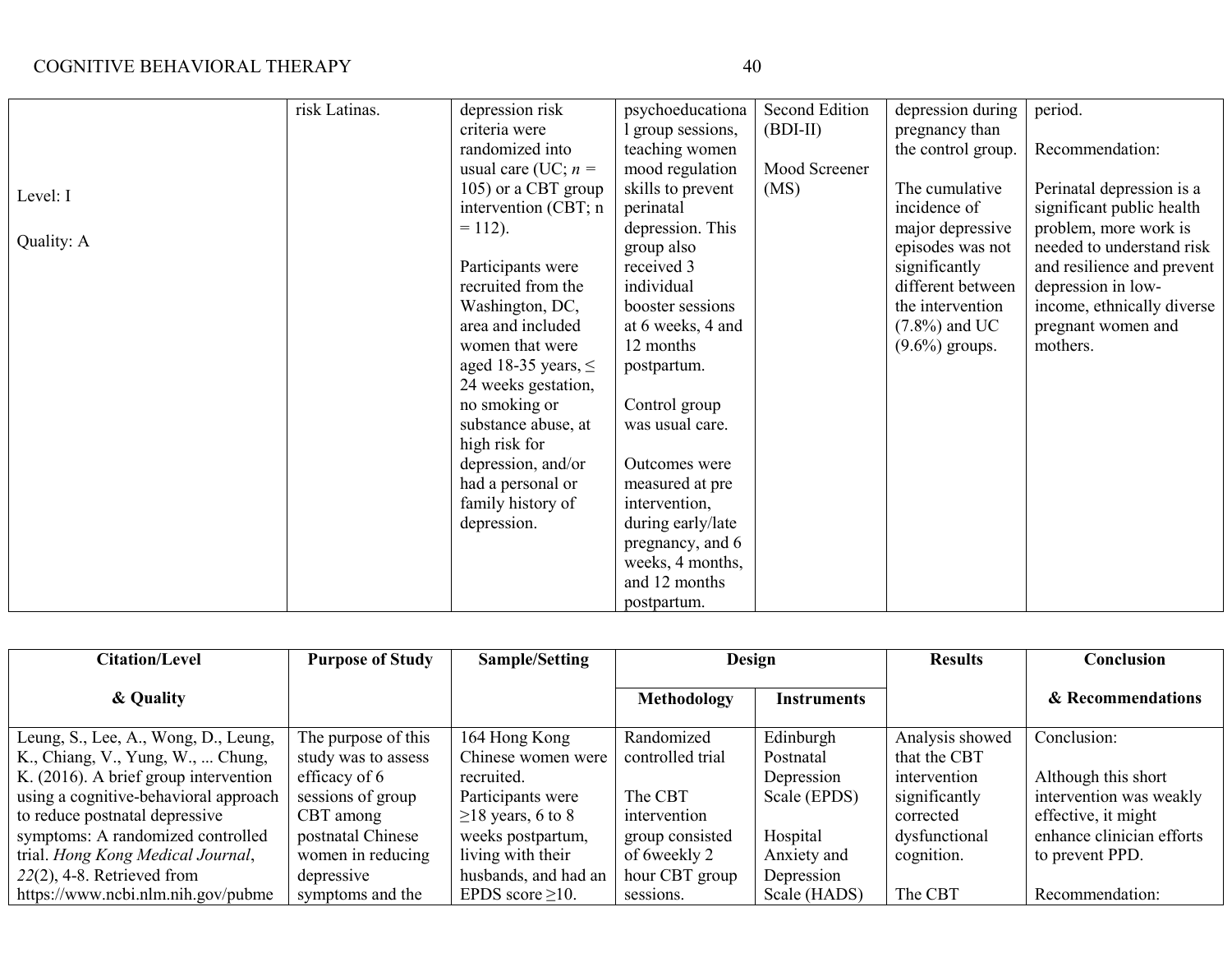| н |
|---|
|---|

| d/26908335             | rate PPD at 3 months<br>and 6 months after | 82 women were                           | The control                                                                                     | Perceived Stress                                 | intervention did<br>not significantly | More clinical trials are                         |
|------------------------|--------------------------------------------|-----------------------------------------|-------------------------------------------------------------------------------------------------|--------------------------------------------------|---------------------------------------|--------------------------------------------------|
|                        | intervention.                              | randomized to the                       | group was given                                                                                 | Scale (PSS)                                      | decrease                              | needed to evaluate the                           |
|                        |                                            | CBT intervention<br>group and 82 to the | a booklet that<br>contained                                                                     | Dysfunctional                                    | depressive<br>symptoms.               | effectiveness of a further<br>enhanced and brief |
| Level: I<br>Quality: A |                                            | control group.                          | comprehensive<br>information and<br>education<br>material about<br>perinatal                    | <b>Attitudes Scales</b><br>(DAS)<br>Family APGAR |                                       | program.                                         |
|                        |                                            |                                         | depression and a<br>list of community<br>resources.                                             |                                                  |                                       |                                                  |
|                        |                                            |                                         | Outcomes were<br>measured at<br>baseline, at 3<br>months and 6<br>months after<br>intervention. |                                                  |                                       |                                                  |

| <b>Citation/Level</b>                                                          | <b>Purpose of Study</b>                     | Sample/Setting                           | Design                              |                                   | <b>Results</b>                          | Conclusion                                            |
|--------------------------------------------------------------------------------|---------------------------------------------|------------------------------------------|-------------------------------------|-----------------------------------|-----------------------------------------|-------------------------------------------------------|
| & Quality                                                                      |                                             |                                          | Methodology                         | <b>Instruments</b>                |                                         | & Recommendations                                     |
| Mao, H., Li, H., Chiu, H., Chan, W.,<br>& Chen, S. $(2011)$ . Effectiveness of | The purpose this<br>study was to evaluate   | Participants were<br>recruited from the  | Randomized<br>controlled trial.     | Patient Health<br>Questionnaire 9 | Results:                                | Conclusion:                                           |
| antenatal emotional self-management<br>training program in prevention of       | the effectiveness of<br>an emotional self-  | Department of<br>Obstetrics of The       | Emotional self-                     | $(PHQ-9)$                         | On completion of<br>ESMGT/standard      | The study found that the<br>ESMGT                     |
| postnatal depression in Chinese<br>women. Perspectives in Psychiatric          | management training<br>program to antenatal | First Hospital of<br>Hangzhou, Zhejiang, | management<br>group training        | Structured<br>Clinical            | care at 36 weeks<br>antenatal, the      | Intervention resulted in a<br>significant improvement |
| Care, $48(4)$ , 218-224.<br>https://doi.org/10.1111/j.1744-                    | women in the<br>prevention of               | China from January<br>to December 2009.  | (ESMGT)<br>program, a               | Interview for<br><b>DSM-IV</b>    | mean PHQ-9 of<br>the intervention       | of depressive symptoms<br>as compared with the        |
| 6163.2012.0031x                                                                | postpartum<br>depression (PPD).             | Participants had                         | cognitive-<br>behavioral            | (SCID)                            | group decreased<br>to $5.45 \pm 2.42$ , | control group as<br>exemplified by the PHQ-           |
|                                                                                |                                             | normal<br>uncomplicated                  | treatment (CBT)<br>with elements of | Edinburgh<br>Postnatal            | which was<br>significantly              | 9 and EPDS scores.<br>The intervention was also       |
| Level: I                                                                       |                                             | births, had an<br>absence of any         | Chinese culture<br>of delivery was  | Depression<br>Scale (EPDS)        | lower than the<br>control group         | found to effectively<br>decrease the risk to          |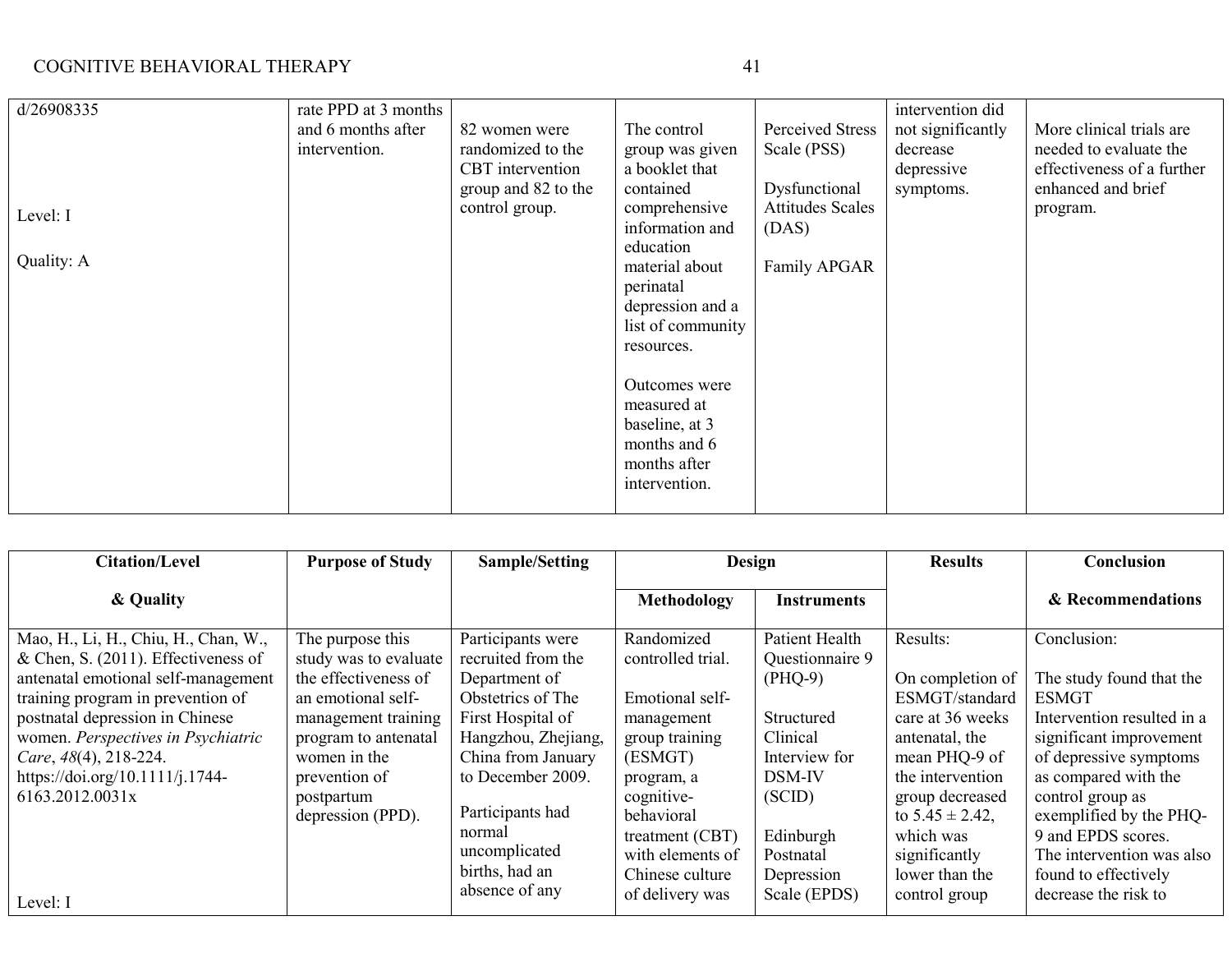|            | physical illness, and  | provided to the   | $(7.23 \pm 3.52)$ $(t =$ | develop PPD at 6 weeks  |
|------------|------------------------|-------------------|--------------------------|-------------------------|
| Quality: A | free of a personal or  | intervention      | 3.34, $p < 0.01$ ).      | postnatal.              |
|            | family history of      | group at 32       | The mean EPDS            |                         |
|            | psychiatric disorders. | weeks gestation.  | scores at 6 weeks        | Recommendations:        |
|            |                        | The control       | postnatal was            |                         |
|            | 240 women were         | group received    | significantly            | Recreate this study and |
|            | recruited into the     | standard          | lower in the             | measure outcomes past 6 |
|            | study. 120 were        | antenatal care.   | intervention             | weeks postnatal.        |
|            | randomly allocated     |                   | group $(6.45 \pm$        |                         |
|            | to the intervention    | Baseline data was | $1.09$ ) than in the     |                         |
|            | group and 120 to the   | collected by 3    | control group            |                         |
|            | control group.         | trained maternity | $(9.23 \pm 2.91)$ $(t =$ |                         |
|            |                        | nurses and again  | 1.95 $p < 0.05$ ).       |                         |
|            |                        | at 6 weeks        |                          |                         |
|            |                        | follow-up.        |                          |                         |
|            |                        |                   |                          |                         |
|            |                        |                   |                          |                         |

| <b>Citation/Level</b>                   | <b>Purpose of Study</b> | <b>Sample/Setting</b> |                  | <b>Design</b>   |                        | Conclusion                 |
|-----------------------------------------|-------------------------|-----------------------|------------------|-----------------|------------------------|----------------------------|
| & Quality                               |                         |                       | Methodology      | Instruments     |                        | & Recommendations          |
| Marrs, J. (2013). Evaluation of the     | The purpose of this     | Participants          | Quantitative     | The Adult       | Participants had       | Conclusion:                |
| impact of a CBT-based group on          | study is to evaluate    | consisted of women    | observational    | Wellbeing Scale | significantly          |                            |
| maternal postnatal mental health        | the impact of           | ages 16-40 years,     | study            |                 | improved scores        | Participants had           |
| difficulties. Journal of Reproductive   | cognitive behavior      | with an EPDS $>12$ ,  |                  | Irritability,   | on the                 | significant improvements   |
| and Infant Psychology, $31(1)$ , 72-80. | therapy (CBT)-based     | and a child under 1   | The CBT group    | Depression,     | depression,            | in their mental health     |
| https://doi.org/10.1080/02646838.201    | group program on        | year old.             | intervention was | Anxiety (IDA)   | anxiety, inward-       | symptoms at post-group     |
| 2.747676                                | levels of maternal      |                       | based on The     |                 | and outward-           | assessment. The group      |
|                                         | postnatal mental        | 36 participants, from | Positive Steps   | Hospital        | directed               | appears to be an effective |
|                                         | health difficulties.    | Scotland, completed   | program. The     | Anxiety and     | irritability           | treatment, but results     |
|                                         |                         | the CBT group         | intervention     | Depression      | subscales of the       | should be interpreted with |
|                                         |                         | sessions, but only 33 | consisted of 12  | Scale (HADS)    | <b>Adult Wellbeing</b> | caution due to the lack of |
|                                         |                         | participated in the   | weekly 2-hour    |                 | Scale at               | a control group.           |
| Level: II                               |                         | follow-up evaluation. | group sessions.  |                 | posttreatment.         |                            |
|                                         |                         |                       |                  |                 | The proportion of      | Recommendation:            |
| Quality: B                              |                         |                       | Outcomes were    |                 | participants           |                            |
|                                         |                         |                       | measured         |                 | whose scores           | Recreate the study with a  |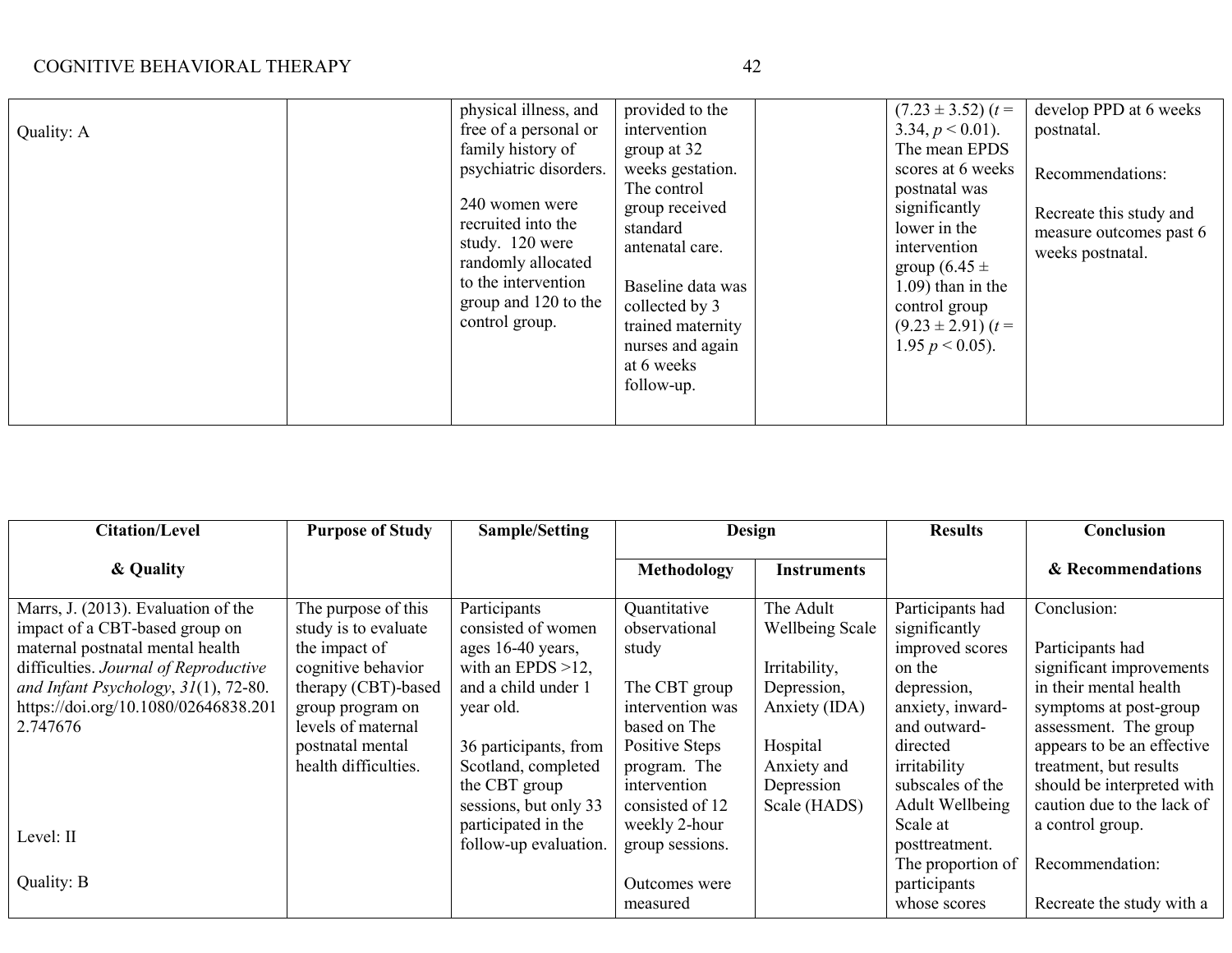|  | pretreatment and | were high enough | control group. |
|--|------------------|------------------|----------------|
|  | posttreatment.   | to indicate a    |                |
|  |                  | problem in each  |                |
|  |                  | subscale         |                |
|  |                  | decreased.       |                |
|  |                  |                  |                |

| <b>Citation/Level</b>                                                                                                                                                                                                                                                                                                                                                                          | <b>Purpose of Study</b>                                                                                                                                                                                                                                                                    | <b>Sample/Setting</b>                                                                                                                                                                                                                                             | Design                                                                                                                                                                                              |                                                                                                                    | <b>Results</b>                                                                                                                                                                                                                         | Conclusion                                                                                                                                                                                                                                                               |
|------------------------------------------------------------------------------------------------------------------------------------------------------------------------------------------------------------------------------------------------------------------------------------------------------------------------------------------------------------------------------------------------|--------------------------------------------------------------------------------------------------------------------------------------------------------------------------------------------------------------------------------------------------------------------------------------------|-------------------------------------------------------------------------------------------------------------------------------------------------------------------------------------------------------------------------------------------------------------------|-----------------------------------------------------------------------------------------------------------------------------------------------------------------------------------------------------|--------------------------------------------------------------------------------------------------------------------|----------------------------------------------------------------------------------------------------------------------------------------------------------------------------------------------------------------------------------------|--------------------------------------------------------------------------------------------------------------------------------------------------------------------------------------------------------------------------------------------------------------------------|
| & Quality                                                                                                                                                                                                                                                                                                                                                                                      |                                                                                                                                                                                                                                                                                            |                                                                                                                                                                                                                                                                   | <b>Methodology</b>                                                                                                                                                                                  | <b>Instruments</b>                                                                                                 |                                                                                                                                                                                                                                        | & Recommendations                                                                                                                                                                                                                                                        |
| Milgrom, J., Holt, C. J., Gemmill, A.<br>W., Ericksen, J., Leigh, B., Buist, A.,<br>& Schembri, C. $(2011)$ . Treating<br>postnatal depressive symptoms in<br>primary care: A randomized<br>controlled trial of GP management,<br>with and without adjunctive<br>counselling. BioMed Central<br>Psychiatry, 11(95), 1-9. Retrieved<br>from<br>http://www.biomedcentral.com/1471-<br>244X/11/95 | The aim of this study<br>was to examine the<br>effectiveness of<br>counselling informed<br>by principles of<br>cognitive behavioral<br>therapy (CBT) and<br>delivered by primary<br>care practitioners to<br>women with PPD.<br>The study also<br>sought to answer the<br>question: Is the | 68 women, from<br>Melbourne, Australia<br>were randomized<br>between 3 treatment<br>groups.<br>Participants all had<br>an EPDS score $\geq$ 13,<br>an infant aged 6<br>weeks to 4 months,<br>spoke English, had<br>no psychotic<br>symptoms or need<br>for crisis | A parallel, 3-<br>group<br>randomized<br>controlled trial<br>Group A: was<br>managed as usual<br>by their own GP.<br>Group B: was<br>adjunctive<br>counselling-CBT<br>from a trained<br>nurse. This | Edinburgh<br>Postnatal<br>Depression<br>Scale (EPDS)<br>Beck<br>Depression<br>Inventory II<br>$(BDI-II)$<br>DSM-IV | All groups<br>showed<br>significant<br>reductions in<br>depressive<br>symptoms and<br>mean post-study<br><b>BDI-II</b> scores<br>were similar<br>between groups.<br>However women<br>receiving only<br>GP management<br>remained above | Conclusion:<br>Results of this study<br>indicate the GP<br>management of PND<br>when augmented by<br>CBT-counselling package<br>may be more successful<br>in reducing depressive<br>symptoms in more<br>patients compared to GP<br>management alone.<br>Recommendations: |
| Level: I<br>Quality: B                                                                                                                                                                                                                                                                                                                                                                         | same treatment<br>delivered by<br>different<br>professionals<br>similarly effective.                                                                                                                                                                                                       | management.<br>Participants were<br>randomized with a<br>1:1:1 allocation to                                                                                                                                                                                      | group received 6<br>weekly sessions<br>of the<br>intervention with<br>adjunct GP                                                                                                                    |                                                                                                                    | the cut-off EPDS<br>score of $\geq$ 13<br>than those in<br>Group B and C.                                                                                                                                                              | Recreate study with a<br>control group of a GP<br>without extra postnatal<br>depression training.                                                                                                                                                                        |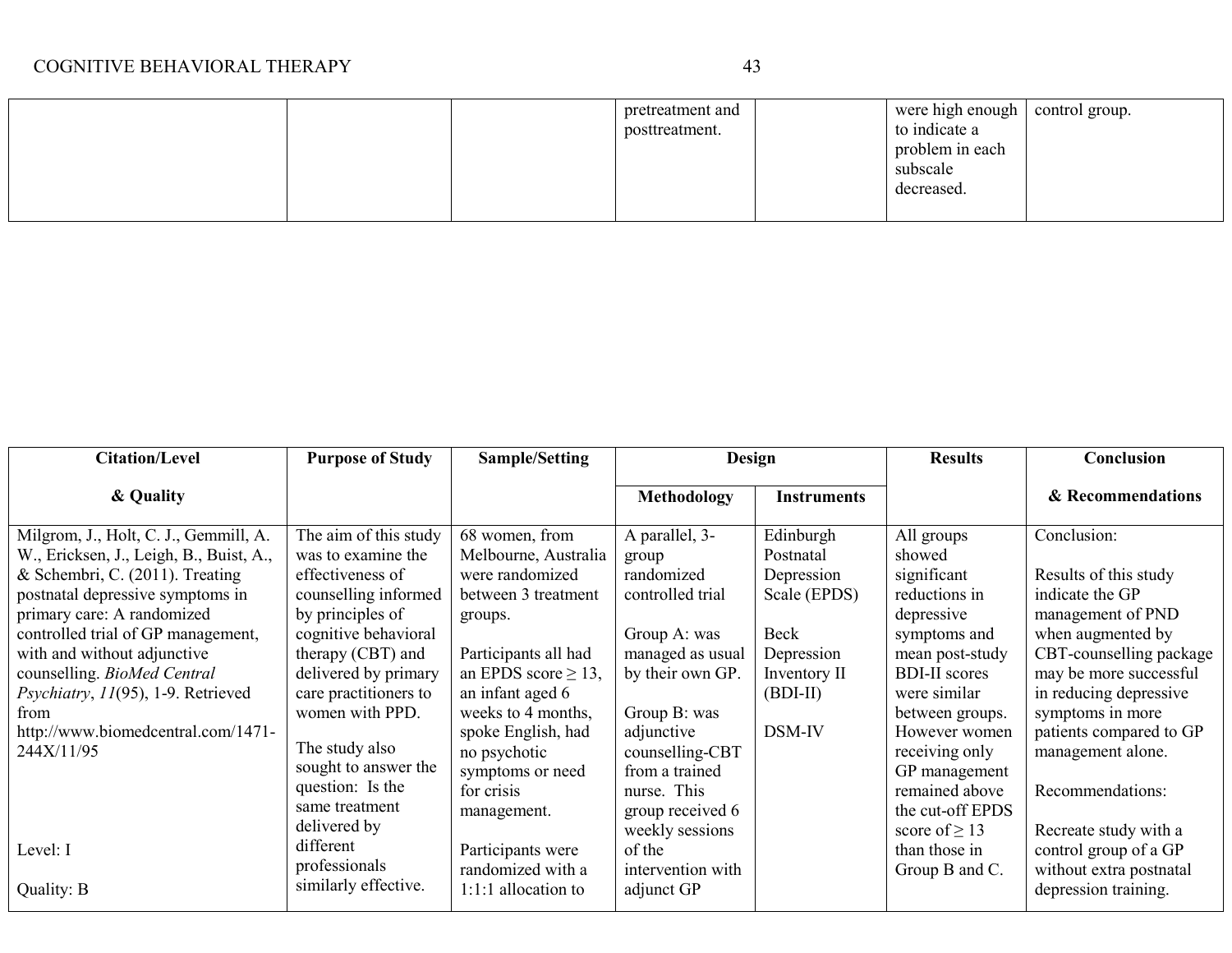|  | the 3 groups, of      | management.          | Group B results    |                       |
|--|-----------------------|----------------------|--------------------|-----------------------|
|  | treatment by either a |                      | were $p = 0.347$   | Recreate study with a |
|  | general practitioner, | Group $C: 6$         | and Group C        | larger sample size.   |
|  | trained nurse, or     | weekly               | results were $p =$ |                       |
|  | psychologist all      | adjunctive           | 0.247.             |                       |
|  | trained in postnatal  | counselling-CBT      |                    |                       |
|  | depression.           | sessions from a      |                    |                       |
|  |                       | psychologist with    |                    |                       |
|  |                       | adjunct GP           |                    |                       |
|  |                       | management.          |                    |                       |
|  |                       |                      |                    |                       |
|  |                       | <b>BDI-II</b> scores |                    |                       |
|  |                       | were measured at     |                    |                       |
|  |                       | baseline and         |                    |                       |
|  |                       | post-treatment.      |                    |                       |
|  |                       |                      |                    |                       |
|  |                       |                      |                    |                       |

| <b>Citation/Level</b>                                                                                              | <b>Purpose of Study</b>                                           | Sample/Setting                                                                  | Design                                                                    |                                       | <b>Results</b>                                                          | Conclusion                                                                 |
|--------------------------------------------------------------------------------------------------------------------|-------------------------------------------------------------------|---------------------------------------------------------------------------------|---------------------------------------------------------------------------|---------------------------------------|-------------------------------------------------------------------------|----------------------------------------------------------------------------|
| & Quality                                                                                                          |                                                                   |                                                                                 | <b>Methodology</b>                                                        | <b>Instruments</b>                    |                                                                         | & Recommendations                                                          |
| Milgrom, J., Negri, L. M., Gemmill,<br>A. W., McNeil, M., & Martin, P. R.<br>(2005). A randomized controlled trial | The purpose of the<br>study was to<br>establish the efficacy      | Participants were<br>recruited from<br>Melbourne,                               | Randomized<br>controlled trial                                            | Beck<br>Depression<br>Inventory (BDI) | Psychological<br>intervention was<br>superior to                        | Conclusion:<br>For those with PPD,                                         |
| of psychological interventions for<br>postnatal depression. The British<br>Psychological Society, 44(4), 529-      | of psychological<br>interventions versus<br>routine primary care  | Australia.<br>Participants had a<br>DSM-IV diagnosis                            | Interventions<br>were 12 weeks<br>duration,                               | <b>Beck Anxiety</b><br>Inventory      | routine care in<br>terms of<br>reduction in both                        | psychological<br>intervention is a better<br>option than routine care,     |
| 542.<br>https://doi.org/10.1348/014466505X3<br>4200                                                                | for the management<br>of PPD, second to<br>provide a direct       | of depression, were<br>37-42 weeks<br>gestation, had an                         | including 3<br>partner sessions,<br>and adhered to a                      | (BDA)<br>Social                       | depression and<br>anxiety following<br>intervention.                    | leading to clinically<br>significant reduction of<br>symptoms. Counselling |
|                                                                                                                    | comparison of CBT<br>vs counselling, and<br>third, to compare the | uncomplicated<br>delivery, were free<br>from major health                       | structured<br>manual.                                                     | Provisions Scale<br>(SPS)             | The percentages<br>of women in each                                     | may be as effective as<br>group CBT. The benefits<br>of psychological      |
| Level: I                                                                                                           | relative value of<br>group and individual<br>delivery formats.    | conditions, and<br>psychotic disorders.                                         | The routine care<br>control group<br>were case-                           |                                       | treatment<br>condition whose<br>post intervention                       | intervention may be<br>maximized by being<br>delivered on a 1-to-1         |
| Quality: A                                                                                                         |                                                                   | A total of 192<br>participants were<br>randomized to 4<br>treatment conditions: | managed by their<br>maternal and<br>child health nurse<br>and referred to |                                       | scores fell below<br>the threshold for<br>clinical<br>depression $(17)$ | basis.<br>Recommendation:                                                  |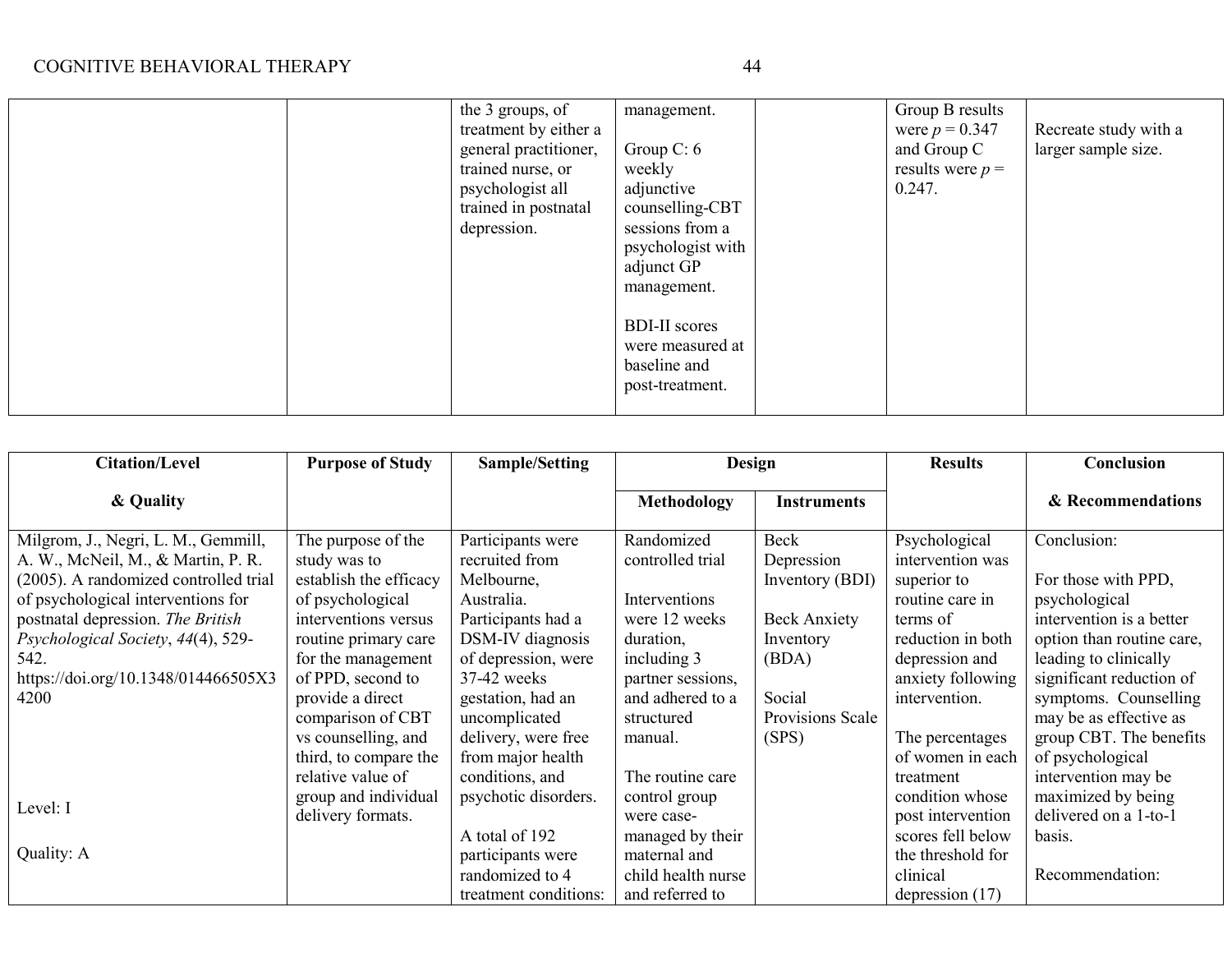| group-based CBT          | other             | were: CBT 55%,   | Recreate the study and    |
|--------------------------|-------------------|------------------|---------------------------|
| $(46)$ ; group-based     | agencies/services | group            | evaluate outcomes further |
| counselling $(47)$ ;     | as necessary.     | counselling 64%, | posttreatment then this   |
| individual               |                   | individual       | study did.                |
| counselling $(66)$ ; and | Outcomes were     | counselling 59%  |                           |
| routine primary care     | measured at       | and routine      |                           |
| $(33)$ .                 | baseline and      | primary care     |                           |
|                          | posttreatment.    | $29%$ .          |                           |
|                          |                   |                  |                           |
|                          |                   |                  |                           |

| <b>Citation/Level</b>                                                                                                                                                                                                                                                                                                                                                                                                                                                                                                                                                                                                                                                                                  | <b>Purpose of Study</b>                                                                                            | <b>Sample/Setting</b>                                                                                                                                                                                                                                                                              | Design                                                                                                                                                                                                                                                                                           |                                                                                                                                                                                                         | <b>Results</b>                                                                                                                                                                                                                                                                                                                      | Conclusion                                                                                                                                                                                                                                                                                                                                         |
|--------------------------------------------------------------------------------------------------------------------------------------------------------------------------------------------------------------------------------------------------------------------------------------------------------------------------------------------------------------------------------------------------------------------------------------------------------------------------------------------------------------------------------------------------------------------------------------------------------------------------------------------------------------------------------------------------------|--------------------------------------------------------------------------------------------------------------------|----------------------------------------------------------------------------------------------------------------------------------------------------------------------------------------------------------------------------------------------------------------------------------------------------|--------------------------------------------------------------------------------------------------------------------------------------------------------------------------------------------------------------------------------------------------------------------------------------------------|---------------------------------------------------------------------------------------------------------------------------------------------------------------------------------------------------------|-------------------------------------------------------------------------------------------------------------------------------------------------------------------------------------------------------------------------------------------------------------------------------------------------------------------------------------|----------------------------------------------------------------------------------------------------------------------------------------------------------------------------------------------------------------------------------------------------------------------------------------------------------------------------------------------------|
| & Quality                                                                                                                                                                                                                                                                                                                                                                                                                                                                                                                                                                                                                                                                                              |                                                                                                                    |                                                                                                                                                                                                                                                                                                    | <b>Methodology</b>                                                                                                                                                                                                                                                                               | <b>Instruments</b>                                                                                                                                                                                      |                                                                                                                                                                                                                                                                                                                                     | Authors'                                                                                                                                                                                                                                                                                                                                           |
| Muresan-Madar, A., & Baban, A.<br>(2015). The development and piloting<br>of a CBT group therapy program for<br>postpartum depression. Journal of<br>Evidence-Based Psychotherapies,<br>$15(1)$ , 51-54. Retrieved from<br>https://web.a.ebscohost.com/abstract?<br>direct=true&profile=ehost&scope=sit<br>e&authtype=crawler&jrnl=23600853<br>&AN=101895848&h=y8bDImaXy7r<br>nz3YqY0RR2ba5U%2f9%2bZFaMc<br>%2b%2fLa61kDU0ama5tUEnEN5G<br>k0wZcHyNhxA4M%2f4Hy7MQ6OG<br>UFlm3Yug%3d%3d&crl=c&resultNs<br>=AdminWebAuth&resultLocal=ErrC<br>rlNotAuth&crlhashurl=login.aspx%3f<br>$direct\%3$ dtrue%26profile%3dehost%<br>26scope%3dsite%26authtype%3dcra<br>wler%26jrnl%3d23600853%26AN%<br>3d101895848 | The purpose of this<br>study was to develop<br>and test a CBT-CT<br>group program for<br>postpartum<br>depression. | 60 Romanian women<br>ages 23-37 years, in<br>the first 3 months<br>following childbirth<br>were included in the<br>study. Participants<br>with comorbidities or<br>stillbirth were<br>excluded.<br>30 women were<br>randomized into the<br>intervention group<br>and 30 into the<br>control group. | Randomized<br>controlled trial<br>The intervention<br>consisted of 6<br>weekly 2-hour<br>group sessions<br>followed by a 1<br>month follow-up<br>session.<br>The control<br>group consisted<br>of a leaflet on<br>postpartum mood<br>and affective<br>disorders.<br>Outcomes were<br>measured at | Edinburgh<br>Postnatal<br>Depression<br>Scale (EPDS)<br>Profile of<br>Affective<br>Distress (PDA)<br>Dysfunctional<br><b>Attitude Scale</b><br>(DAS)<br>Automatic<br>Thoughts<br>Questionnaire<br>(ATQ) | At baseline no<br>significant<br>differences were<br>found between the<br>CBT and control<br>group.<br>Post-intervention<br>showed that the<br>CBT group had<br>significantly lower<br>scores in PPD.<br>Due to the<br>characteristics of<br>this specific study<br>population,<br>follow-up<br>evaluation could<br>not be provided | <b>Recommendations</b><br>Conclusion:<br>The CBT intervention<br>was found to be superior<br>to the control group in<br>decreasing postpartum<br>depression<br>symptomology, automatic<br>thought frequency and<br>dysfunctional attitude<br>levels.<br>Recommendation:<br>Recreate the study with a<br>larger sample size and<br>study adherence. |
|                                                                                                                                                                                                                                                                                                                                                                                                                                                                                                                                                                                                                                                                                                        |                                                                                                                    |                                                                                                                                                                                                                                                                                                    | pretreatment, 1<br>month and 3<br>months following                                                                                                                                                                                                                                               |                                                                                                                                                                                                         | for the control<br>group at 1 and 3<br>months                                                                                                                                                                                                                                                                                       |                                                                                                                                                                                                                                                                                                                                                    |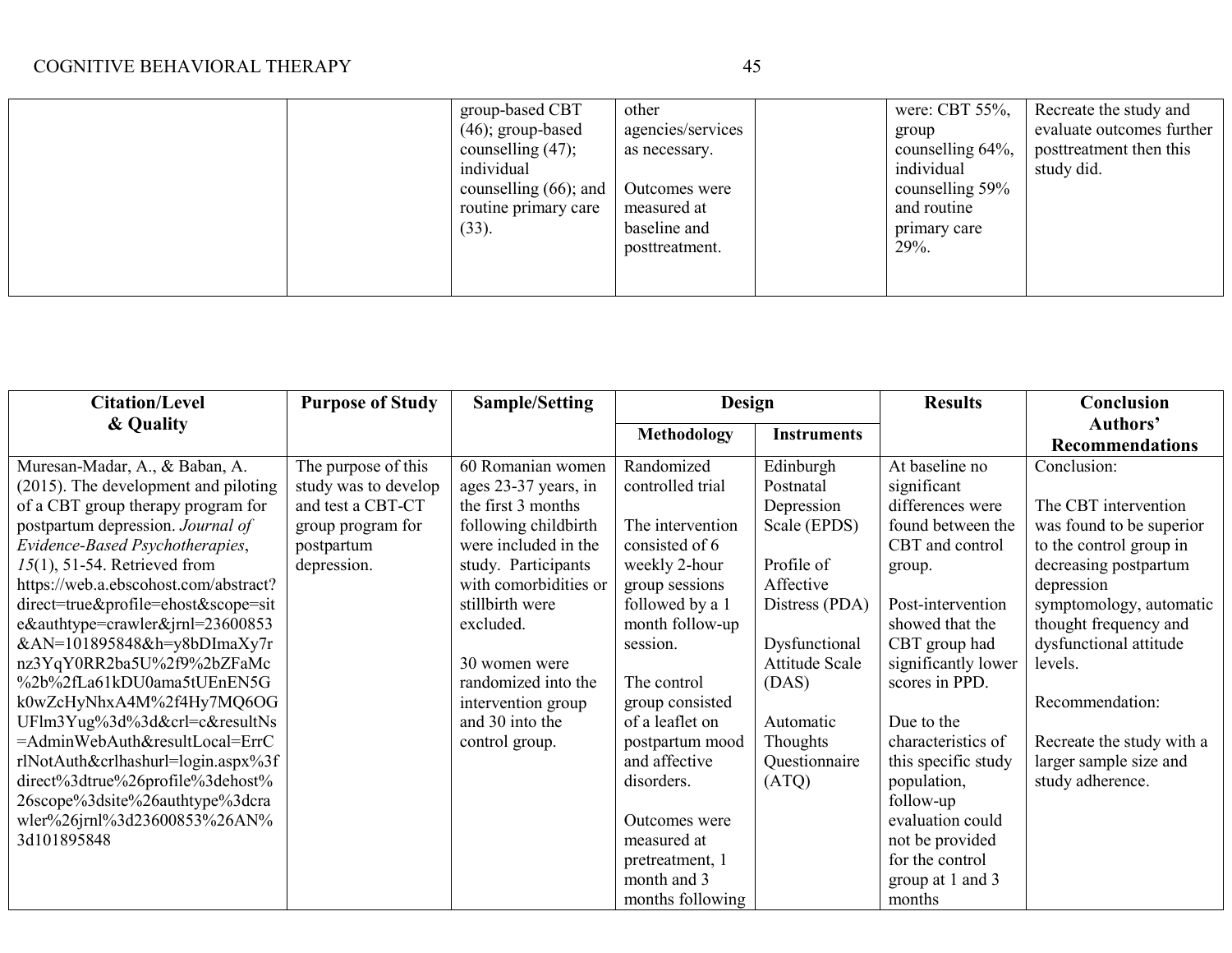| Level: I<br>Quality: B | treatment. | posttreatment.<br>However the CBT<br>group maintained<br>results at 1 and 3<br>month<br>posttreatment. |
|------------------------|------------|--------------------------------------------------------------------------------------------------------|
|------------------------|------------|--------------------------------------------------------------------------------------------------------|

| <b>Citation/Level</b>                  | <b>Purpose of Study</b> | Sample/Setting        | Design             |                        | <b>Results</b>   | Conclusion               |
|----------------------------------------|-------------------------|-----------------------|--------------------|------------------------|------------------|--------------------------|
| & Quality                              |                         |                       | <b>Methodology</b> | <b>Instruments</b>     |                  | & Recommendations        |
| O'Mahen, H., Himle, J. A., Fedock,     | The aim of the study    | 55 low income         | Randomized         | Edinburgh              | In both observed | Conclusion:              |
| G., Henshaw, E., & Flynn, H. (2013).   | was to examine the      | pregnant women        | controlled trial.  | Depression             | and multiple     |                          |
| A pilot randomized controlled trial of | preliminary             | from Michigan with    |                    | <b>Scale EPDS</b>      | imputation       | Modified CBT is a        |
| cognitive behavioral therapy for       | feasibility and         | major depressive      | CBT intervention   |                        | results, those   | feasible and acceptable  |
| perinatal depression adapted for       | effectiveness of        | disorder (MDD),       | group was 12,      | Structured             | who received     | treatment for perinatal  |
| women with low incomes.                | cognitive behavioral    | were recruited in the | 50min individual   | Clinical               | <b>CBT</b>       | depressed women in low-  |
| Depression and Anxiety, 30(7), 679-    | therapy (CBT)           | latter stage of       | CBT sessions       | Interview for          | demonstrated     | income settings.         |
| 687. https://doi.org/10.1002/da.22050  | compared with           | pregnancy.            | which included     | <b>DSM-IV Axis I</b>   | greater          |                          |
|                                        | treatment as usual      |                       | an initial         | Disorders-             | improvement in   | Recommendation:          |
|                                        | (TAU) for low-          | Participants were     | engagement         | <b>Patient Edition</b> | depressed mood   |                          |
|                                        | income clinically       | English speaking,     | session, outreach, | $(SCID-I)$             | than those in    | Recreate study with a    |
|                                        | depressed women.        | free of psychotic     | specific perinatal |                        | TAU at 16 week   | larger sample size and   |
|                                        |                         | symptoms, alcohol     | content and        | Beck                   | post-            | increase treatment       |
| Level: I                               |                         | or drug abuse, $18+$  | interpersonal      | Depression             | randomization    | adherence by offering    |
|                                        |                         | years old, 24+ weeks  | components.        | Inventory-II           | and 3-month      | incentives for treatment |
| Quality: A                             |                         | gestation, meet       |                    | $(BDI-II)$             | follow-up.       | adherence i.e. food      |
|                                        |                         | DSM-IV criteria for   | TAU group was      |                        | Cohen's $d = -$  | pantries, diapers, and   |
|                                        |                         | depression, and not   | given materials    | <b>BA</b> for          | $0.71$ (95% CI-  | linking treatment with   |
|                                        |                         | currently being       | and referral       | Depression             | $4.93, -5.70$ ). | case management          |
|                                        |                         | treated for           | information for    | Scale (BADS)           |                  | services.                |
|                                        |                         | depression.           | PPD and            |                        |                  |                          |
|                                        |                         |                       | feedback about     |                        |                  |                          |
|                                        |                         | Participants were     | their depression   |                        |                  |                          |
|                                        |                         | randomly assigned to  | status from an     |                        |                  |                          |
|                                        |                         | the CBT $(30)$ and    | on-site social     |                        |                  |                          |
|                                        |                         | TAU $(25)$ groups.    | worker.            |                        |                  |                          |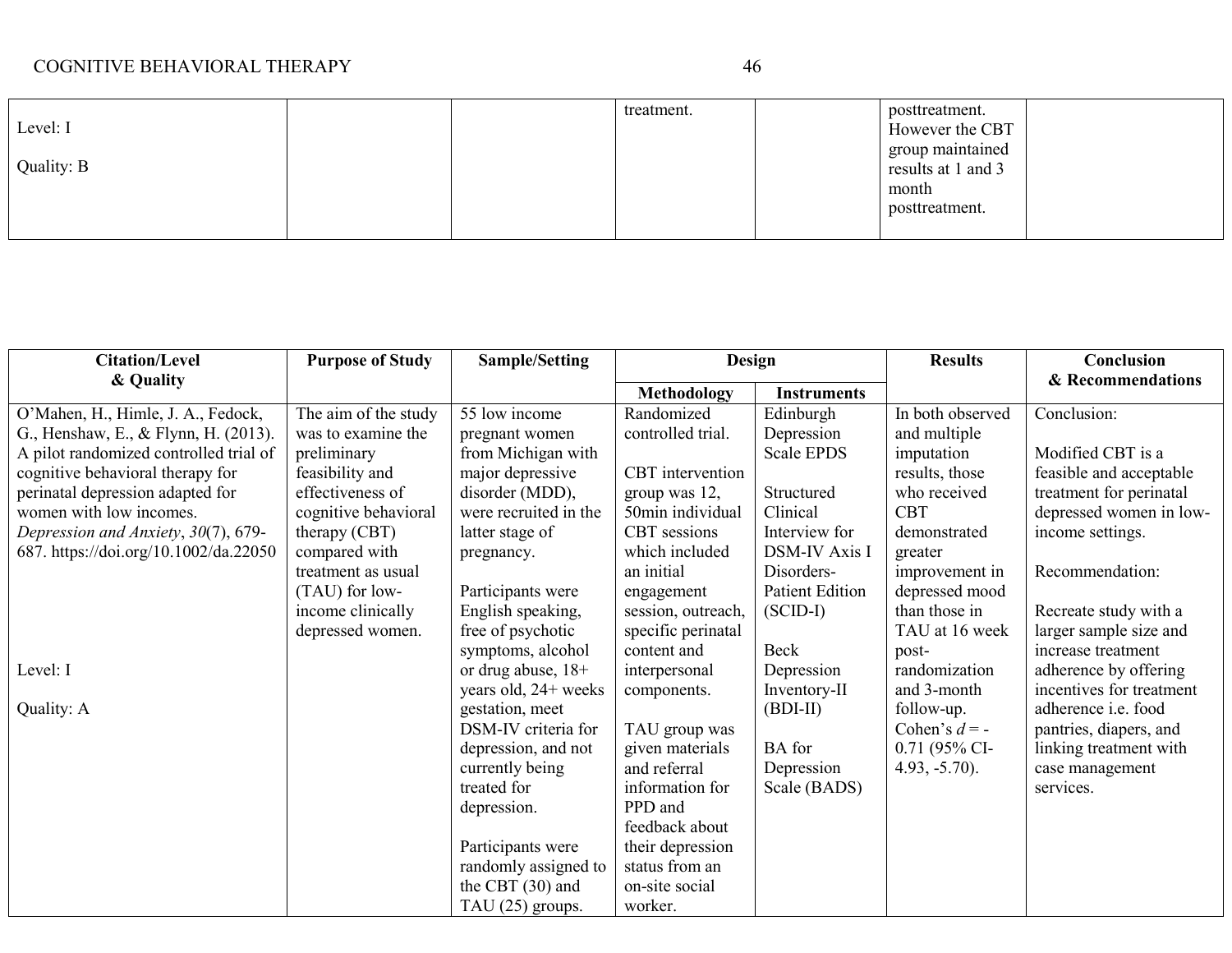|  | Outcomes were    |  |  |
|--|------------------|--|--|
|  | measured pre-    |  |  |
|  | treatment, 16    |  |  |
|  | weeks into       |  |  |
|  | treatment, and 3 |  |  |
|  | months           |  |  |
|  | posttreatment.   |  |  |

| <b>Citation/Level</b>                                                                                                                                                                                                                                                                                                                                                                                                                                            | <b>Purpose of Study</b>                                                                                                                                                                                                                                          | <b>Sample/Setting</b>                                                                                                                                                                                                                                                                                                                           | Design                                                                                                                                                                                                                                                                                                                                                                                                       |                                                                                                                             | <b>Results</b>                                                                                                                                                                                                                                                                                                                                                                                                                | Conclusion                                                                                                                                                                   |
|------------------------------------------------------------------------------------------------------------------------------------------------------------------------------------------------------------------------------------------------------------------------------------------------------------------------------------------------------------------------------------------------------------------------------------------------------------------|------------------------------------------------------------------------------------------------------------------------------------------------------------------------------------------------------------------------------------------------------------------|-------------------------------------------------------------------------------------------------------------------------------------------------------------------------------------------------------------------------------------------------------------------------------------------------------------------------------------------------|--------------------------------------------------------------------------------------------------------------------------------------------------------------------------------------------------------------------------------------------------------------------------------------------------------------------------------------------------------------------------------------------------------------|-----------------------------------------------------------------------------------------------------------------------------|-------------------------------------------------------------------------------------------------------------------------------------------------------------------------------------------------------------------------------------------------------------------------------------------------------------------------------------------------------------------------------------------------------------------------------|------------------------------------------------------------------------------------------------------------------------------------------------------------------------------|
| & Quality                                                                                                                                                                                                                                                                                                                                                                                                                                                        |                                                                                                                                                                                                                                                                  |                                                                                                                                                                                                                                                                                                                                                 | <b>Methodology</b>                                                                                                                                                                                                                                                                                                                                                                                           | <b>Instruments</b>                                                                                                          |                                                                                                                                                                                                                                                                                                                                                                                                                               | & Recommendations                                                                                                                                                            |
| Pinheiro, R. T., Botella, L., Quevedo,<br>L. D., Pinheiro, K. A., Jensen, K.,<br>Osorio, P.,  Da Silva, R. A. (2014).<br>Maintenance of the effects of<br>cognitive behavioral and relational<br>constructivist psychotherapies in the<br>treatment of women with postpartum<br>depression: A randomized clinical<br>trial. Journal of Constructivist<br>Psychology, 27(1), 59-68.<br>https://doi.org/10.1080/10720537.201<br>3.814093<br>Level: I<br>Quality: B | The aim of this study<br>was to evaluate<br>maintenance of the<br>effects of models of<br>manualized cognitive<br>behavioral therapy<br>(CBT) and relational<br>constructivist<br>therapy (RCT) for $7$<br>sessions with women<br>with postpartum<br>depression. | 60 women were<br>recruited from<br>maternity wards in<br>Pelotas, Brazil.<br>Participants resided<br>in the urban zone of<br>Pelotas, were 18+<br>years old, were free<br>of suicidal ideation,<br>and were not using<br>antidepressants or<br>mood stabilizers.<br>32 women were<br>randomized to the<br>CBT group and 28 to<br>the RCT group. | Randomized<br>clinical trial<br>Those in the CBT<br>group received 7<br>therapy sessions<br>based on the<br>CBT manual and<br>those in RCT<br>group received 7<br>therapy session<br>based on the<br>RCT manual.<br>Participants were<br>evaluated at 3<br>time points: 30-<br>60 days<br>postpartum,<br>immediately after<br>the intervention.<br>and 12 months<br>after the<br>conclusion of<br>treatment. | <b>Beck</b><br>Depression<br>Inventory (BDI)<br>Mini<br>International<br>Neuropsychiatri<br>c Interview<br>(MINI)<br>DSM-IV | Results:<br>The mean BDI<br>scores at baseline<br>and 12 months<br>following<br>treatment were<br>compared and a<br>significant<br>reduction was<br>demonstrated for<br>both CBT $(p =$<br>0.5) and RCT $(p)$<br>$0.001$ ). There<br>was no difference<br>between the<br>effectiveness of<br>the interventions<br>$(p = 0.139)$ . A<br>reduction in<br>depression was<br>maintained for 12<br>months for both<br>CBT and RCT. | Conclusion:<br>Both CBT and RCT are<br>feasible options for the<br>treatment of postpartum<br>depression.<br>Recommendation:<br>Recreate study with a<br>larger sample size. |
|                                                                                                                                                                                                                                                                                                                                                                                                                                                                  |                                                                                                                                                                                                                                                                  |                                                                                                                                                                                                                                                                                                                                                 |                                                                                                                                                                                                                                                                                                                                                                                                              |                                                                                                                             |                                                                                                                                                                                                                                                                                                                                                                                                                               |                                                                                                                                                                              |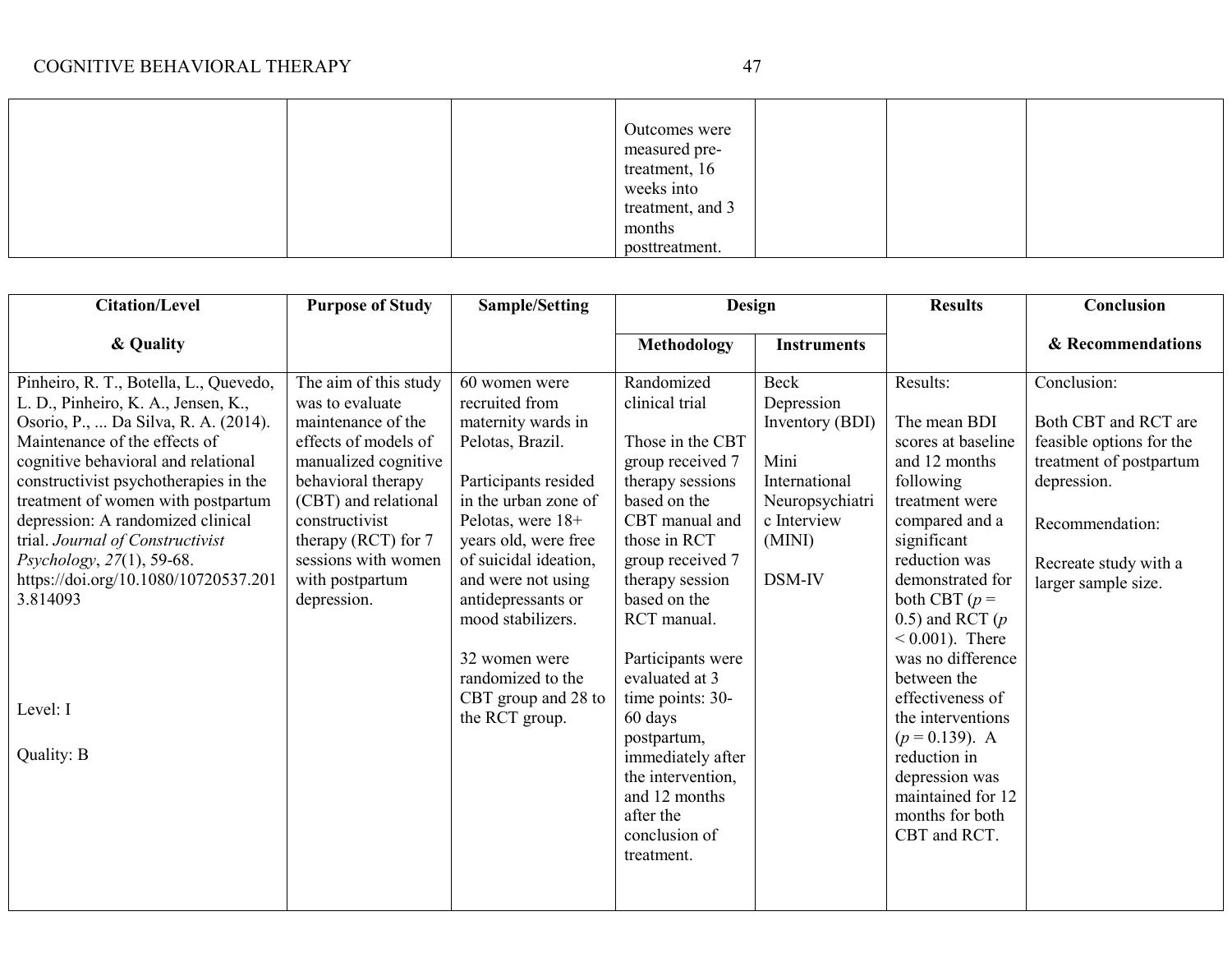| <b>Citation/Level</b>                                                                                                                                                                                                                                                   | <b>Purpose of Study</b>                                                                                                                                                                                                                                                                                                                                                                                               | <b>Sample/Setting</b>                                                                                                                                                                                                                                                                  | <b>Design</b>                                                                                                                                                                                                                                                                                                                                                                                      |                                                                                                                                                                                                                              | <b>Results</b>                                                                                                                                                                                                                                   | Conclusion                                                                                                                                                                                                                                                                                                                                                                                                                                                                                                                       |
|-------------------------------------------------------------------------------------------------------------------------------------------------------------------------------------------------------------------------------------------------------------------------|-----------------------------------------------------------------------------------------------------------------------------------------------------------------------------------------------------------------------------------------------------------------------------------------------------------------------------------------------------------------------------------------------------------------------|----------------------------------------------------------------------------------------------------------------------------------------------------------------------------------------------------------------------------------------------------------------------------------------|----------------------------------------------------------------------------------------------------------------------------------------------------------------------------------------------------------------------------------------------------------------------------------------------------------------------------------------------------------------------------------------------------|------------------------------------------------------------------------------------------------------------------------------------------------------------------------------------------------------------------------------|--------------------------------------------------------------------------------------------------------------------------------------------------------------------------------------------------------------------------------------------------|----------------------------------------------------------------------------------------------------------------------------------------------------------------------------------------------------------------------------------------------------------------------------------------------------------------------------------------------------------------------------------------------------------------------------------------------------------------------------------------------------------------------------------|
| & Quality                                                                                                                                                                                                                                                               |                                                                                                                                                                                                                                                                                                                                                                                                                       |                                                                                                                                                                                                                                                                                        | <b>Methodology</b>                                                                                                                                                                                                                                                                                                                                                                                 | <b>Instruments</b>                                                                                                                                                                                                           |                                                                                                                                                                                                                                                  | & Recommendations                                                                                                                                                                                                                                                                                                                                                                                                                                                                                                                |
| Prendergast, J., & Austin, M. (2001).<br>Early childhood nurse-delivered<br>cognitive behavioral counselling for<br>post-natal depression. Australasian<br>Psychiatry, 9(3), 255-259.<br>https://doi.org/10.1046/j.1440-<br>1665.2001.00330.x<br>Level: I<br>Quality: B | The purpose of this<br>study was to $(1)$<br>establish whether<br>Early Childhood<br>Nurses (ECNs) could<br>be trained in a<br>modified cognitive<br>behavioral therapy<br>(CBT) for<br>postpartum<br>depression (PPD),<br>and $(2)$ to compare<br>the outcome of<br>women treated with<br>this therapy with<br>"ideal standard care"<br>using non-specific<br>counselling by ECNs<br>with no additional<br>training. | Participants included<br>pregnant and<br>postpartum women<br>from Australia with a<br>DSM-IV major or<br>minor depression<br>diagnosis.<br>There was a total of<br>37 participants with<br>17 randomly<br>assigned to the CBT<br>intervention group<br>and 20 to the control<br>group. | Randomized<br>controlled trial<br>The CBT<br>intervention<br>group consisted<br>of 6 weekly 1<br>hour home based<br>CBT sessions.<br>The control<br>group consisted<br>of 6 weekly 20-<br>60 minute<br>standard of care<br>clinic visits for<br>mothercraft<br>advice and non-<br>specific<br>emotional<br>support.<br>Outcomes were<br>measured at<br>baseline,<br>posttreatment,<br>and 6 months | Edinburgh<br>Postnatal<br>Depression<br>Scale (EPDS)<br>Montgomery<br>and Asberg<br>Depression<br><b>Rating Scale</b><br>(MADRS)<br>Depression,<br>Anxiety, Stress<br>Index (DASS)<br><b>Parenting Stress</b><br>Index (PSI) | There was a very<br>high rate of<br>recovery at the<br>initial follow-up<br>with 70-80%<br>recovered (EPDS<br>$<$ 10) in both<br>groups. 6 month<br>follow-up<br>showed a trend<br>towards CBT<br>being more<br>effective in the<br>longer term. | Conclusion:<br>ECNs can effectively<br>provide a modified CBT<br>intervention in the<br>treatment of PPD. For<br>the majority of this<br>sample with mild-<br>moderate depression,<br>perceived support from<br>their ECN appeared to be<br>as effective as modified<br>CBT.<br>Recommendations:<br>Issues such as the<br>difference in location of<br>therapy, home-based<br>versus clinic and<br>differences in severity of<br>depression and number of<br>children need to be<br>addressed in future<br>studies of this kind. |
|                                                                                                                                                                                                                                                                         |                                                                                                                                                                                                                                                                                                                                                                                                                       |                                                                                                                                                                                                                                                                                        | follow-up.                                                                                                                                                                                                                                                                                                                                                                                         |                                                                                                                                                                                                                              |                                                                                                                                                                                                                                                  |                                                                                                                                                                                                                                                                                                                                                                                                                                                                                                                                  |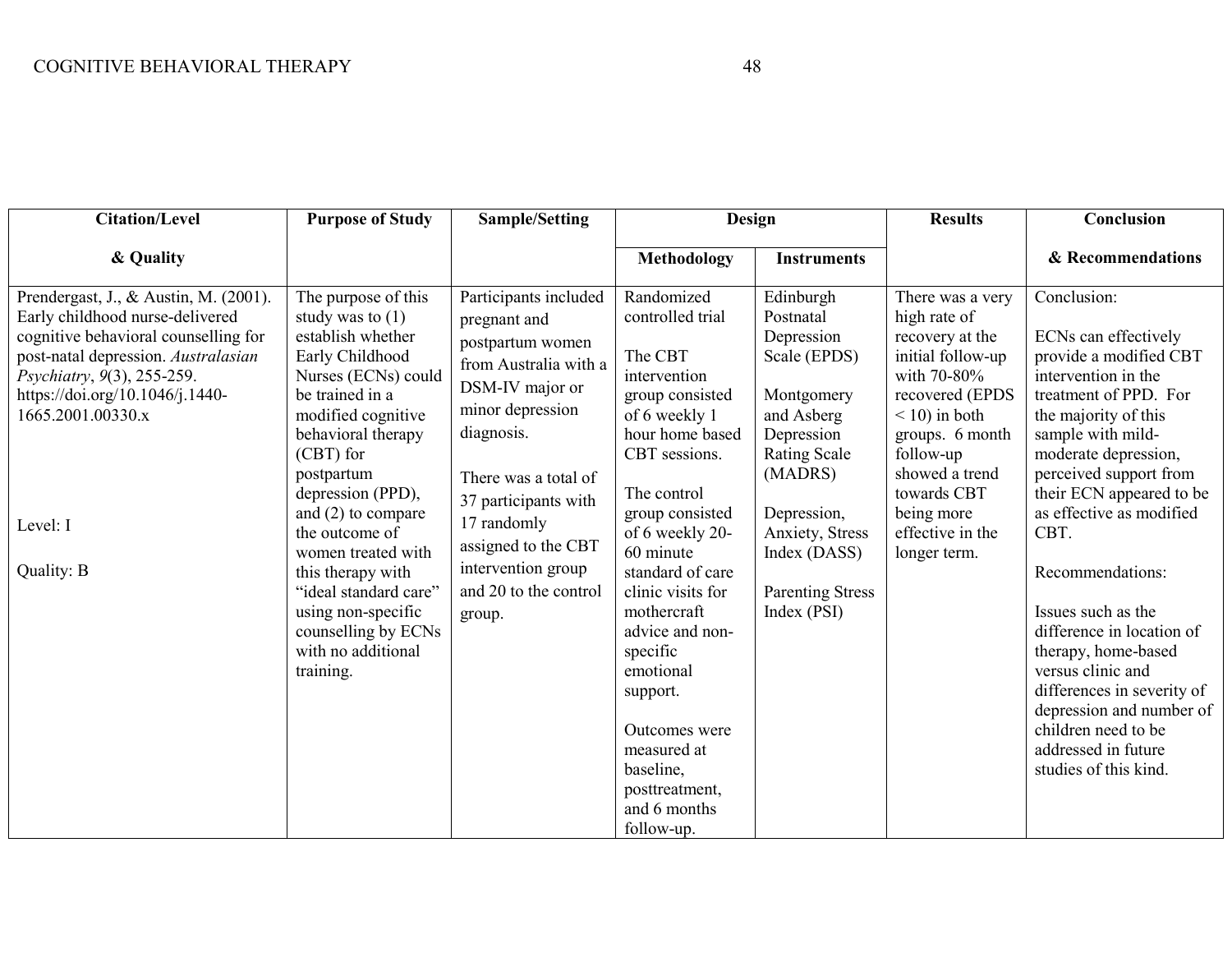| <b>Citation/Level</b>                                                                                                                                                                                                                                                                                                       | <b>Purpose of Study</b>                                                                                                                                                                                                              | <b>Sample/Setting</b>                                                                                                                                                                                                                                                                                                                                                                                                                                                                                    |                                                                                                                                                                                                                                                                                                                                                                                                                                                                                                       | <b>Design</b>                                                                                                                                                                                                                                                                                                                                                                                                                                                                                              | <b>Results</b>                                                                                                                                                                                                                                                                                                                                                                                                                                                                                                                                                   | Conclusion                                                                                                                                                                                                                                                                                                                                                                                                                                                                                                                                          |
|-----------------------------------------------------------------------------------------------------------------------------------------------------------------------------------------------------------------------------------------------------------------------------------------------------------------------------|--------------------------------------------------------------------------------------------------------------------------------------------------------------------------------------------------------------------------------------|----------------------------------------------------------------------------------------------------------------------------------------------------------------------------------------------------------------------------------------------------------------------------------------------------------------------------------------------------------------------------------------------------------------------------------------------------------------------------------------------------------|-------------------------------------------------------------------------------------------------------------------------------------------------------------------------------------------------------------------------------------------------------------------------------------------------------------------------------------------------------------------------------------------------------------------------------------------------------------------------------------------------------|------------------------------------------------------------------------------------------------------------------------------------------------------------------------------------------------------------------------------------------------------------------------------------------------------------------------------------------------------------------------------------------------------------------------------------------------------------------------------------------------------------|------------------------------------------------------------------------------------------------------------------------------------------------------------------------------------------------------------------------------------------------------------------------------------------------------------------------------------------------------------------------------------------------------------------------------------------------------------------------------------------------------------------------------------------------------------------|-----------------------------------------------------------------------------------------------------------------------------------------------------------------------------------------------------------------------------------------------------------------------------------------------------------------------------------------------------------------------------------------------------------------------------------------------------------------------------------------------------------------------------------------------------|
| & Quality                                                                                                                                                                                                                                                                                                                   |                                                                                                                                                                                                                                      |                                                                                                                                                                                                                                                                                                                                                                                                                                                                                                          | <b>Methodology</b>                                                                                                                                                                                                                                                                                                                                                                                                                                                                                    | <b>Instruments</b>                                                                                                                                                                                                                                                                                                                                                                                                                                                                                         |                                                                                                                                                                                                                                                                                                                                                                                                                                                                                                                                                                  | & Recommendations                                                                                                                                                                                                                                                                                                                                                                                                                                                                                                                                   |
| Pugh, N. E., Hadjistavropoulos, H.<br>D., & Dirkse, D. (2016, March 1). A<br>randomized controlled trial of<br>therapist-assisted, internet-delivered<br>cognitive behavior therapy for<br>women with maternal depression.<br>PLOS ONE, 1-13.<br>https://doi.org/10.1371/journal.pone.0<br>149186<br>Level: I<br>Quality: A | The purpose of this<br>study was to<br>conduct a parallel-<br>group randomized<br>control trial to<br>determine the<br>efficacy of<br>Therapist-Assisted<br>Internet-delivered<br>Cognitive<br><b>Behavior Therapy</b><br>(TA-ICBT). | 50 women were<br>recruited from<br>Saskatchewan,<br>Canada.<br>Participants had<br>given birth in the<br>last year, were 18+<br>years old, had an<br>$EPDS \ge 10$ , access<br>to a computer with<br>internet, were not<br>receiving<br>psychotherapy, if<br>taking medication,<br>had a stable dose<br>for more than a<br>month, and were<br>free of psychotic<br>mental illness and<br>suicidal ideation.<br>25 women were<br>randomized to the<br>TA-ICBT group<br>and 25 to the<br>control group TAU | Parallel-group<br>randomized<br>control trial.<br>The TA-ICBT<br>group received<br>an 11-session<br>online program<br>consisting of<br>psychoeducation<br>and behavioral<br>exercises<br>moderated by<br>parent<br>supporters and<br>supervised by<br>specialist health<br>visitors.<br>The control<br>group received<br>treatment as<br>usual by a<br>general<br>practitioner<br>$(GP)$ .<br>Outcomes were<br>measured at<br>baseline, 7 to 10<br>weeks follow-<br>up, and 4 weeks<br>posttreatment. | Edinburgh Postnatal<br>Depression Scale<br>(EPDS)<br><b>Depression Anxiety</b><br><b>Stress Scale-Short</b><br>Form (DASS)<br><b>Parenting Stress</b><br>Index-Short Form<br>$(PSI-SF)$<br>World Health<br>Organization Quality<br>of Life Assessment<br>BREF (WHOQOL-<br>BREF)<br>Therapeutic Alliance<br>Questionnaire<br>(TAQ)<br>Helping Alliance<br>Questionnaire<br>$(HAQ-II)$<br>Treatment<br>Satisfaction<br>Questionnaire-<br>Modified (TSQ)<br>Credibility/Expectan<br>cy Questionnaire<br>(CEQ) | Postpartum<br>depression<br>symptoms<br>decreased more<br>for those in the<br>TA-ICBT group<br>compared to<br>those in the<br>control group.<br>These results<br>were clinically<br>significant and<br>maintained at<br>four-week<br>follow-up.<br>Though not<br>statistically<br>significant, TA-<br><b>ICBT</b><br>participants<br>demonstrated a<br>reduction in<br>postnatal anxiety,<br>general stress,<br>and parental<br>distress, and an<br>increase in<br>psychological<br>and<br>environmental<br>quality of life<br>compared to the<br>control group. | Conclusion:<br>TA-ICBT demonstrated<br>to be an efficacious, well-<br>utilized, and desirable<br>intervention for women<br>with PPD. TA-ICBT<br>appeared more<br>efficacious at reducing<br>symptoms of PPD,<br>parental stress, and<br>improved psychological<br>and environmental quality<br>of life.<br>Recommendations:<br>Further investigation of<br><b>TA-ICBT</b> for PPD<br>comparing TA-ICBT to<br>an active control<br>condition utilizing a<br>larger and more<br>heterogeneous sample,<br>with a longer-term<br>follow-up is required. |
|                                                                                                                                                                                                                                                                                                                             |                                                                                                                                                                                                                                      |                                                                                                                                                                                                                                                                                                                                                                                                                                                                                                          |                                                                                                                                                                                                                                                                                                                                                                                                                                                                                                       |                                                                                                                                                                                                                                                                                                                                                                                                                                                                                                            |                                                                                                                                                                                                                                                                                                                                                                                                                                                                                                                                                                  |                                                                                                                                                                                                                                                                                                                                                                                                                                                                                                                                                     |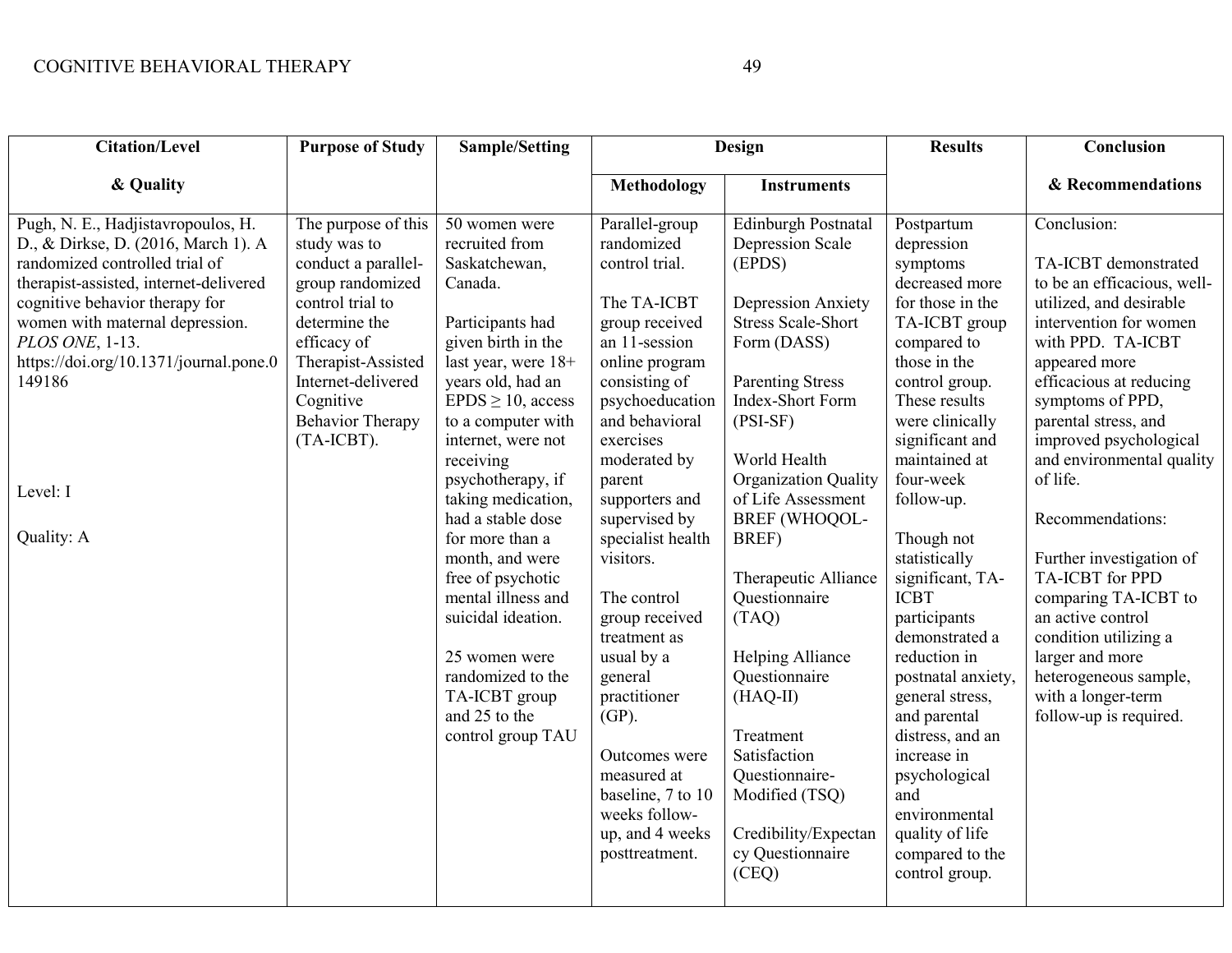| <b>Citation/Level</b>                                                                                                                                           | <b>Purpose of Study</b>                                                                      | <b>Sample/Setting</b>                                                                                              | Design                                                                                                                                                                                                               |                                                             | <b>Results</b>                                                                                                                              | Conclusion                                                                                                              |
|-----------------------------------------------------------------------------------------------------------------------------------------------------------------|----------------------------------------------------------------------------------------------|--------------------------------------------------------------------------------------------------------------------|----------------------------------------------------------------------------------------------------------------------------------------------------------------------------------------------------------------------|-------------------------------------------------------------|---------------------------------------------------------------------------------------------------------------------------------------------|-------------------------------------------------------------------------------------------------------------------------|
| & Quality                                                                                                                                                       |                                                                                              |                                                                                                                    | <b>Methodology</b>                                                                                                                                                                                                   | <b>Instruments</b>                                          |                                                                                                                                             | & Recommendations                                                                                                       |
| Tandon, S. D., Perry, D. F.,<br>Mendelson, T., Kemp, K., & Leis, J.<br>A. (2011). Preventing perinatal<br>depression in low-income home                         | The purpose of this<br>study was to assess<br>the efficacy of a 6-<br>week cognitive-        | 61 participants were<br>recruited from<br>Baltimore City.<br>Participants were                                     | Randomized<br>controlled trial.<br>The intervention                                                                                                                                                                  | Center for<br>Epidemiologic<br><b>Studies</b><br>Depression | Result analysis<br>indicated there<br>was a significant<br>effect for the                                                                   | Conclusion:<br>This study provides<br>preliminary data on the                                                           |
| visiting clients: A randomized<br>controlled trial. Journal of Consulting<br>and Clinical Psychology, 79(5), 707-<br>712. https://doi.org/10.1037/a002-<br>4895 | behavioral<br>intervention in<br>preventing the onset<br>of perinatal<br>depression and      | pregnant or had a<br>child less than 6<br>months old, and were<br>assessed as at risk for<br>perinatal depression. | group consisted<br>of standard home<br>visits plus a 6<br>week Mother and<br><b>Babies CBT</b>                                                                                                                       | Scale (CES-D)<br>Diagnostic and<br>Statistical<br>Manual of | passage of time<br>relieving<br>symptoms<br>independent of<br>the intervention.                                                             | efficacy of CBT<br>intervention to prevent<br>perinatal depression<br>among home visiting<br>clients and suggests it is |
|                                                                                                                                                                 | reducing depressive<br>symptoms among<br>low-income women<br>in home visitation<br>programs. | Participants were<br>predominately<br>African American,<br>unmarried, and                                          | course, which<br>included 6<br>weekly, 2hr,<br>sessions<br>delivered in a                                                                                                                                            | Mental<br>Disorders $4th$<br>edition (DSM-<br>IV)           | When comparing<br>the percentage of<br>intervention<br>between baseline                                                                     | feasible to embed such<br>intervention in home<br>visiting programs.<br>Recommendation:                                 |
| Level: I                                                                                                                                                        |                                                                                              | unemployed.                                                                                                        | group format.                                                                                                                                                                                                        | Beck<br>Depression                                          | and 3 month post<br>intervention the                                                                                                        | Recreate a larger trial to                                                                                              |
| Quality: B                                                                                                                                                      |                                                                                              | 32 participants were<br>randomized into the<br>intervention group<br>and 29 into the<br>control group.             | The control<br>group consisted<br>of standard home<br>visiting services<br>plus information<br>on perinatal<br>depression.<br>Outcomes were<br>assessed at<br>baseline, 1 week<br>and 3 months<br>post intervention. | Inventory-II<br>$(BDI-II)$                                  | intervention<br>group showed an<br>84% reduction in<br>depressive<br>symptoms<br>compared to 41%<br>for the control<br>group ( $p < .05$ ). | replicate study findings.                                                                                               |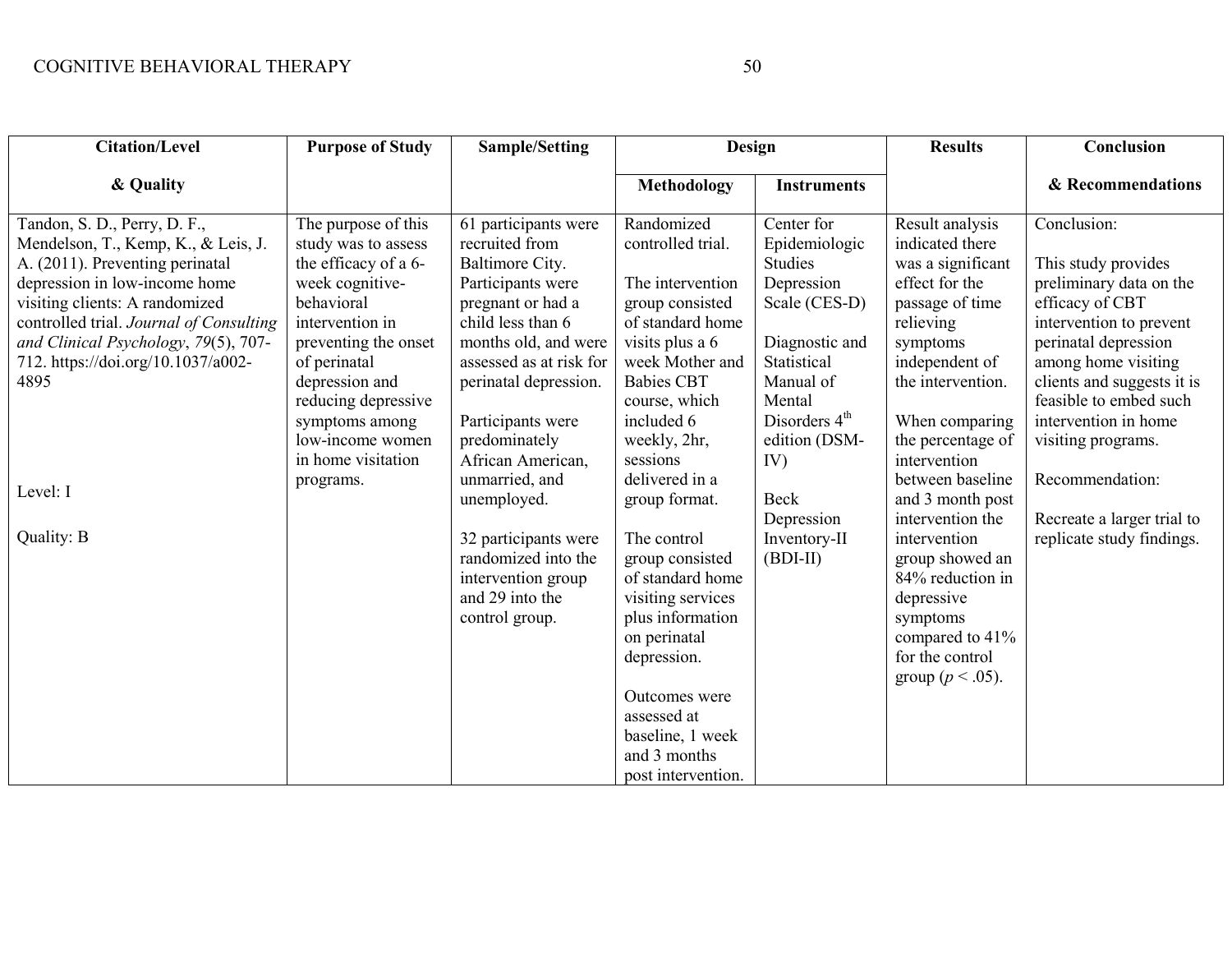| <b>Citation/Level</b>                  | <b>Purpose of Study</b> | <b>Sample/Setting</b> | Design             |                    | <b>Results</b>   | Conclusion                 |
|----------------------------------------|-------------------------|-----------------------|--------------------|--------------------|------------------|----------------------------|
| & Quality                              |                         |                       | <b>Methodology</b> | <b>Instruments</b> |                  | & Recommendations          |
| Van Lieshout, R. J., Yang, L., Harber, | The purpose of the      | 34 participants were  | Quantitative       | Edinburgh          | Women showed     | Conclusion:                |
| E., & Ferro, M. A. (2017). Evaluating  | study was to evaluate   | recruited from the    | observational      | Postnatal          | statistically    |                            |
| the effectiveness of a brief group     | the effectiveness of a  | Women's Health        | study              | depression         | significant      | In this sample of pregnant |
| cognitive behavioral therapy           | brief group CBT         | Concerns Clinic at    |                    | Scale (EPDS)       | improvements on  | and postpartum women       |
| intervention for perinatal depression. | intervention for        | St. Joseph's          | The CBT            |                    | all study        | with a primary diagnosis   |
| Archives Womens Mental Health, 20,     | perinatal depression.   | Healthcare,           | intervention       | <b>Beck</b>        | components.      | of PPD and psychiatric     |
| 225-228.                               |                         | Hamilton.             | consisted of a 9   | Depression         |                  | comorbidity, a brief,      |
| https://doi.org/10.1007/s00737-016-    |                         |                       | week CBT group.    | Inventory II       | 79% of           | manualized group CBT       |
| 0666-9                                 |                         | At baseline women     |                    | $(BDI-II)$         | participants     | intervention was           |
|                                        |                         | were pregnant or in   | The first half of  |                    | experienced a    | associated with a          |
|                                        |                         | their first 9 months  | the weekly 2-      | Social             | clinically       | clinically significant     |
|                                        |                         | postpartum and had a  | hour group         | Provisions Scale   | significant      | decrease in depressive     |
|                                        |                         | primary diagnosis of  | intervention       | (SPS)              | decrease in EPDS | symptoms, and significant  |
|                                        |                         | major depressive      | consisted of core  |                    | score and 82% in | improvements in social     |
| Level: II                              |                         | disorder with or      | CBT content and    | Dyadic             | BDI-II score.    | support, mother-infant     |
|                                        |                         | without additional    | the second half    | Adjustment         |                  | bonding, and partner       |
| Quality: B                             |                         | psychiatric           | involved           | Scale (DAS)        |                  | relationship quality.      |
|                                        |                         | comorbidities.        | psychoeducation    |                    |                  |                            |
|                                        |                         |                       | and guided         | Postnatal          |                  | Recommendation:            |
|                                        |                         |                       | discussions on     | <b>Bonding</b>     |                  |                            |
|                                        |                         |                       | topics relevant to | Questionnaire      |                  | Recreate this study with a |
|                                        |                         |                       | women with         | (PBQ)              |                  | control group.             |
|                                        |                         |                       | PPD.               |                    |                  |                            |
|                                        |                         |                       |                    | Client             |                  |                            |
|                                        |                         |                       | Outcomes were      | Satisfaction       |                  |                            |
|                                        |                         |                       | measured           | Questionnaire      |                  |                            |
|                                        |                         |                       | pretreatment and   | $(CSQ-8)$          |                  |                            |
|                                        |                         |                       | posttreatment.     |                    |                  |                            |

| ~•<br>etation/<br>evel | $\mathbf{a}$ $\mathbf{a}$<br>Study<br>Purnose<br>: ot | Setting<br>.3ample | Design | Kesults | Donclusion |
|------------------------|-------------------------------------------------------|--------------------|--------|---------|------------|
|------------------------|-------------------------------------------------------|--------------------|--------|---------|------------|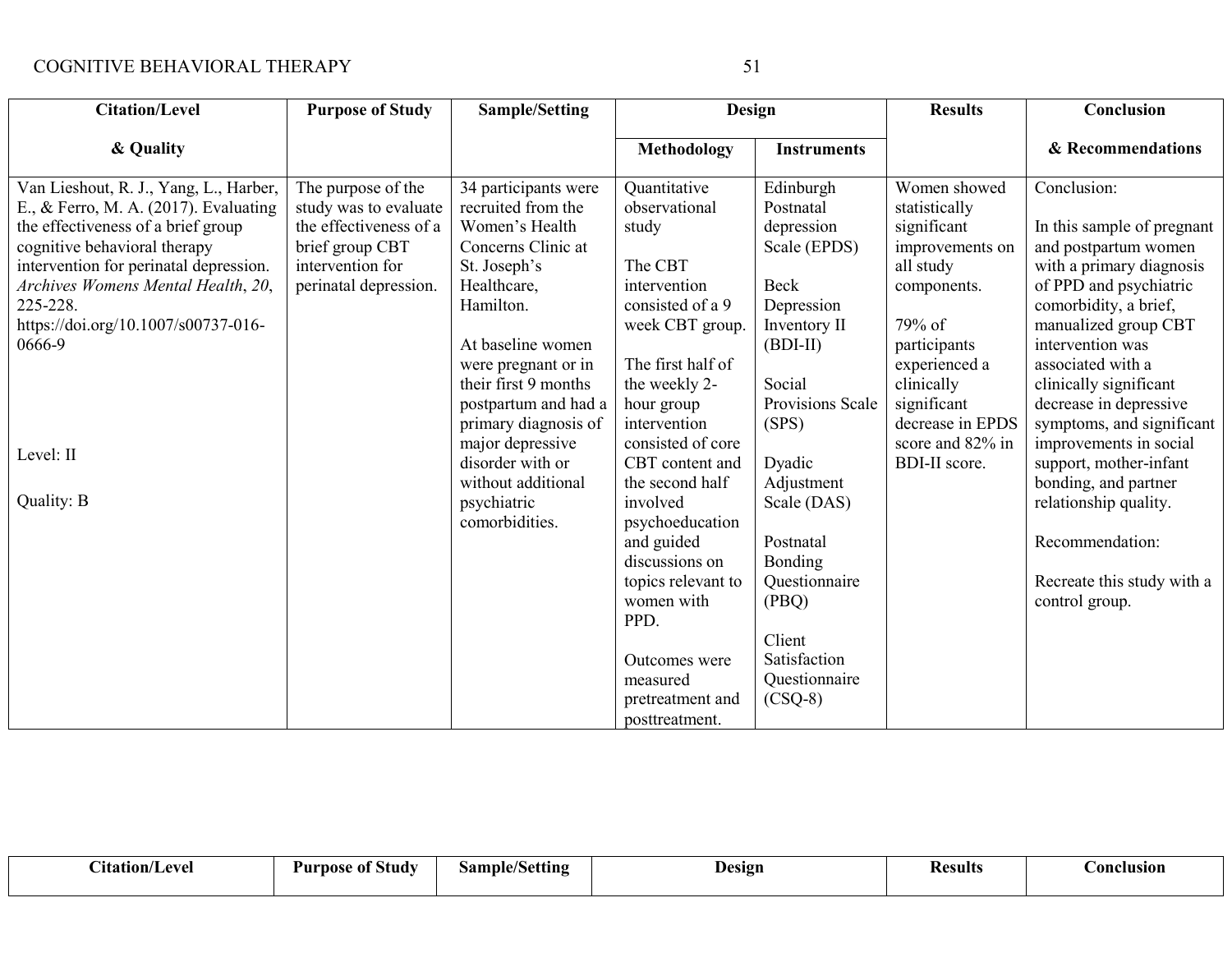| & Quality                                                                                                                                                                                                                                                                                                                                                                                                                 |                                                                                                                                                                                                                                   |                                                                                                                                                                                                                                                                                                                                                                                                                                                                                             | <b>Methodology</b>                                                                                                                                                                                                                                                                                                                                                                                                                                                                                                                                                                                                                                        | <b>Instruments</b>                                                                                                                                                                                                                                                                                                                                                                     |                                                                                                                                                                                                                                                                                                                          | & Recommendations                                                                                                                                                                                                                                                                                                                 |
|---------------------------------------------------------------------------------------------------------------------------------------------------------------------------------------------------------------------------------------------------------------------------------------------------------------------------------------------------------------------------------------------------------------------------|-----------------------------------------------------------------------------------------------------------------------------------------------------------------------------------------------------------------------------------|---------------------------------------------------------------------------------------------------------------------------------------------------------------------------------------------------------------------------------------------------------------------------------------------------------------------------------------------------------------------------------------------------------------------------------------------------------------------------------------------|-----------------------------------------------------------------------------------------------------------------------------------------------------------------------------------------------------------------------------------------------------------------------------------------------------------------------------------------------------------------------------------------------------------------------------------------------------------------------------------------------------------------------------------------------------------------------------------------------------------------------------------------------------------|----------------------------------------------------------------------------------------------------------------------------------------------------------------------------------------------------------------------------------------------------------------------------------------------------------------------------------------------------------------------------------------|--------------------------------------------------------------------------------------------------------------------------------------------------------------------------------------------------------------------------------------------------------------------------------------------------------------------------|-----------------------------------------------------------------------------------------------------------------------------------------------------------------------------------------------------------------------------------------------------------------------------------------------------------------------------------|
| Wozney, L., Olthuis, J., Lingley-<br>Pottie, P., McGarth, P. J., Chaplin,<br>W., Elgar, F.,  Kennedy, J. (2017,<br>July 7). Strongest families<br>managing our mood (MOM): A<br>randomized controlled trial of<br>distance intervention for women<br>with postpartum depression.<br>Archive Womens Mental Health,<br>$20(4)$ , 525-537.<br>https://doi.org/100.1007/s00737-<br>$017 - 0732 - y$<br>Level: I<br>Quality: B | The aim of this study<br>was to investigate<br>whether a distance-<br>delivered<br>intervention would<br>significantly<br>decrease mild to<br>moderate postpartum<br>depression (PPD) in<br>mothers as compared<br>to usual care. | Participants were<br>recruited from<br>Nova Scotia,<br>Canada.<br>Participants were<br>aged 19-45, 1-12<br>months postpartum,<br>diagnosed with<br>major depressive<br>disorder, were free<br>of suicidal ideation,<br>psychotic disorders<br>and substance<br>abuse, and had not<br>received similar<br>intervention in the<br>past 6 months.<br>62 mothers with<br>PPD were<br>randomized into the<br>intervention group<br>(32) or the standard<br>community care<br>control group (30). | Randomized<br>controlled trial<br>The intervention<br>group consisted of a<br>12-session CBT<br>information handbook<br>supplemented with<br>telephone-based<br>coaching support.<br>The control group<br>received 2 columns<br>specific to depression<br>and PDD and a<br>brochure on PPD that<br>described the illness,<br>causes, and treatment<br>options. Participants<br>were also encouraged<br>to maintain regular<br>contact with their<br>PCP.<br>One year post<br>randomization those<br>in the control group<br>were offered the<br>MOM intervention.<br>Outcomes were<br>measured at baseline,<br>3, 6, and 12 months<br>post randomization. | Diagnostic and<br>Statistical<br>Manual of<br>Mental<br>Disorders,<br>Fourth Edition,<br><b>Text Revision</b><br>$(DSM-IV-TR)$<br>Edinburgh<br>Postnatal<br>Depression<br>Scale (EPDS)<br>Structured<br>Clinical<br>Interview for<br>DSM-IV-TR<br>Axis I<br>disorders<br>$(SCID-I)$<br>Beck<br>Depression<br>Inventory-II<br>$(BDI-II)$<br><b>MOM</b><br>Satisfaction<br>Questionnaire | Results:<br>Odds ratios<br>showed that the<br>intervention<br>group mothers<br>were 1.5 times as<br>likely to<br>experience<br>diagnostic<br>remission at 3<br>months ( $p =$<br>$0.742$ , 1.54<br>times as likely at<br>6 months ( $p =$<br>$0.696$ ) and 12.5<br>times as likely at<br>12 months ( $p =$<br>$0.009$ ). | Conclusion:<br>While the MOM<br>intervention was effective<br>enough to support further<br>investigation in the use of<br>distance interventions to<br>treat PPD, these results<br>should be interpreted with<br>caution due to the small<br>sample size.<br>Recommendation:<br>Recreate this study with a<br>larger sample size. |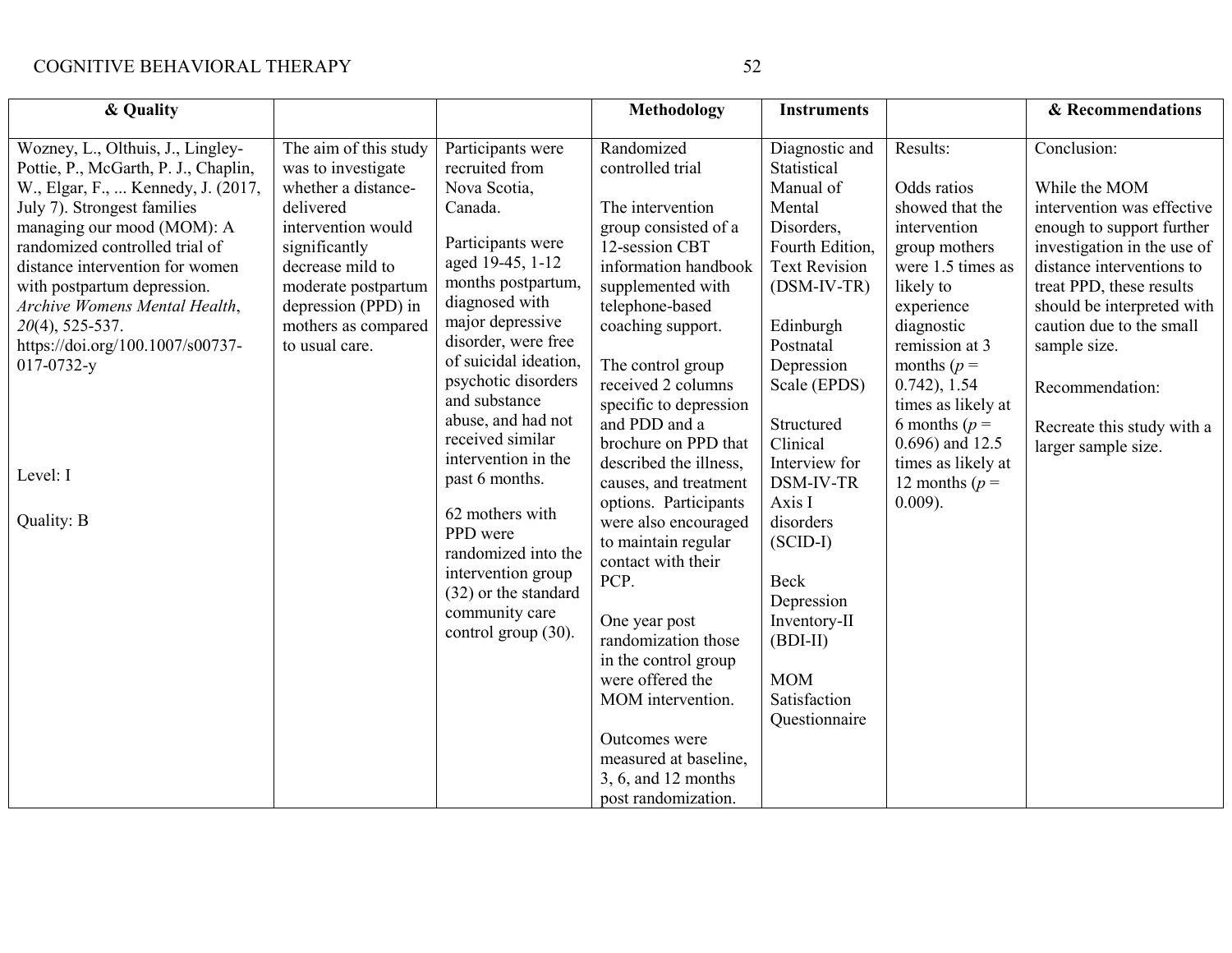#### References

- American College of Nurse-Midwives. (2013). Position statement: Depression in women. Retrieved from http://www.midwife.org/index.asp?bid=59&cat=3&button=Search
- American College of Obstetricians and Gynecologists. (2015). Committee opinion. Retrieved from https://www.acog.org/Clinical-Guidance-and-Publications/Committee-Opinions/Committee-on-Obstetric-Practice/Screening-for-Perinatal-Depression
- Ammerman, R. T., Putman, F. W., Stevens, J., Bosse, N. R., Short, J. A., Bodley, A. L., & Van Ginkel, J. B. (2011). An open trial of in-home CBT for depressed mothers in home visitation. *Maternal Child Health Journal*, *15*(8), 1333-1341. https://doi.org/10.1007/s10995-010-0691-7
- Anton, R., & David, D. (2015). A randomized clinical trial of a new preventive rational emotive and behavioral therapeutical program of prepartum and postpartum emotional distress. *Journal of Evidence-Based Psychotherapies*, *15*(1), 3-15. Retrieved from https://search.proquest.com/docview/1672283846
- Austin, M., Frilingos, M., Lumely, J., Hadzi-Pavlovic, D., Ronocolato, W., Acland, S., ... Parker, G. (2007). Brief antenatal cognitive behaviour therapy group intervention for the prevention of postnatal depression and anxiety: A randomised controlled trial. *Journal of Affective Disorders*, *105*(1-3), 1-10. https://doi.org/10.1016/j.jad.2007.04.001
- Beck, C. T. (1993). Teetering on the edge: A theory of substantive theory of postpartum depression. *Nursing Research*, *42*, 42-48. Retrieved from http://journals.lww.com/nursingresearchonline/Abstract/1993/01000/Teetering on the E dge A Substantive Theory Of.8.aspx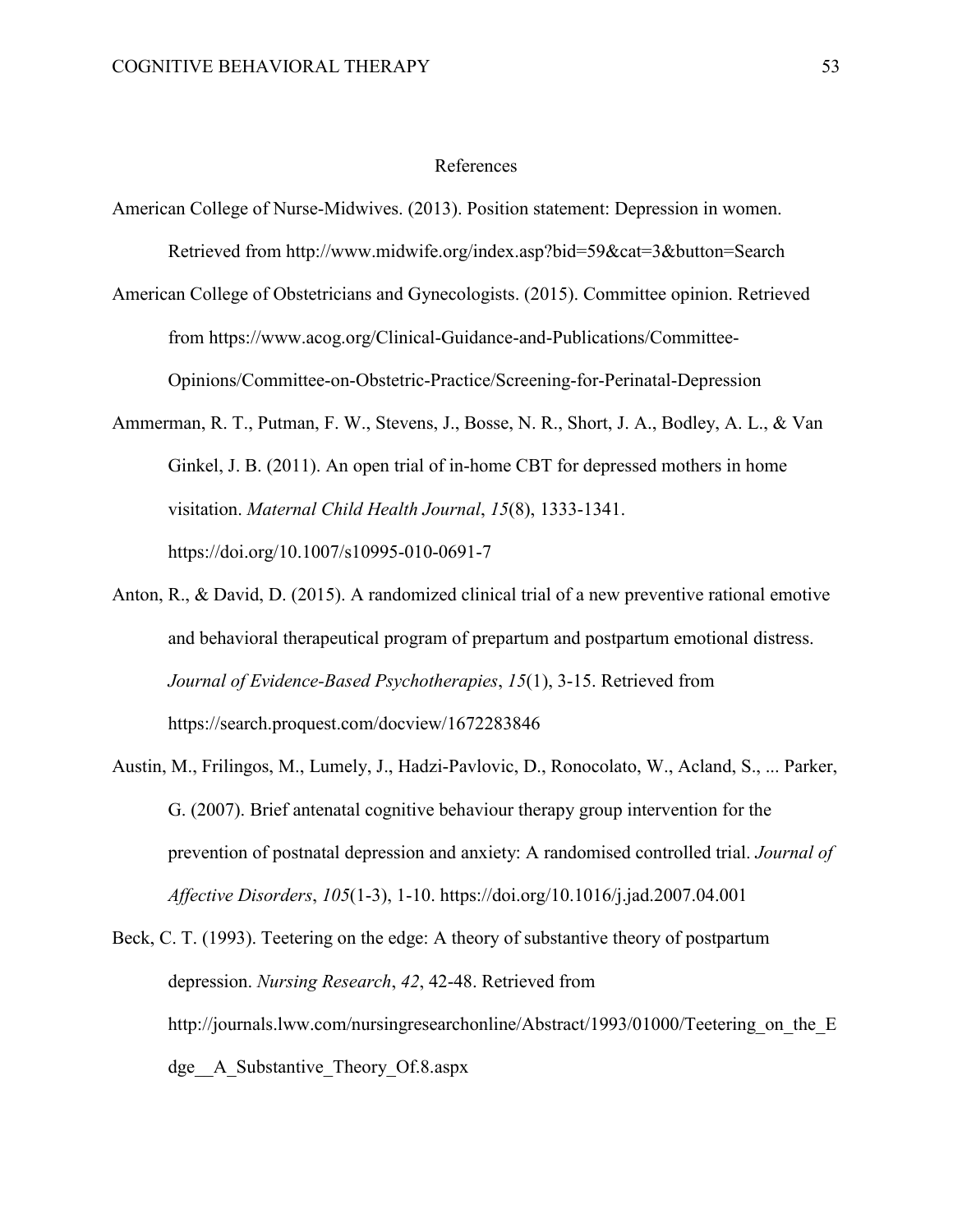- Cho, H. J., Kwon, J. H., & Lee, J. J. (2008). Antenatal cognitive-behavioral therapy for prevention of postpartum depression: A pilot study. *Yonsei Medical Journal*, *49*(4), 553- 562. https://doi.org/10.3349/ymj.2008.494.4.553
- Dearholt, S. L., & Dang, D. (2012). *Johns Hopkins Nursing Evidence-Based Practice: Model and Guidelines* (2nd ed.). Indianapolis, IN: Sigma Theta Tau International.
- Dimidjian, S., Goodman, S. H., Felder, J. N., Gallop, R., Brown, A. P., & Beck, A. (2015). An open trial of mindfulness-based cognitive therapy for the prevention of perinatal depressive relapse/recurrence. *Archives Womens Mental Health*, *18*(1), 85-94. https://doi.org/10.1007/s00737-014-0468-x
- Goodman, J. H., & Santangelo, G. (2011). Group treatment for postpartum depression: a systematic review. *Archives Women's Mental Health*, *14*, 277-293. http://dx.doi.org/10.1007/s00737-011-0225-3
- Green, S. M., Harber, E., Frey, N., & McCabe, R. E. (2015). Cognitive-behavioral group treatment for perinatal anxiety: a pilot study. *Archives Women's Mental Health*, *18*(4), 631-638. https://doi.org/10.1007/s00737-015-0498-z
- Le, H., Perry, D. F., & Smart, E. A. (2011). Randomized controlled trial of a preventive intervention for perinatal depression in high-risk Latinas. *Journal of Consulting and Clinical Psychology*, *79*(2), 135-141. https://doi.org/10.1037/a0022492
- Leung, S., Lee, A., Wong, D., Leung, K., Chiang, V., Yung, W., ... Chung, K. (2016). A brief group intervention using a cognitive-behavioural approach to reduce postnatal depressive symptoms: A randonised controlled trial. *Hong Kong Medical Journal*, *22*(2), 4-8. Retrieved from https://www.ncbi.nlm.nih.gov/pubmed/26908335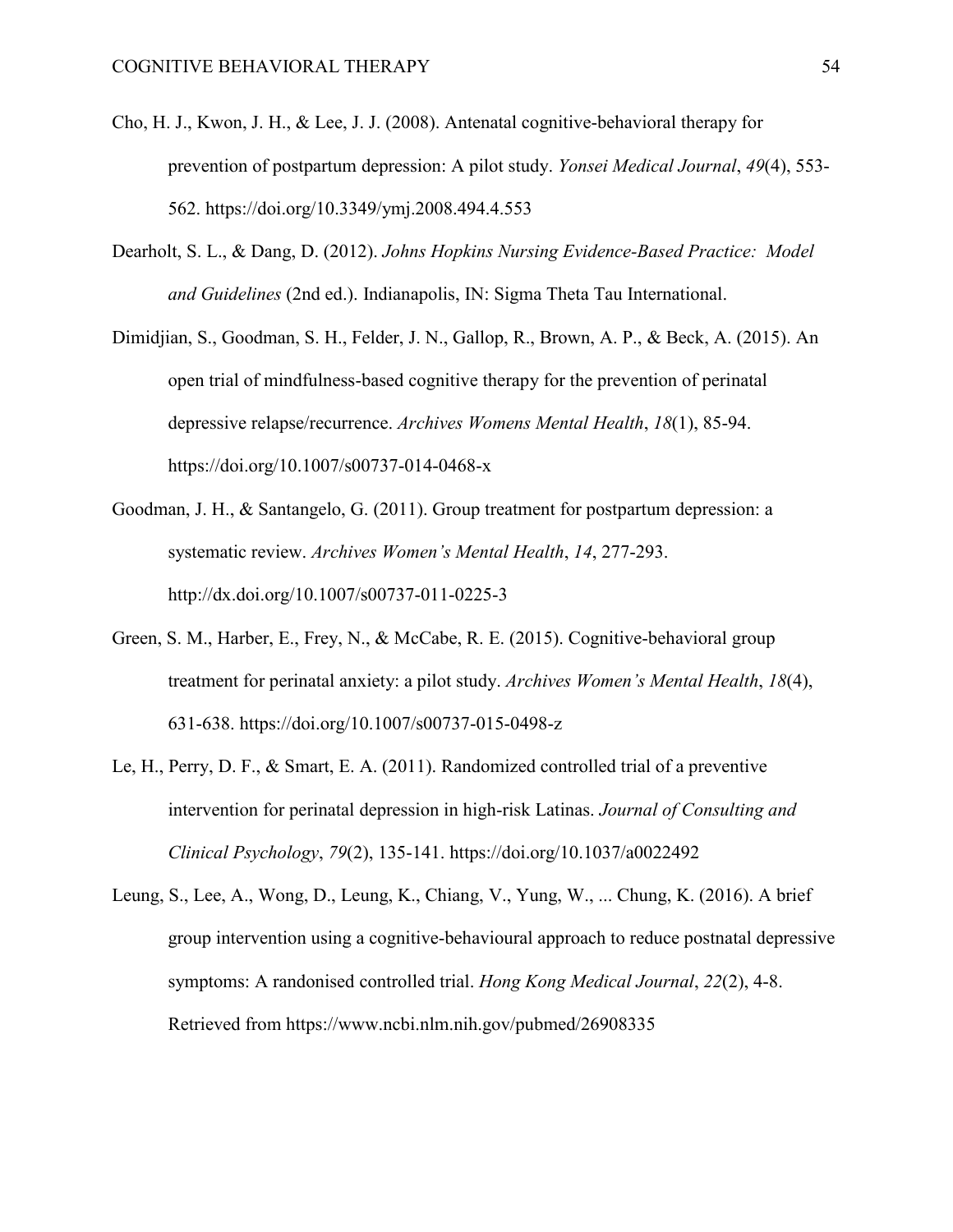- Mao, H., Li, H., Chiu, H., Chan, W., & Chen, S. (2011). Effectiveness of antenatal emotional self-management training program in prevention of postnatal depression in Chinese women. *Perspectives in Psychiatric Care*, *48*(4), 218-224. https://doi.org/10.1111/j.1744- 6163.2012.0031x
- Marrs, J. (2013). Evaluation of the impact of a CBT-based group on maternal postnatal mental health difficulties. *Journal of Reproductive and Infant Psychology*, *31*(1), 72-80. https://doi.org/10.1080/02646838.2012.747676
- Marsh, J. R. (2013). A middle range theory of postpartum depression: Analysis and application. *International Journal of Childbirth Education*, *28*, 50-54. Retrieved from https://web-aebscohost-com.ezproxy.bethel.edu/ehost/detail/detail?vid=4&sid=3d88cd13-6330-4d2dbbdf-

2439c34e7cb7%40sessionmgr4008&bdata=JnNpdGU9ZWhvc3QtbGl2ZSZzY29wZT1z aXRl#AN=91269206&db=awh

- Milgrom, J., Holt, C. J., Gemmill, A. W., Ericksen, J., Leigh, B., Buist, A., & Schembri, C. (2011). Treating postnatal depressive symptoms in primary care: A randomised controlled trial of GP management, with and without adjunctive counselling. *BioMed Central Psychiatry*, *11*(95), 1-9. Retrieved from http://www.biomedcentral.com/1471- 244X/11/95
- Milgrom, J., Negri, L. M., Gemmill, A. W., McNeil, M., & Martin, P. R. (2005). A randomized controlled trial of psychological interventions for postnatal depression. *The British Psychological Society*, *44*(4), 529-542. https://doi.org/10.1348/014466505X34200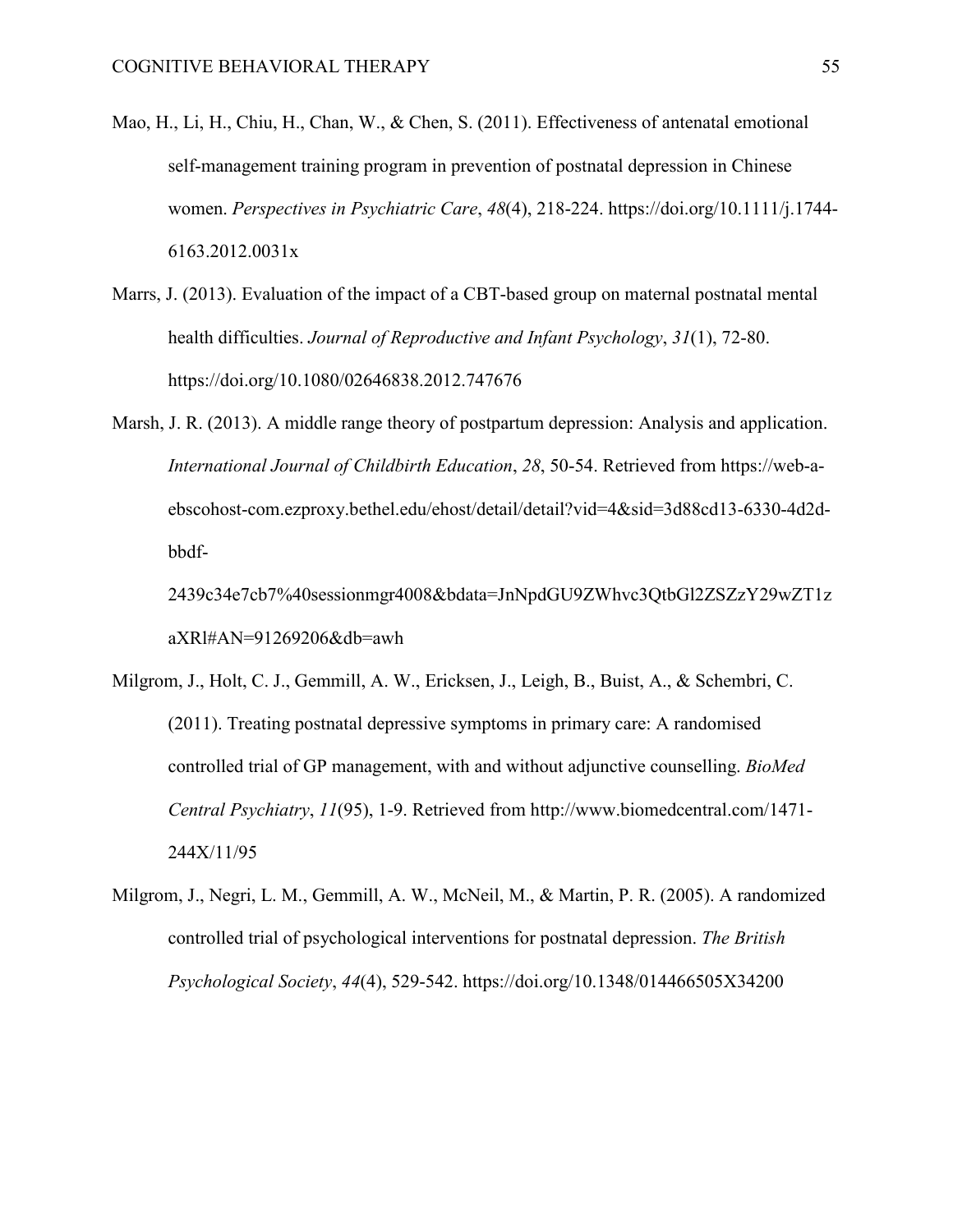Miniati, M., Callari, A., Calugi, S., Rucci, P., Savion, M., Mauri, M., & Dell'Osso, L. (2014). Interpersonal psychotherapy for postpartum depression a systematic review. *Arch Womens Ment Health, 17*, 257-268. http://dx.doi.org/10.1007/s00737-014-0442-7

Muresan-Madar, A., & Baban, A. (2015). The development and piloting of a CBT group program for postpartum depression. *Journal of Evidence-Based Psychotherapies*, *15*(1), 51-64. Retrieved from https://web-b-ebscohostcom.ezproxy.bethel.edu/ehost/detail/detail?vid=5&sid=2d8a5212-7c4b-4b7f-8af8 a2bb7f8a9cf1%40sessionmgr101&bdata=JnNpdGU9ZWhvc3QtbGl2ZSZzY29wZT1zaX Rl#AN=101895848&db=keh

- O'Mahen, H., Himle, J. A., Fedock, G., Henshaw, E., & Flynn, H. (2013). A pilot randomized controlled trial of cognitive behavioral therapy for perinatal depression adapted for women with low incomes. *Depression and Anxiety*, *30*(7), 679-687. https://doi.org/10.1002/da.22050
- Pinheiro, R. T., Botella, L., Quevedo, L. D., Pinheiro, K. A., Jensen, K., Osorio, P., ... Da Silva, R. A. (2014). Maintenance of the effects of cognitive behavioral and relational constructivist psychotherapies in the treatment of women with postpartum depression: A randomized clinical trial. *Journal of Constructivist Psychology*, *27*(1), 59-68. https://doi.org/10.1080/10720537.2013.814093
- Prendergast, J., & Austin, M. (2001). Early childhood nurse-delivered cognitive behavioral counselling for post-natal depression. *Australasian Psychiatry*, *9*(3), 255-259. https://doi.org/10.1046/j.1440-1665.2001.00330.x